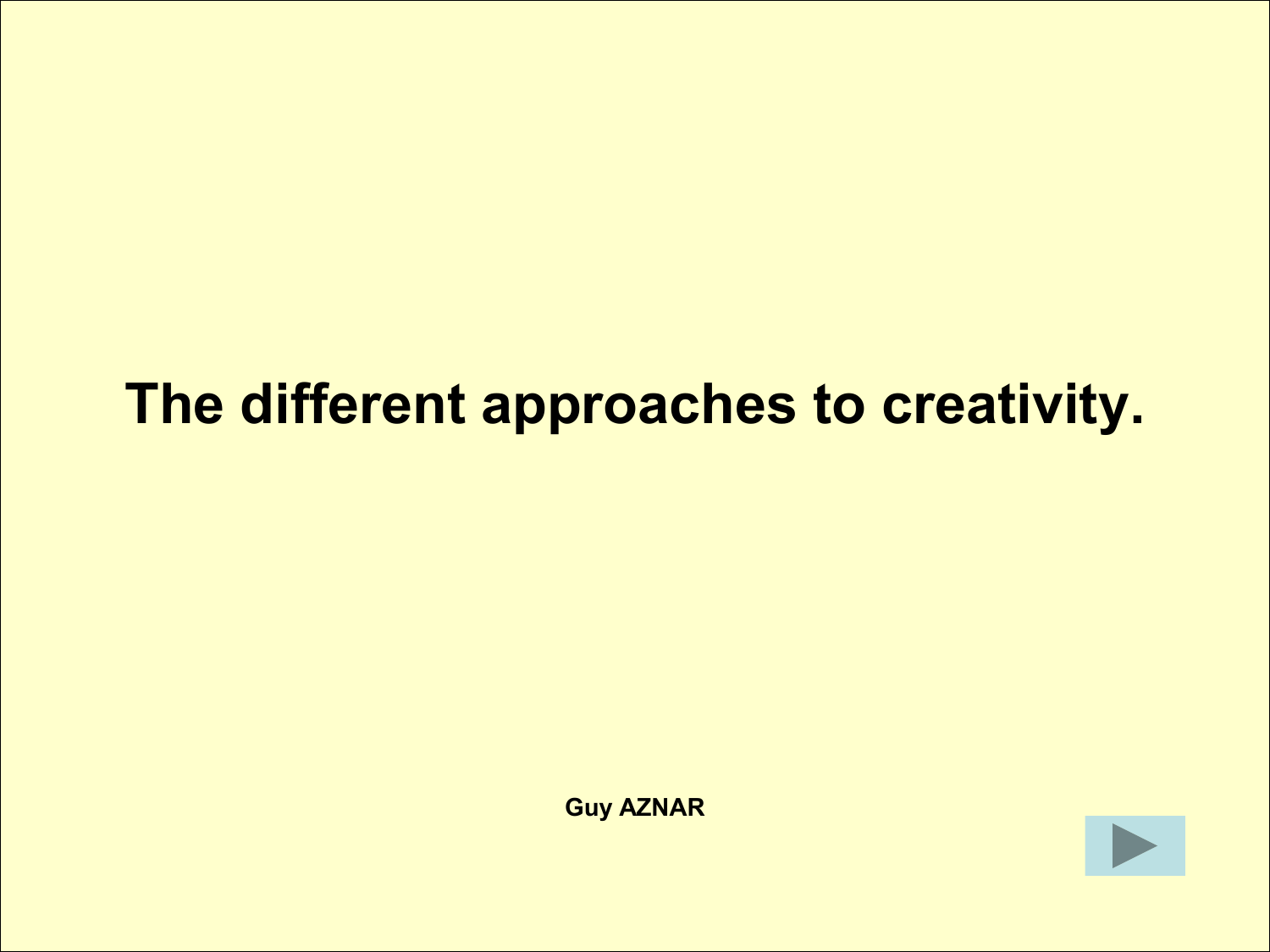## **A few definitions :**

## **when we talk about «creativity» we are talking about «creativity of ideas»**

 $\triangleright$  With the term ideas, we mean : « a solution to a given problem », meaning, a new way, an original way, unheard of way to solve a problem or to satisfy a concrete need.

 $\triangleright$  Creativity is:

 *« the capacity to achieve something which is both new and adapted to the context in which it is taking place ».*

 $\triangleright$  The aim of creativity techniques is to encourage the production of ideas.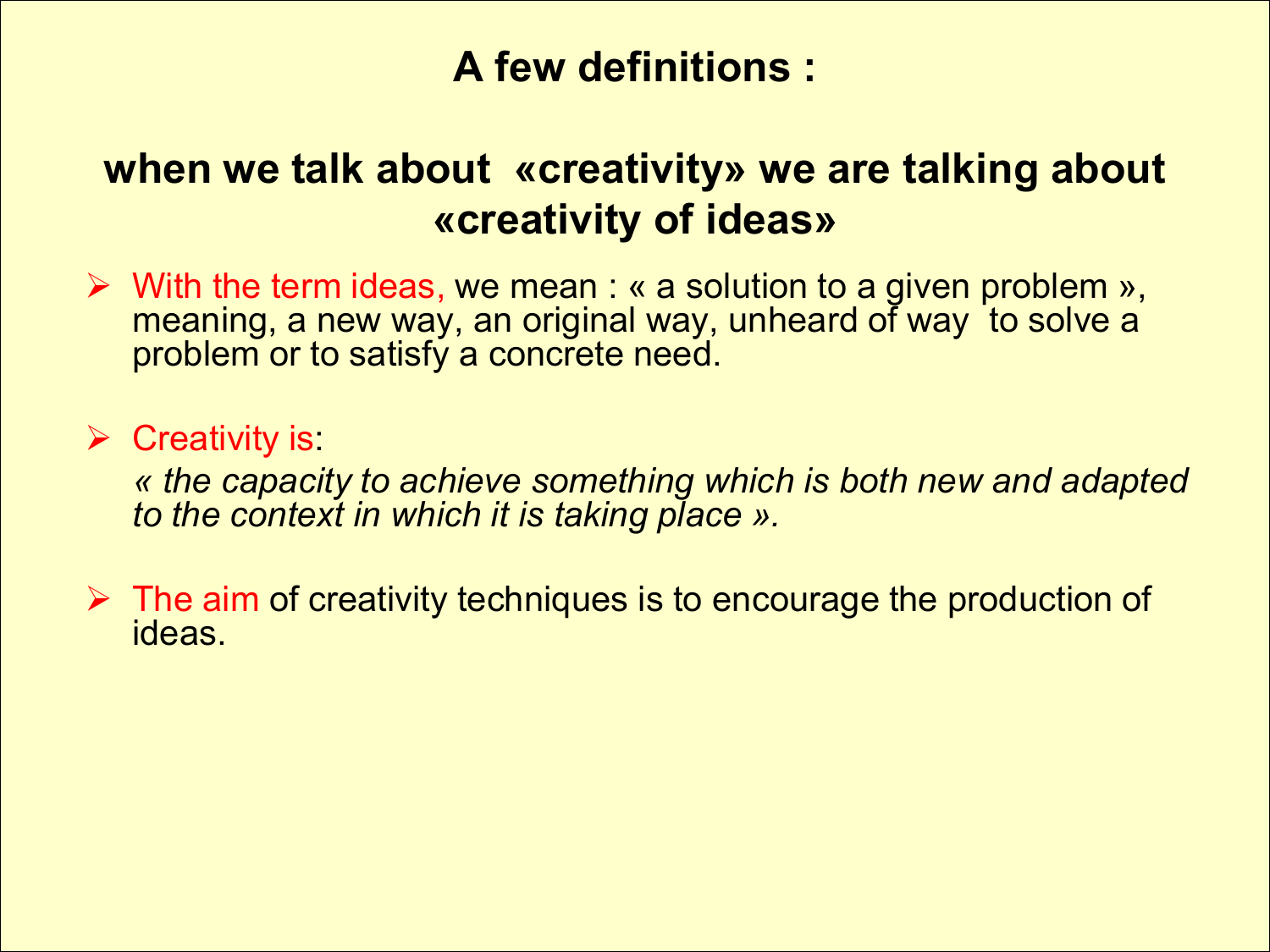# Between the imaginary

Dreams, desire, disorderly ideas.

# And reality

3 Objective constraints, everyday « life », what already exists.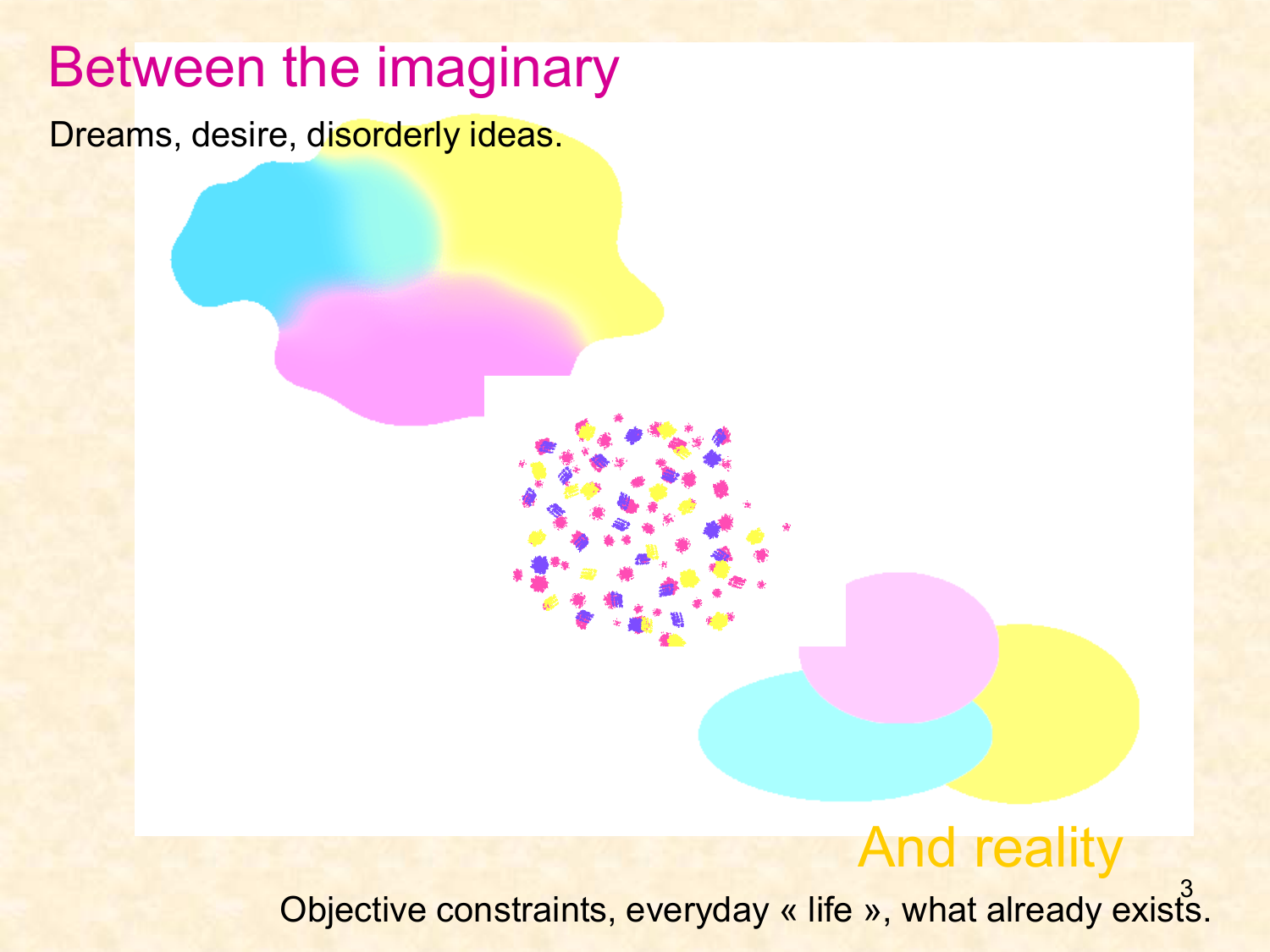When we are « being creative », we aim to achieve a space which is half-way between the IMAGINARY and the constraints that we have set.

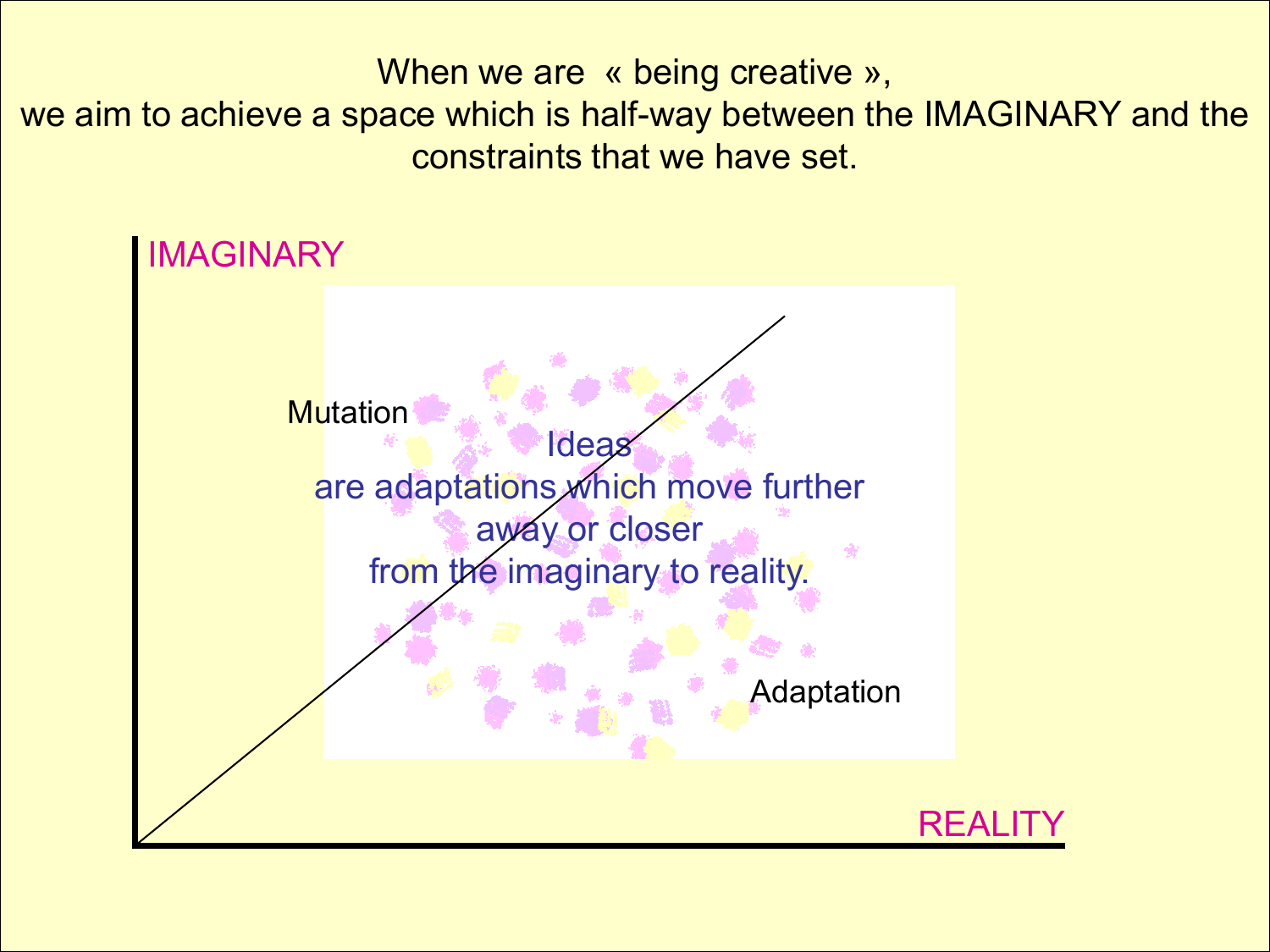#### We are looking for ideas

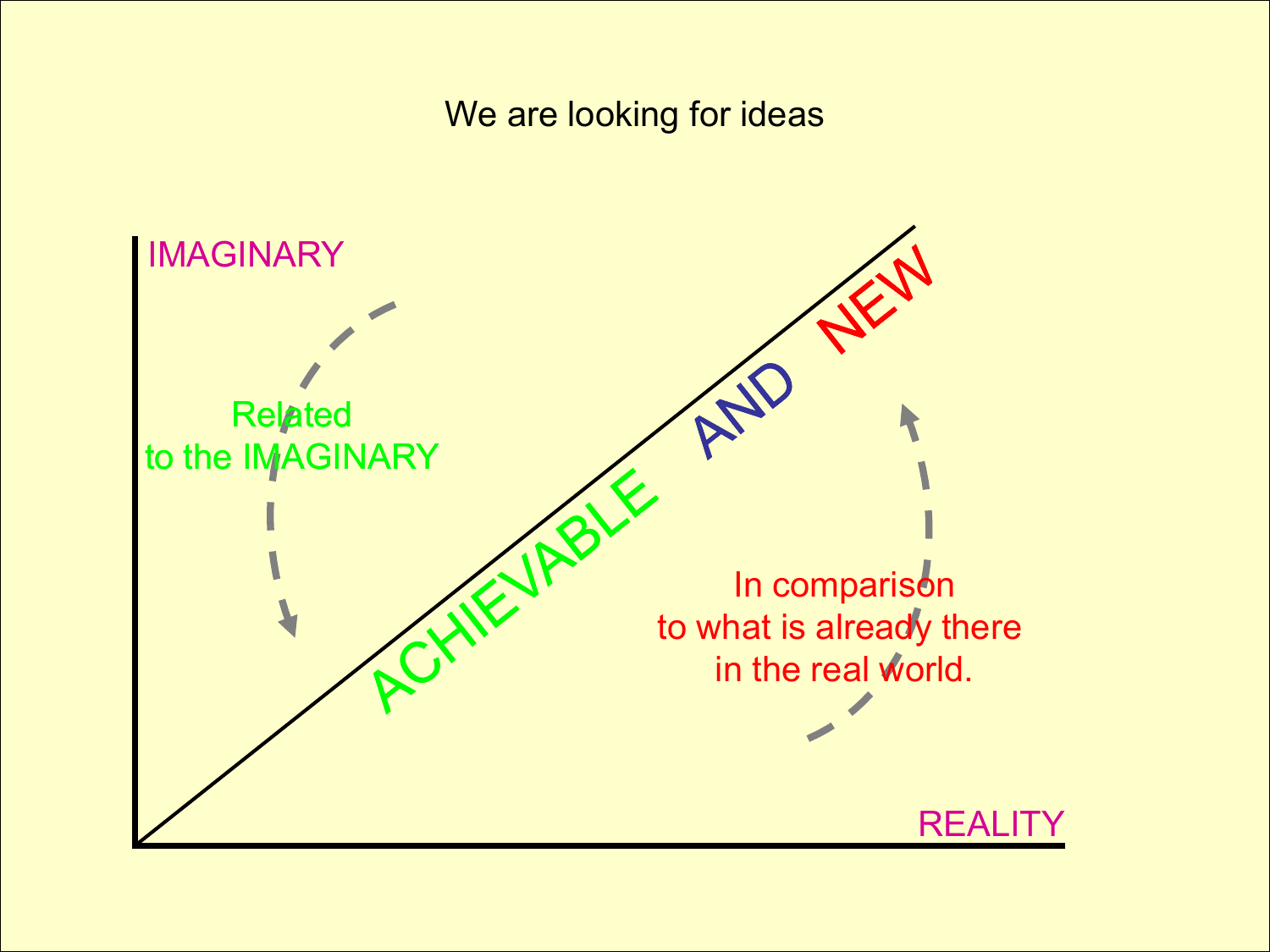### To reach this space, there are 2 different routes :

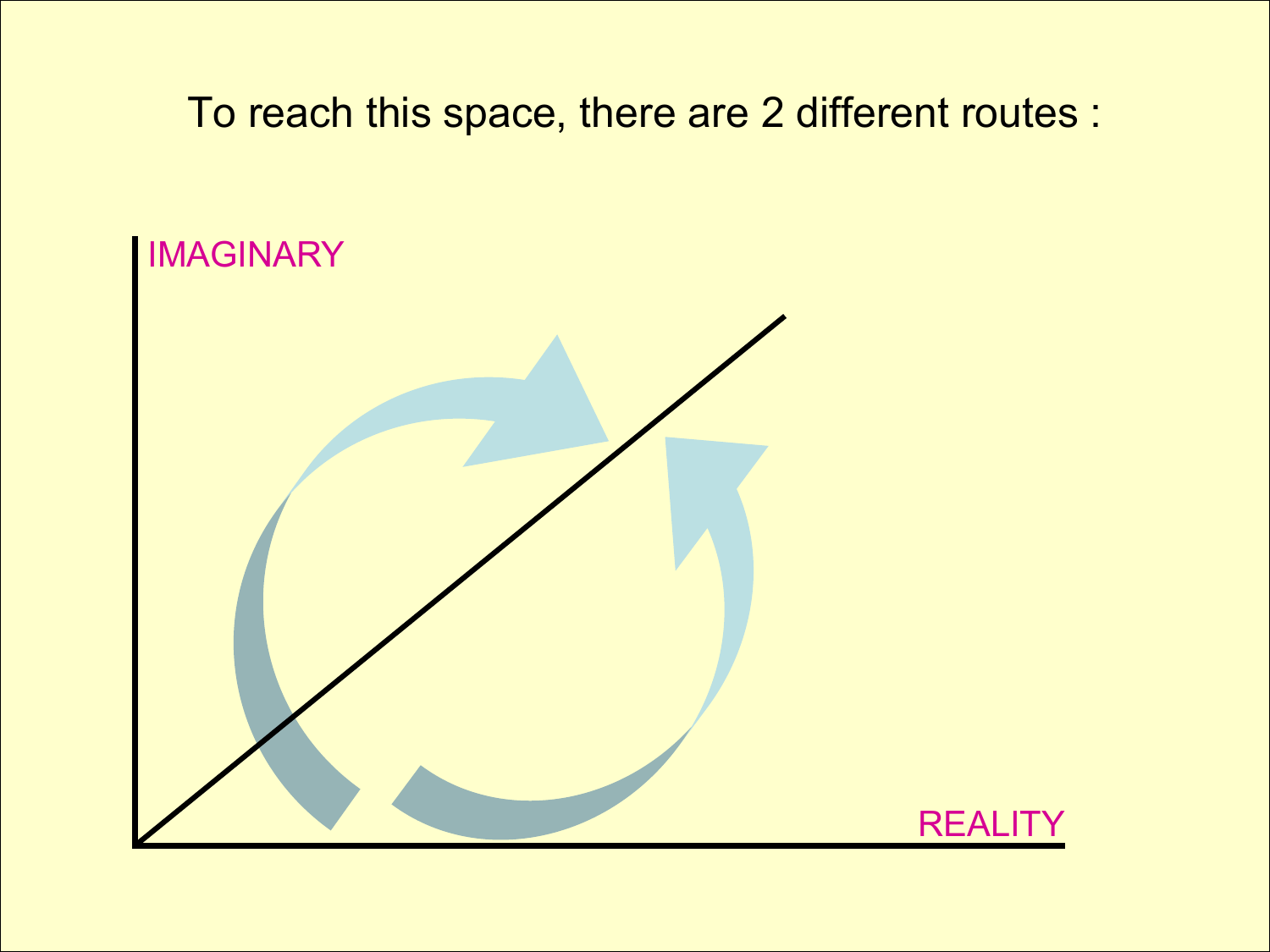On one hand, a route where we will take a temporary leap into the irrational , calling for the emotional dynamic coming out of a group..

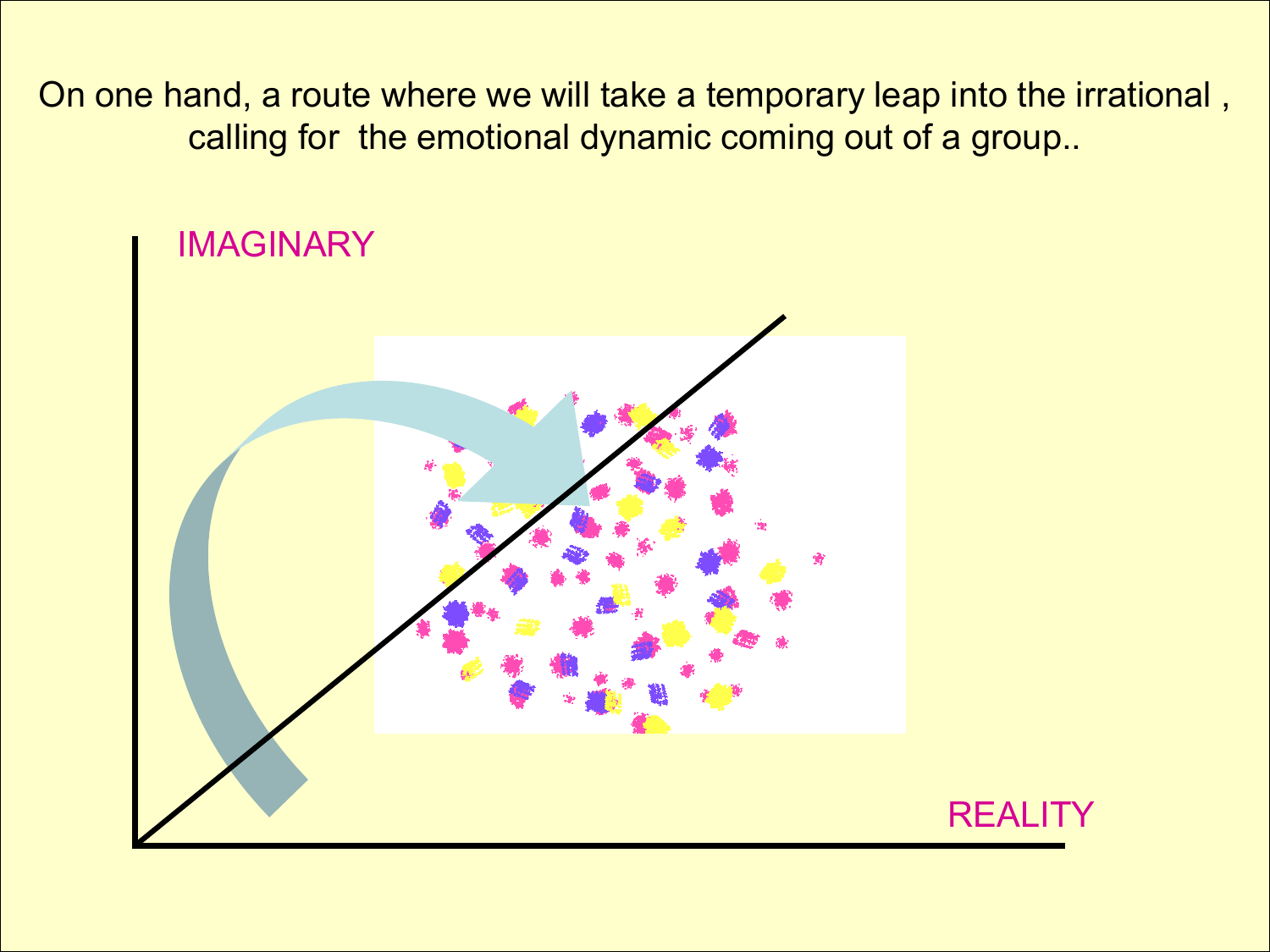### **With the help of techniques, such as :**

### **Mainly, techniques of detour,**

 *such as techniques :*

- *of distortion*
- *force-fit,*
- *«day dreaming »,*
- *projective techniques,*
- *with graphics .*

some **techniques of analogy,**

the **« authentic » brainstorming.**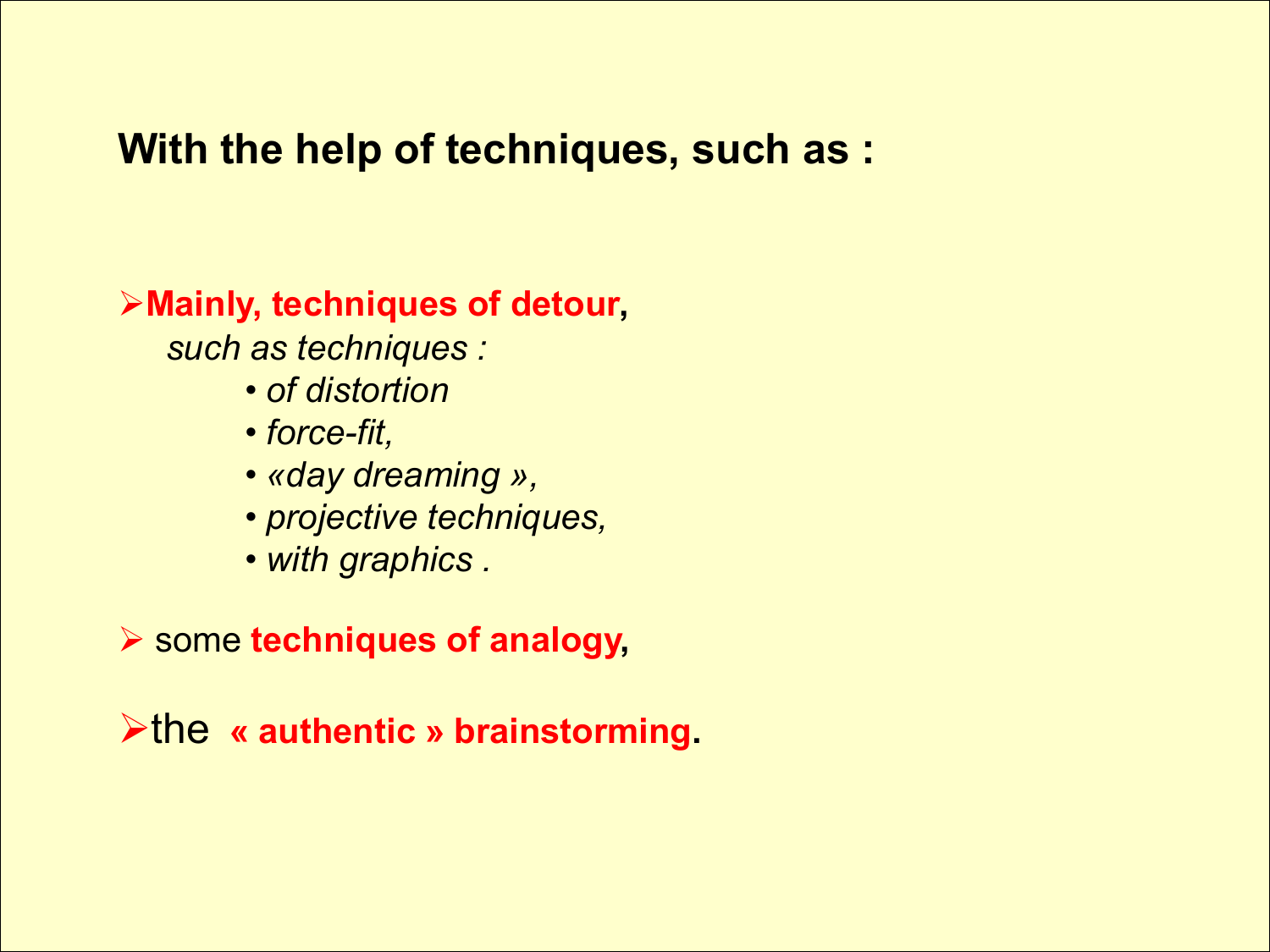**On the other hand, a route which will gradually stray away from logic without taking a detour into the irrational, (hence without calling upon the group's dynamic)**

#### IMAGINARY

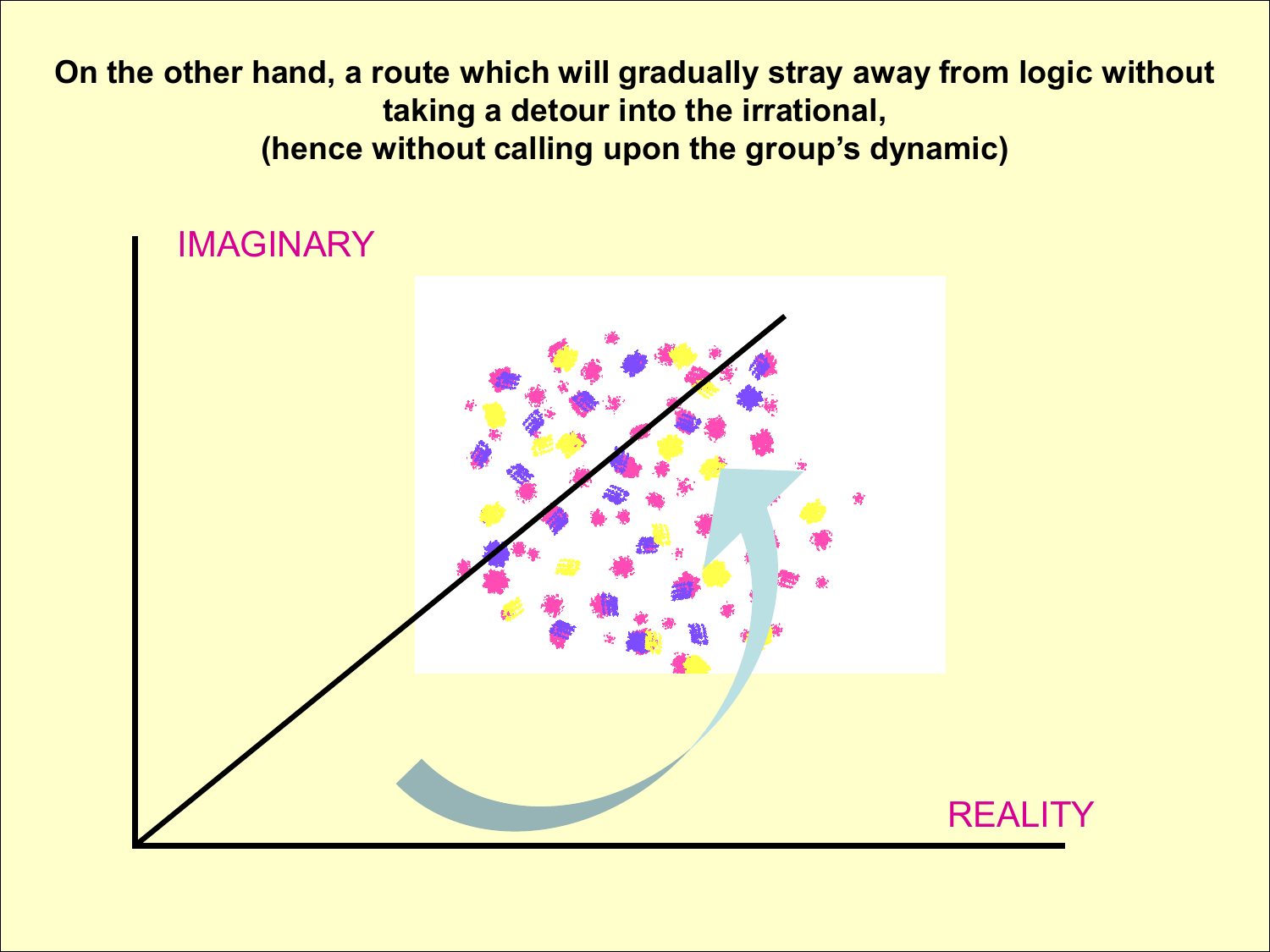### **With a narrow organized approach, With techniques such as :**

 $\triangleright$  Rational discovery matrix

 $\triangleright$  Some techniques of analogy

**► Techniques of « lateral thinking »** 

 Techniques of individual idea collecting  *(« idea harvesting, «participative innovation »)*

 $\triangleright$  The Triz problem solving method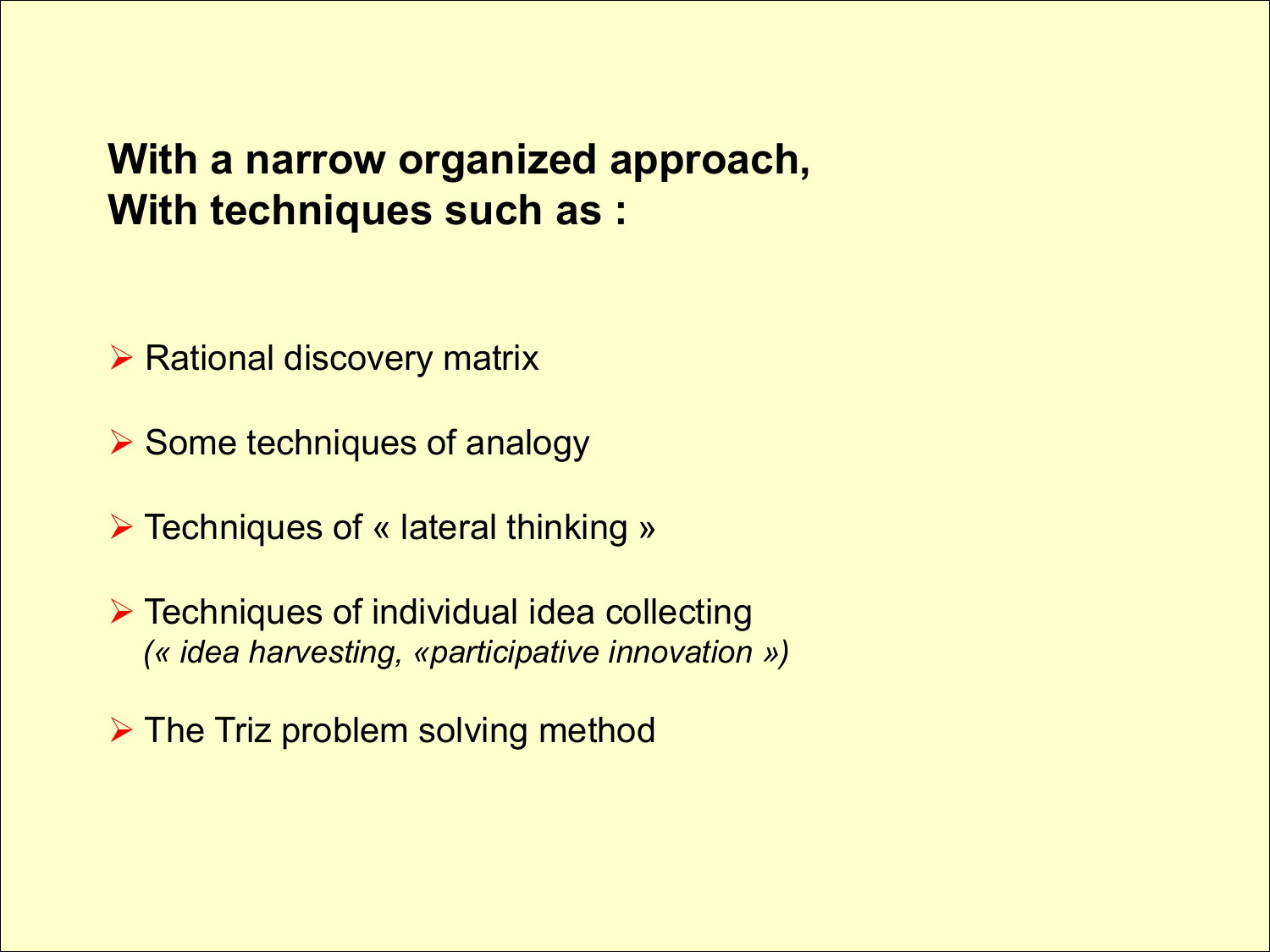## **Two complementary routes**

Those 2 families of techniques :

 $\triangleright$  Are not competing but are complementary,

- $\triangleright$  They can be adapted to different stages of the innovation process,
- $\triangleright$  They correspond to different types of problems
- ▶ They correspond to different types of creative personalities,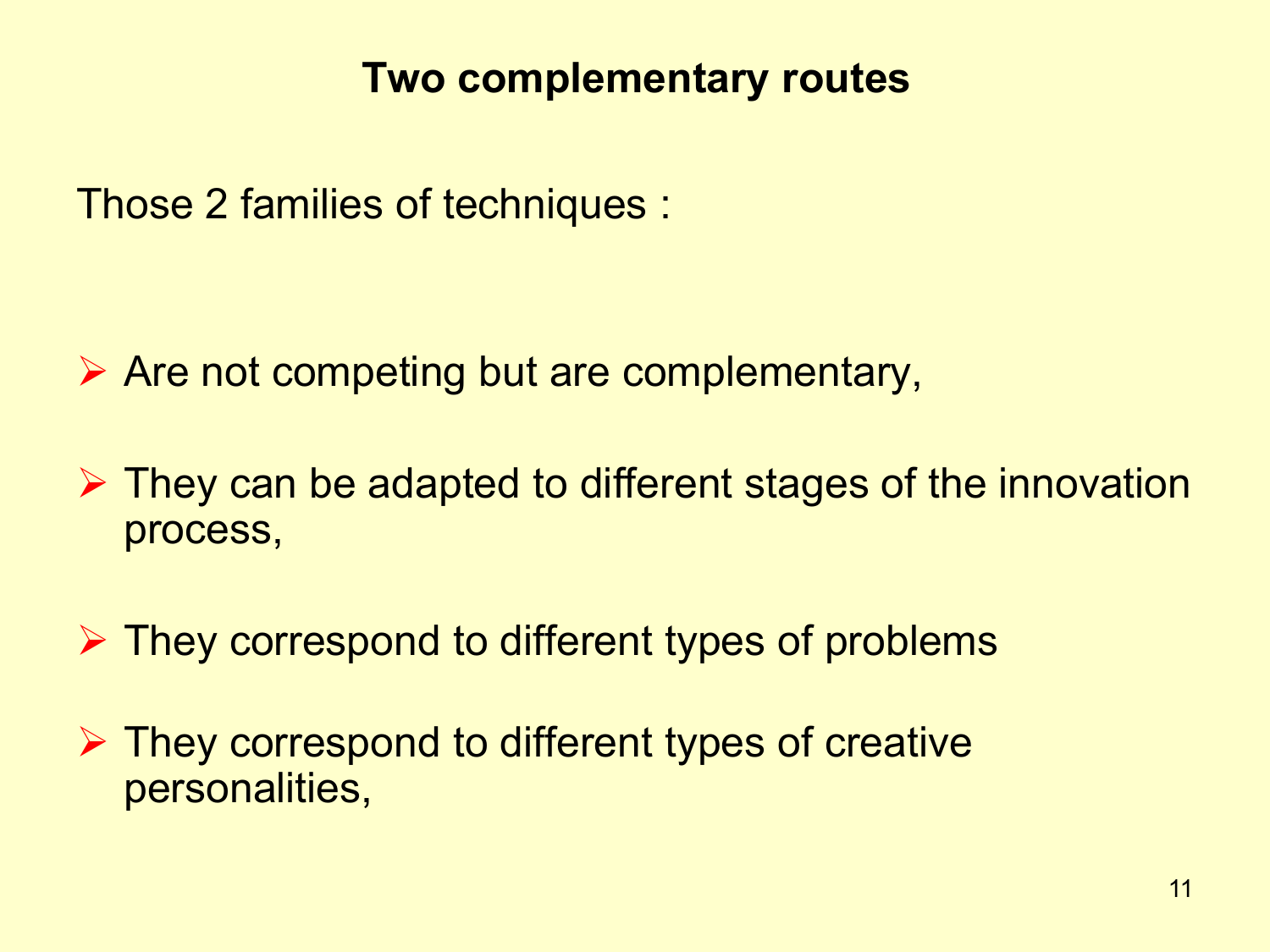Let's first, talk about techniques, which need in order to find realistic ideas

to take a temporary leap into the irrational by calling upon the emotional dynamic of a group

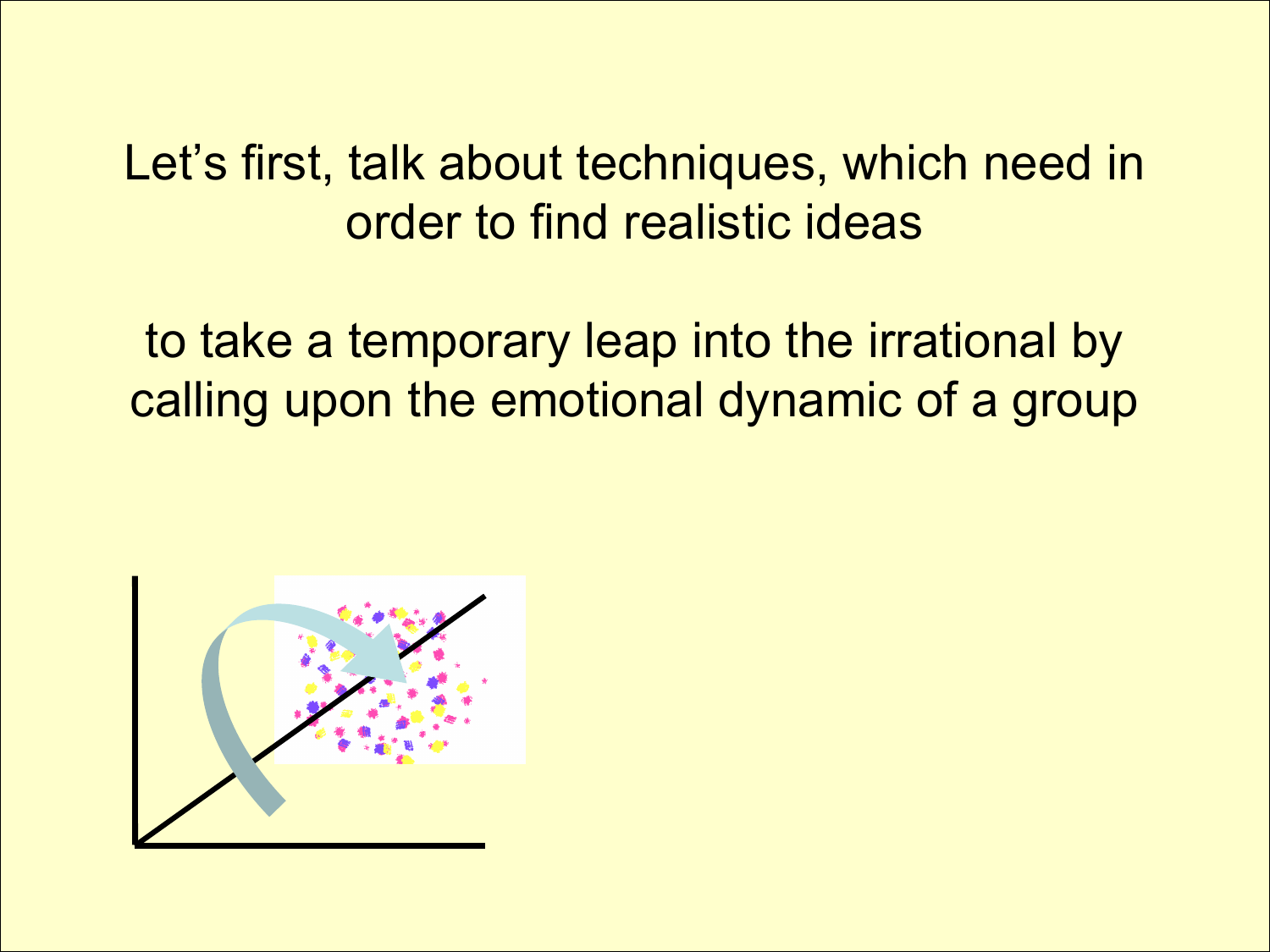#### **To take a leap into the irrational , you need :**



Creativity techniques (A number of approaches that aim at destroying old configurations to create new ones )



#### **An emotional driver**

(motivation, desire, passion, anxiety, desire) The emotional dynamic of a creative group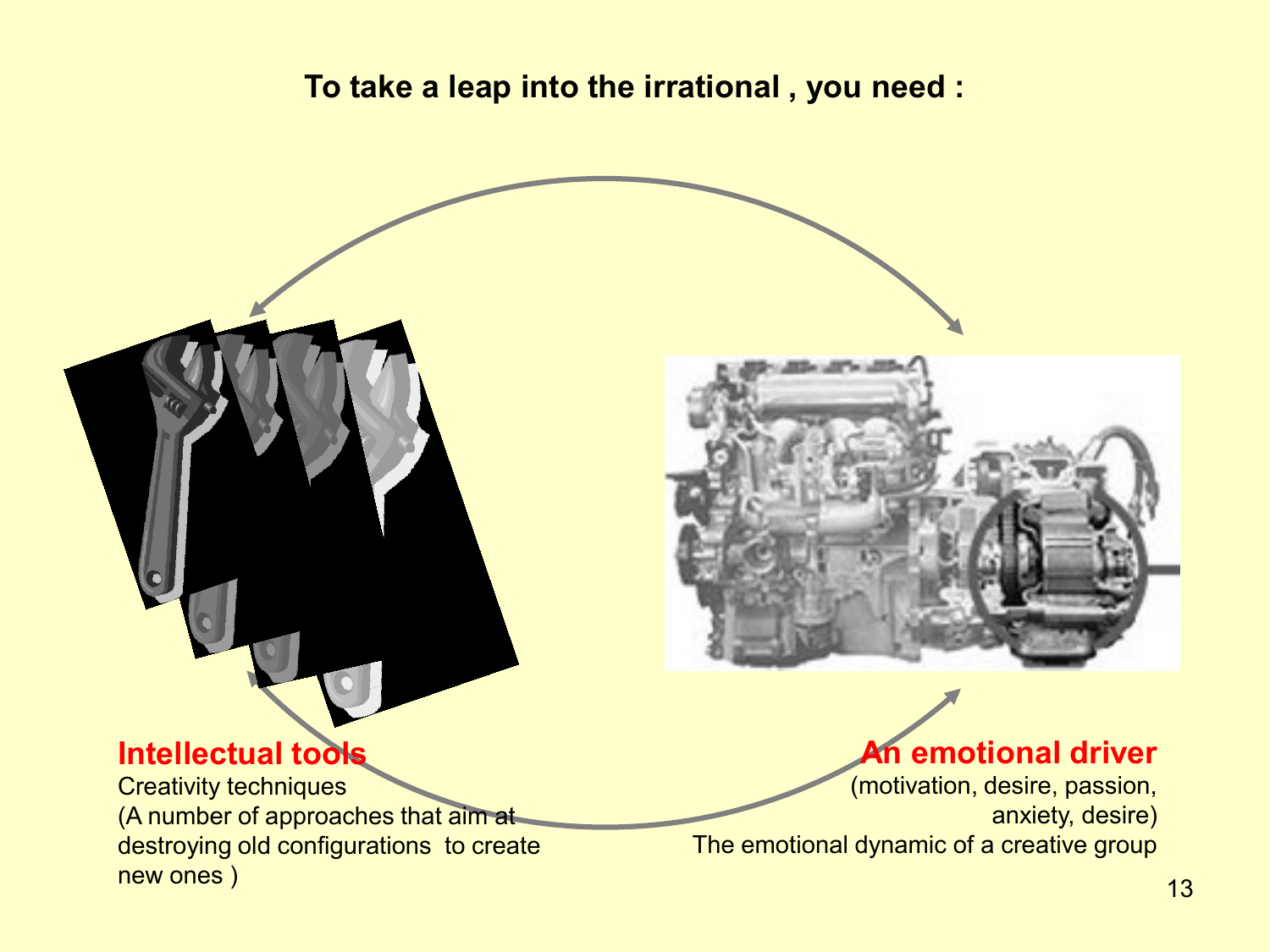### **What do all creative techniques have**

### **in common? :**

- 1) The language of associations
- 2) Temporary suspension of judgment

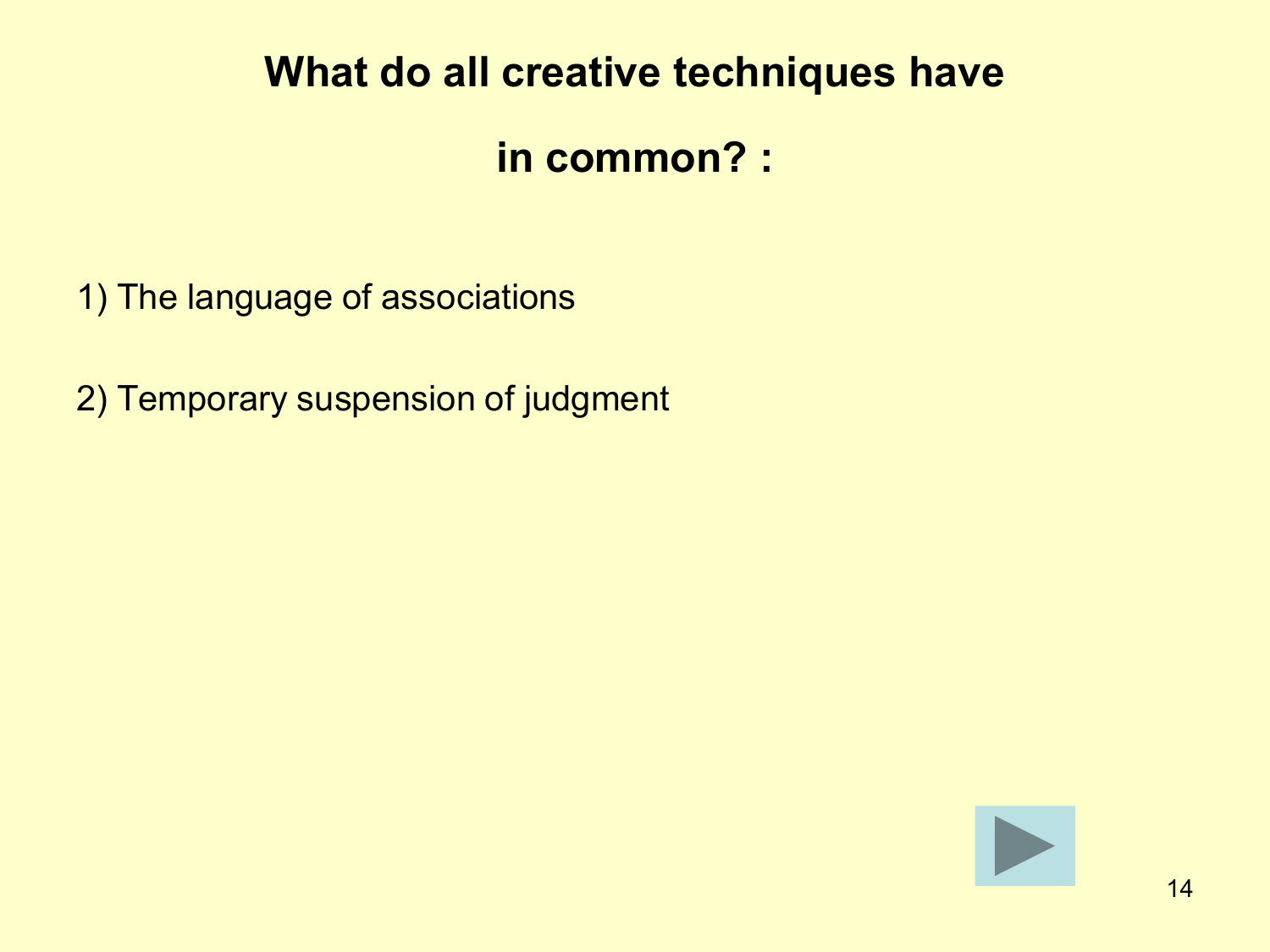- $\triangleright$  The language used by a group must not be rigid
- $\triangleright$  The language used in a group, is a sentence where everyone has contributed something.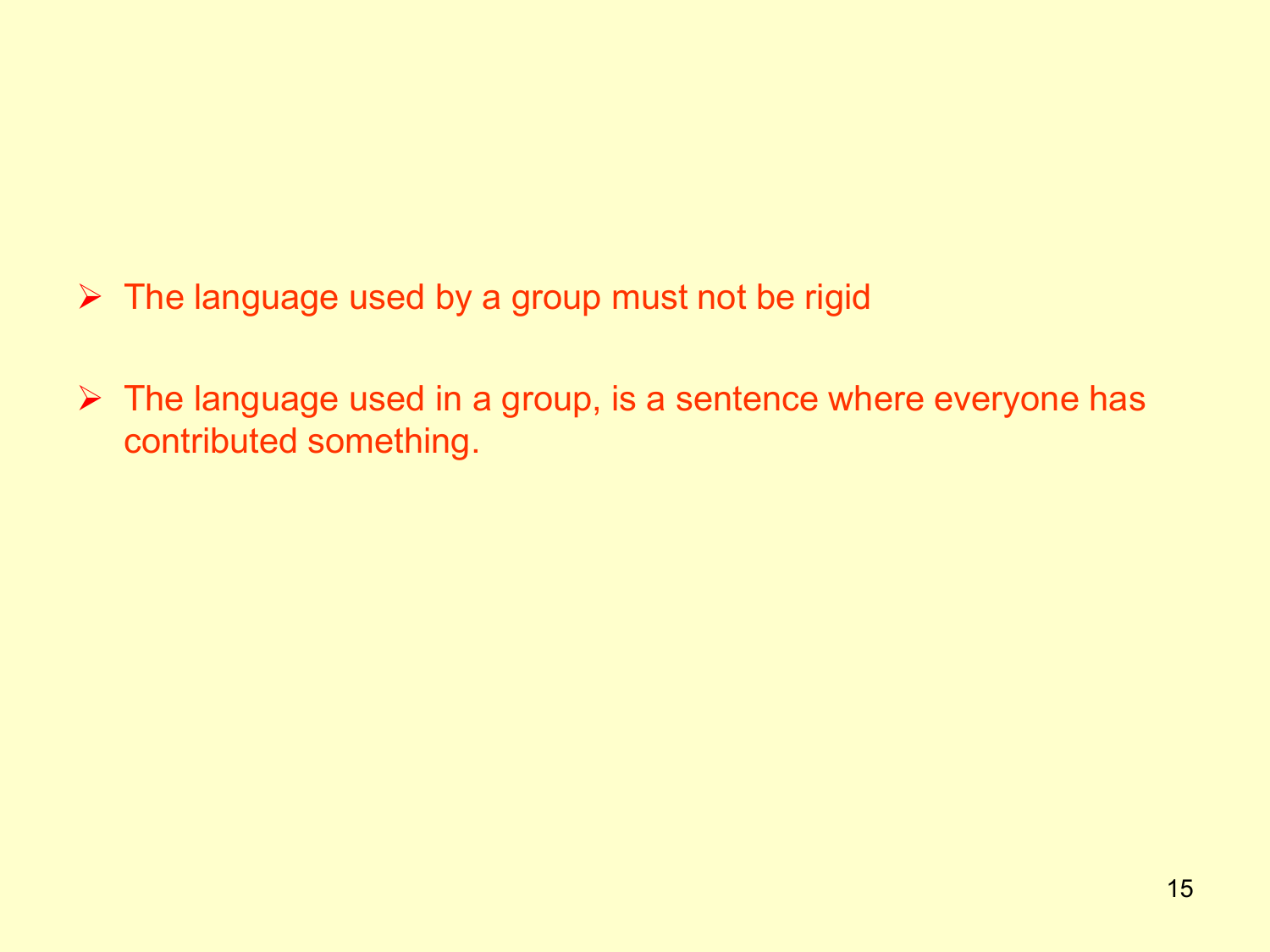#### **Participants must learn to associate :**

### Associations :

- **semantically**
- **subjectively.**
- **•** phonetically
- **By using reversals**
- Through metaphors
- ▶ Breaking words down
- $\triangleright$  Inventing words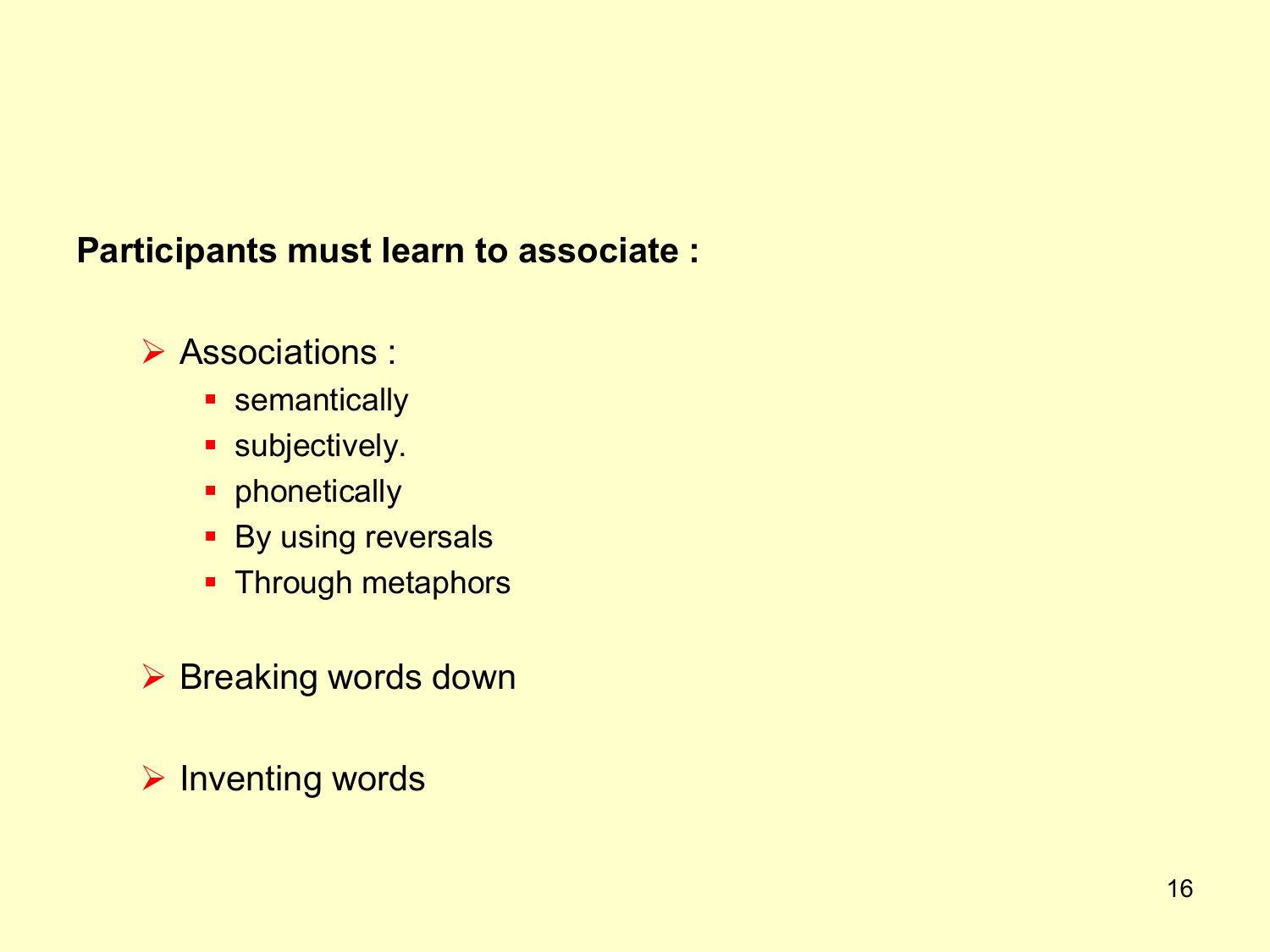## **Temporary suspension of judgement**

- **► Guildford's « Invention »**
- $\triangleright$  The most important element of creativity : the « why not? » element.
- **▶ Judgment is re introduced later on, in a separate** sequence .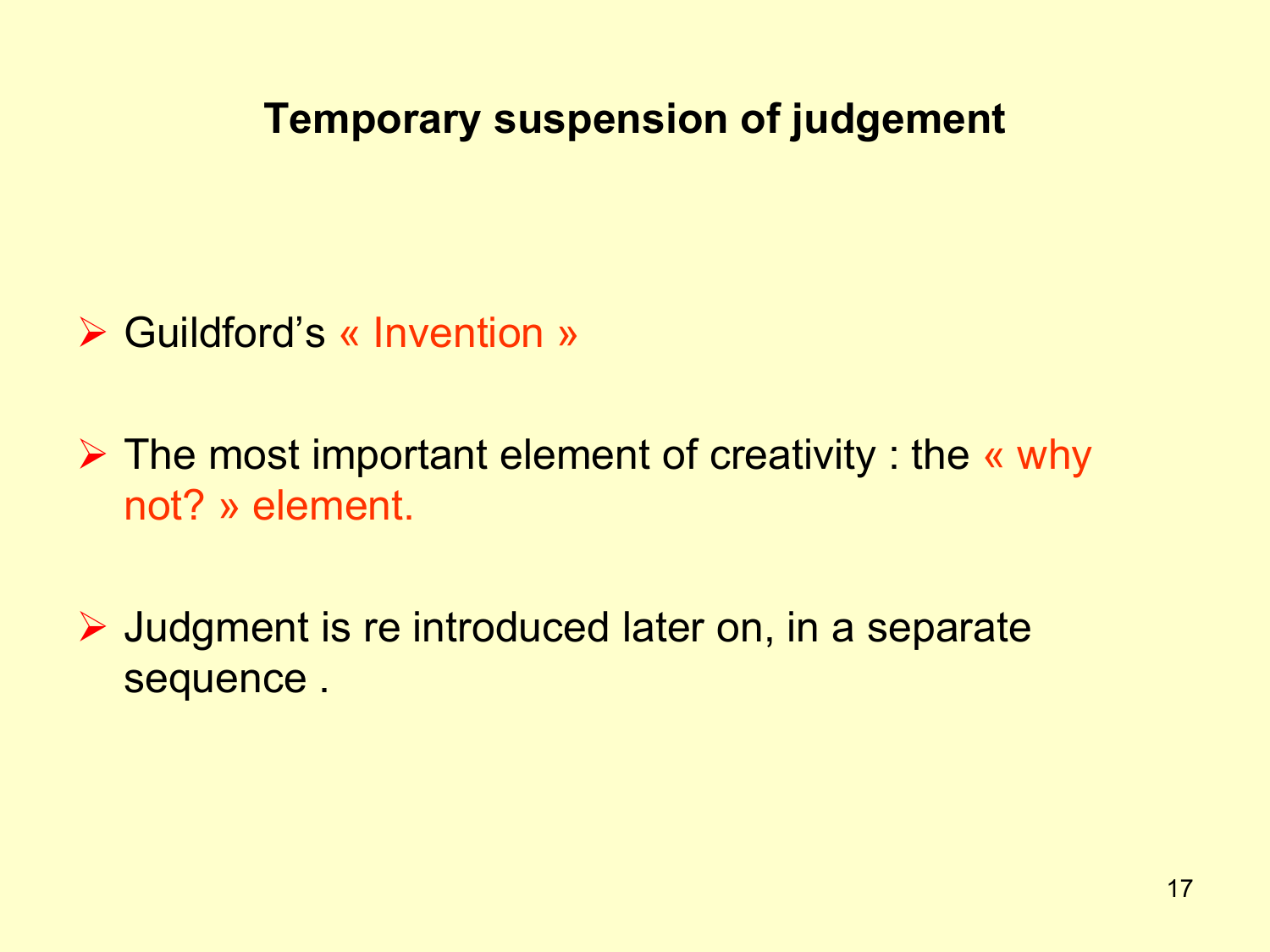# **Why use an emotional driver ?**

#### **Because :**

- $\triangleright$  An intellectual « risk » exists.
- $\triangleright$  To help us move away from rigid automatisms **EXTO capture individual energies** 
	- To help give **confidence**

**EXP To allow yourself** to express private fantasies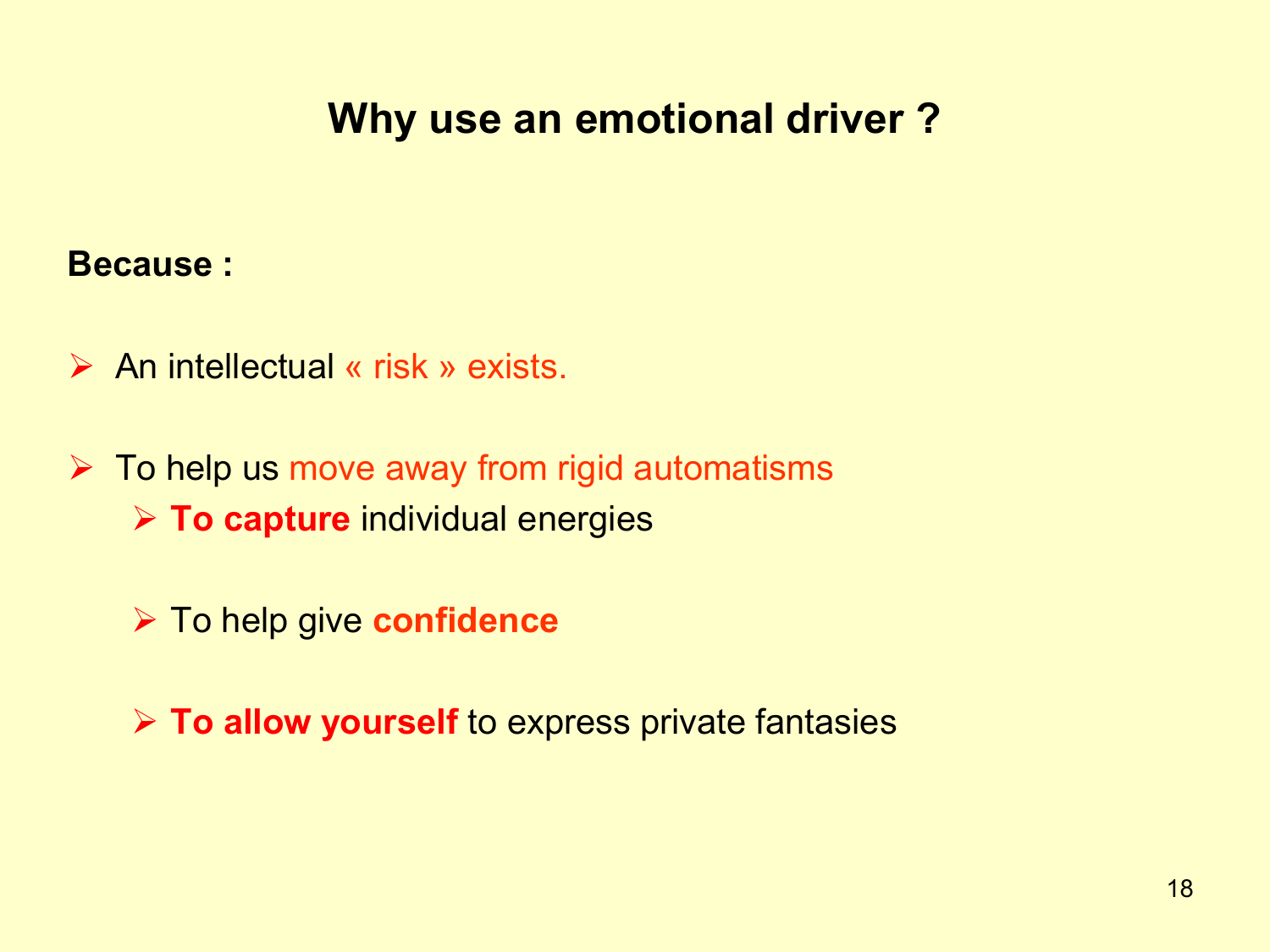**How to activate the emotional driver ? The main driver is the group**

- **There are group moderating techniques**
- **We aim for personal implication**
- **Body expression is often used in training courses.**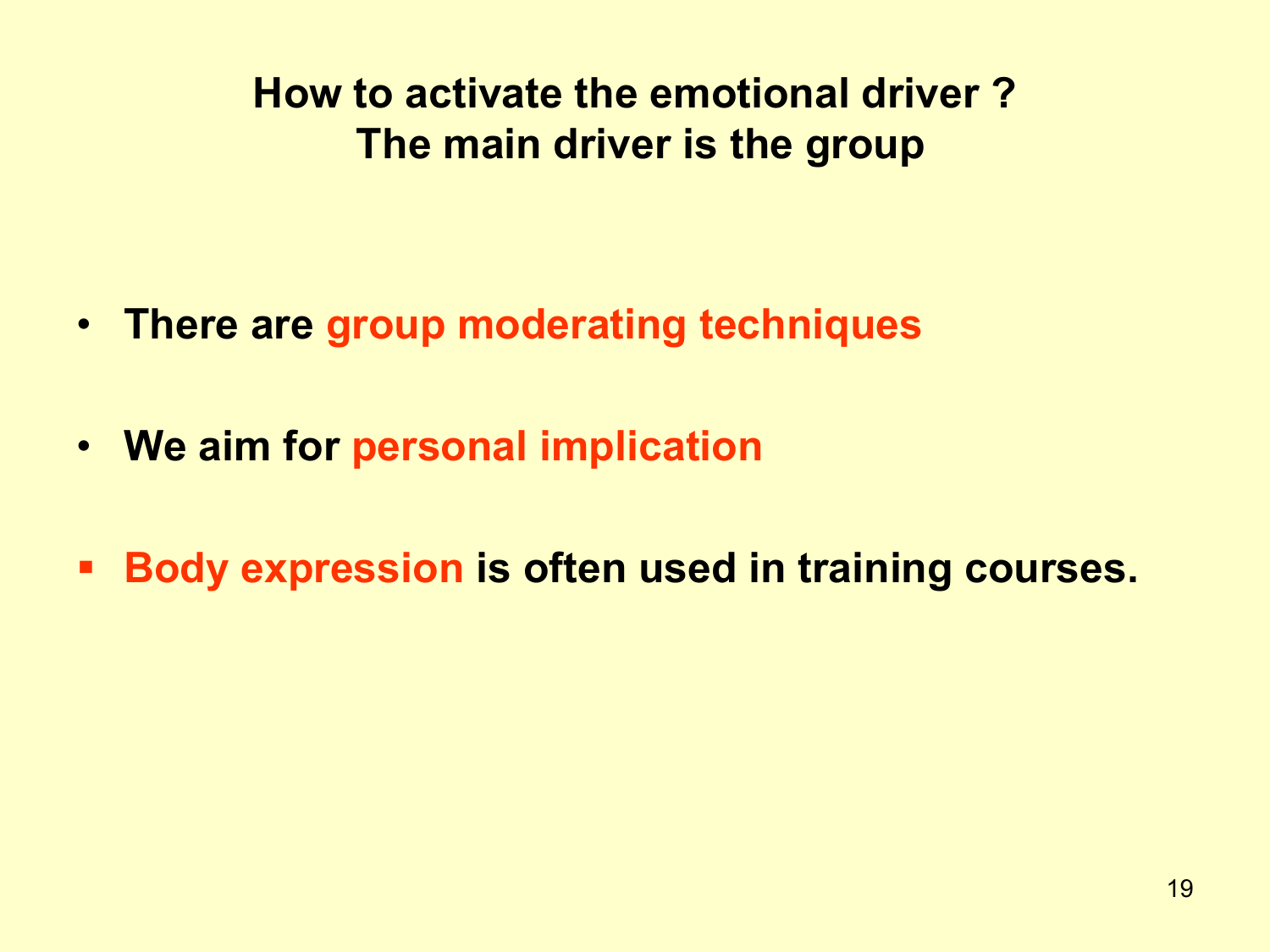# **3 families of techniques**

- **1) The techniques of detour family**
- **2) The techniques of analogies family**
- **3) The « real » brainstorming**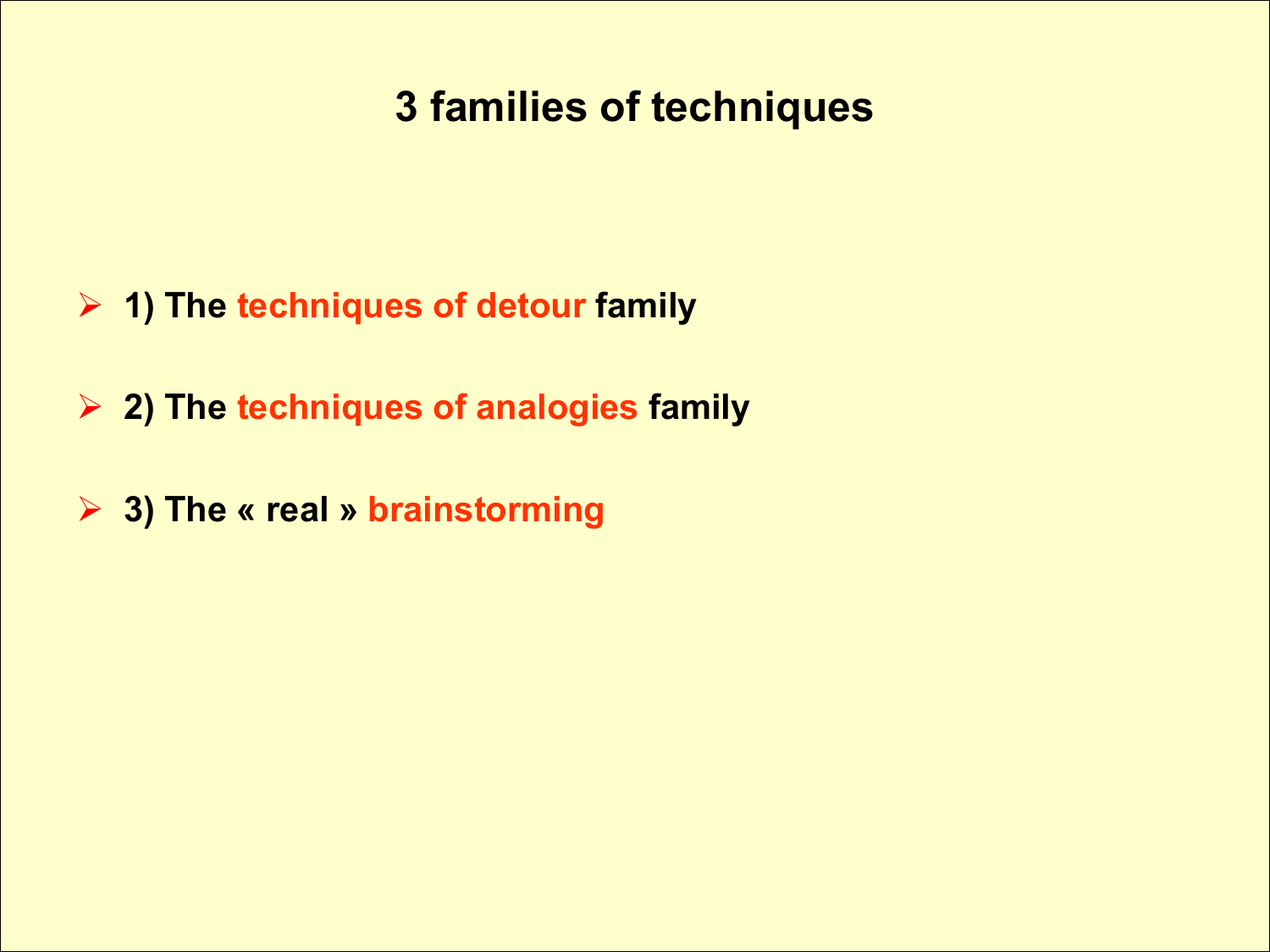# **1) The techniques of detour family**

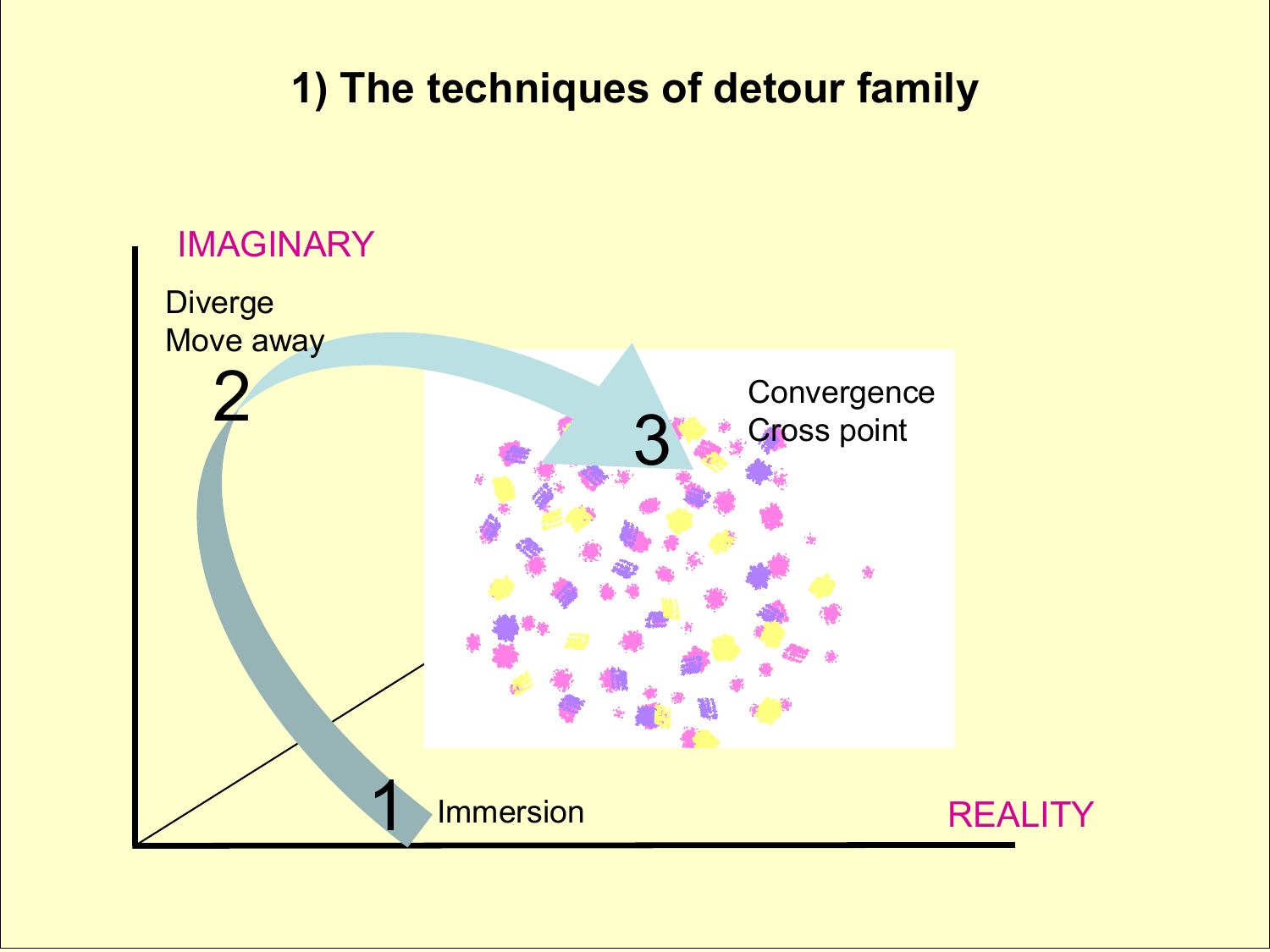### **Phase 1 : Immersion**

**To immerse oneself, is to become obsessed by the problem**

- **Step 1 : start by asking the person who requested your help to express the problem objectively :**
- **Step 2 : Subjective immersion : The idea is to not only understand the problem with your mind , but « to get inside the problem »**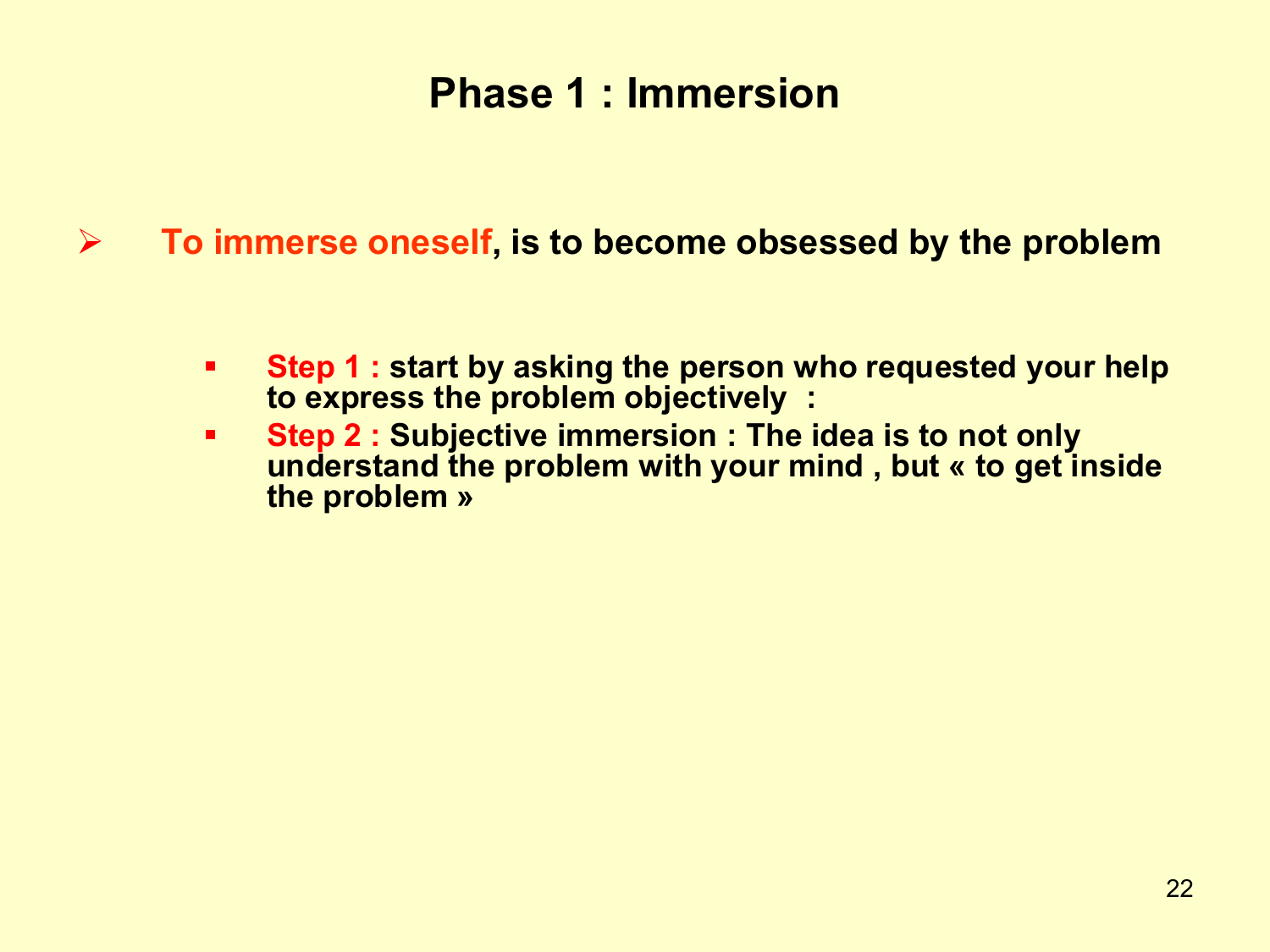**Phase 2 : Moving away (or divergence)**

- **Is necessary to produce :**
	- **Stimuli for the imaginary, matrix of ideas, analogies**,
	- **« vague ideas »**

which will be used afterwards to produce realistic ideas.

 **We diverge more or less further away, depending on the type of problems.**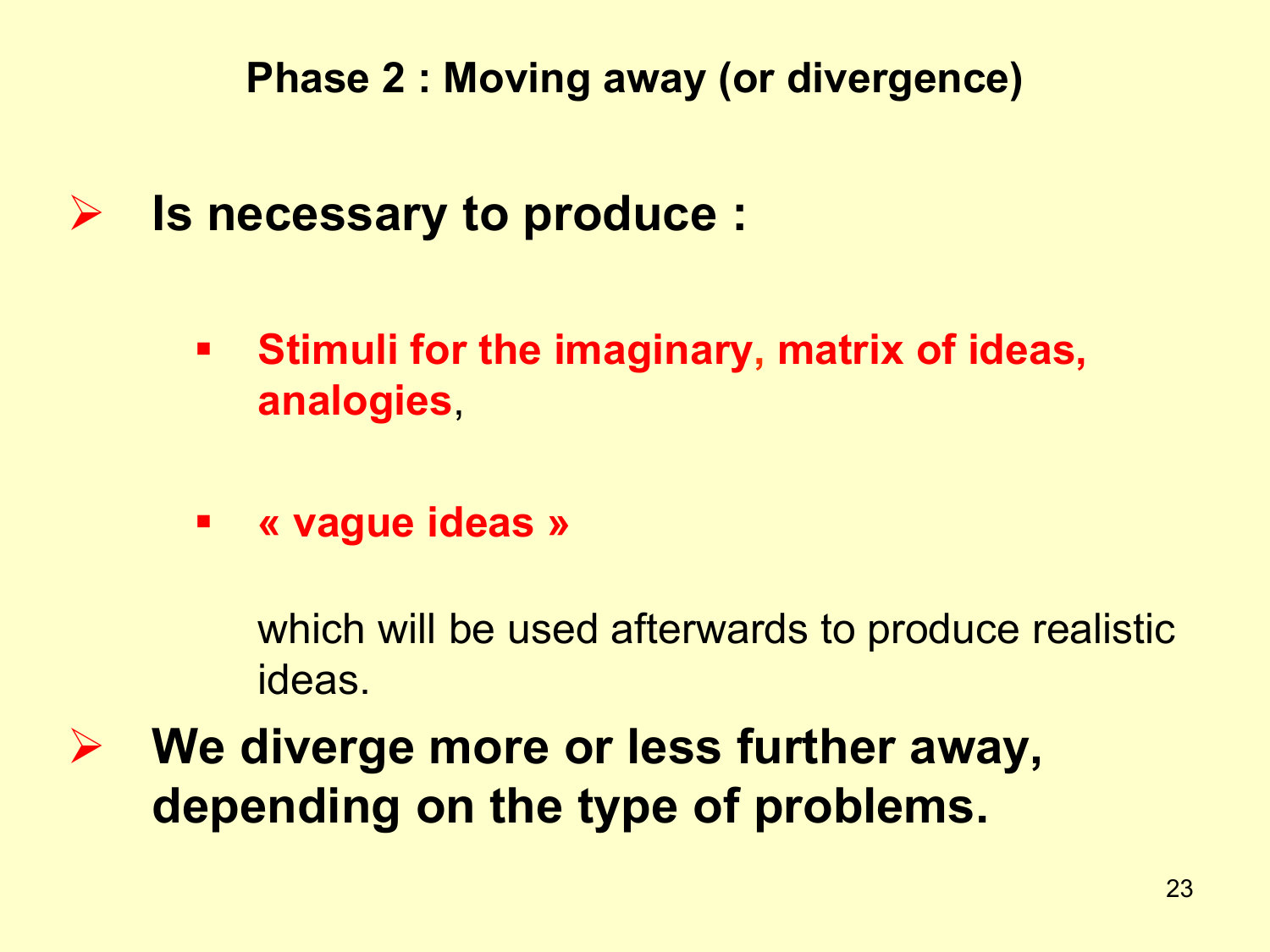### **Phase 3 : The cross point, or convergence.**

- **►** The term « cross point », quite clearly evokes the dialectical encounter between the imaginary and reality.
- The most difficult, is to converge, to « cross » imagination with reality, knowing that deep down : « to create is to cross things with each other ».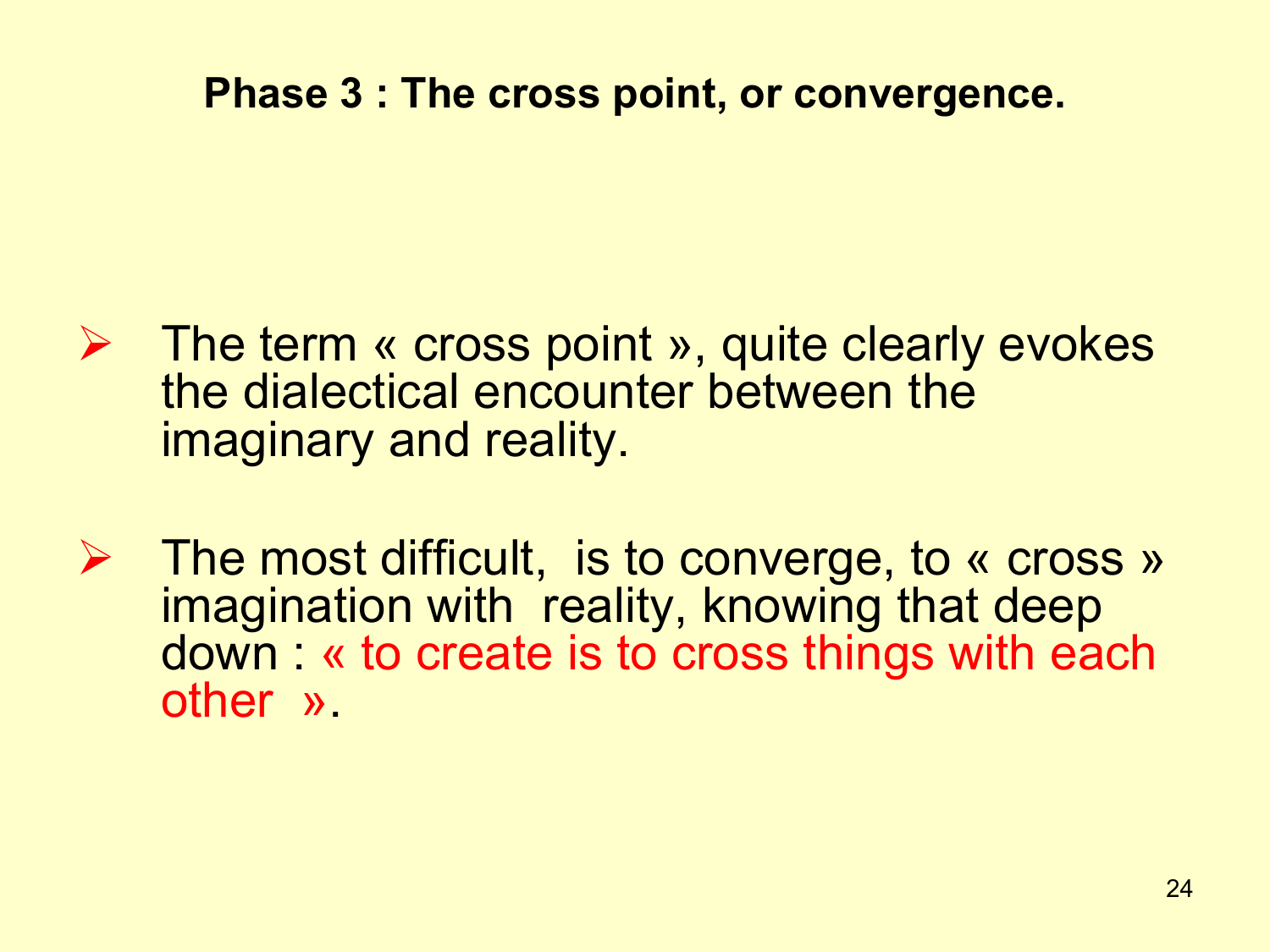#### **A series of « steps » from which we gradually come down. Each « step » represents an idea that we are looking for.**

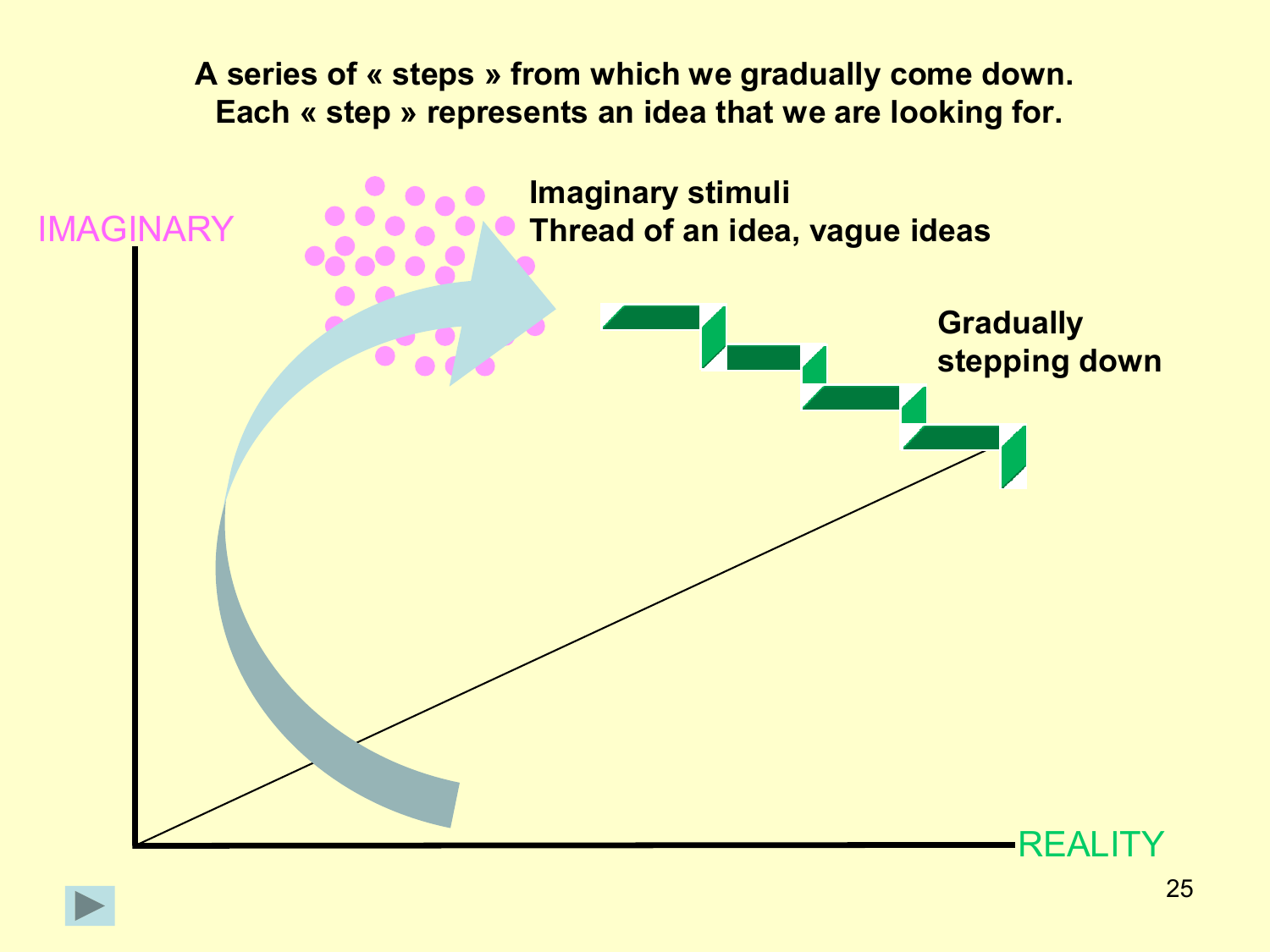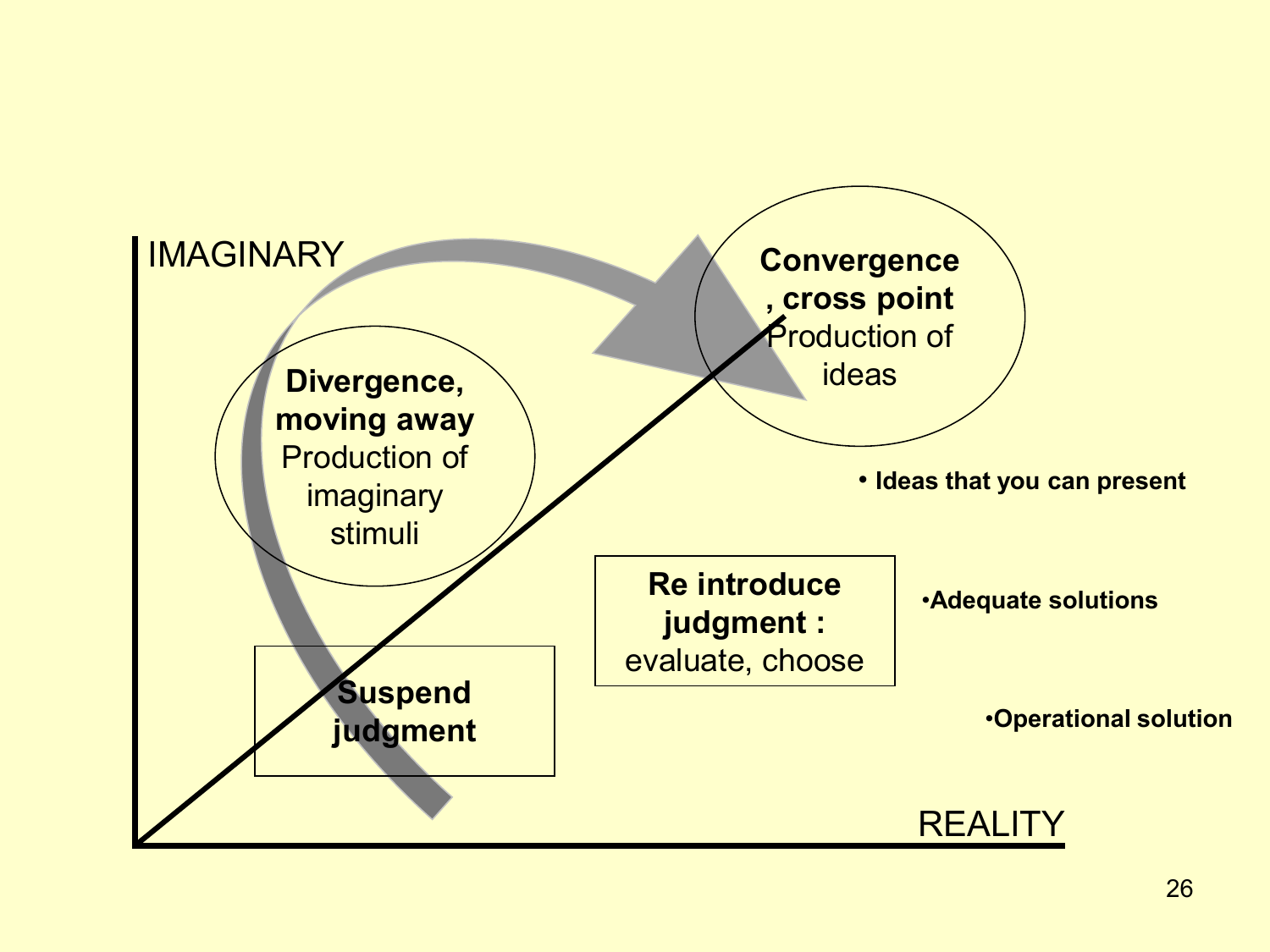### **The main techniques of detour :**

- **Distortion techniques**
- **Force-fit techniques**
- **Projective techniques**
- **« Day dreaming » techniques**
- **Techniques with graphics and non verbal techniques.**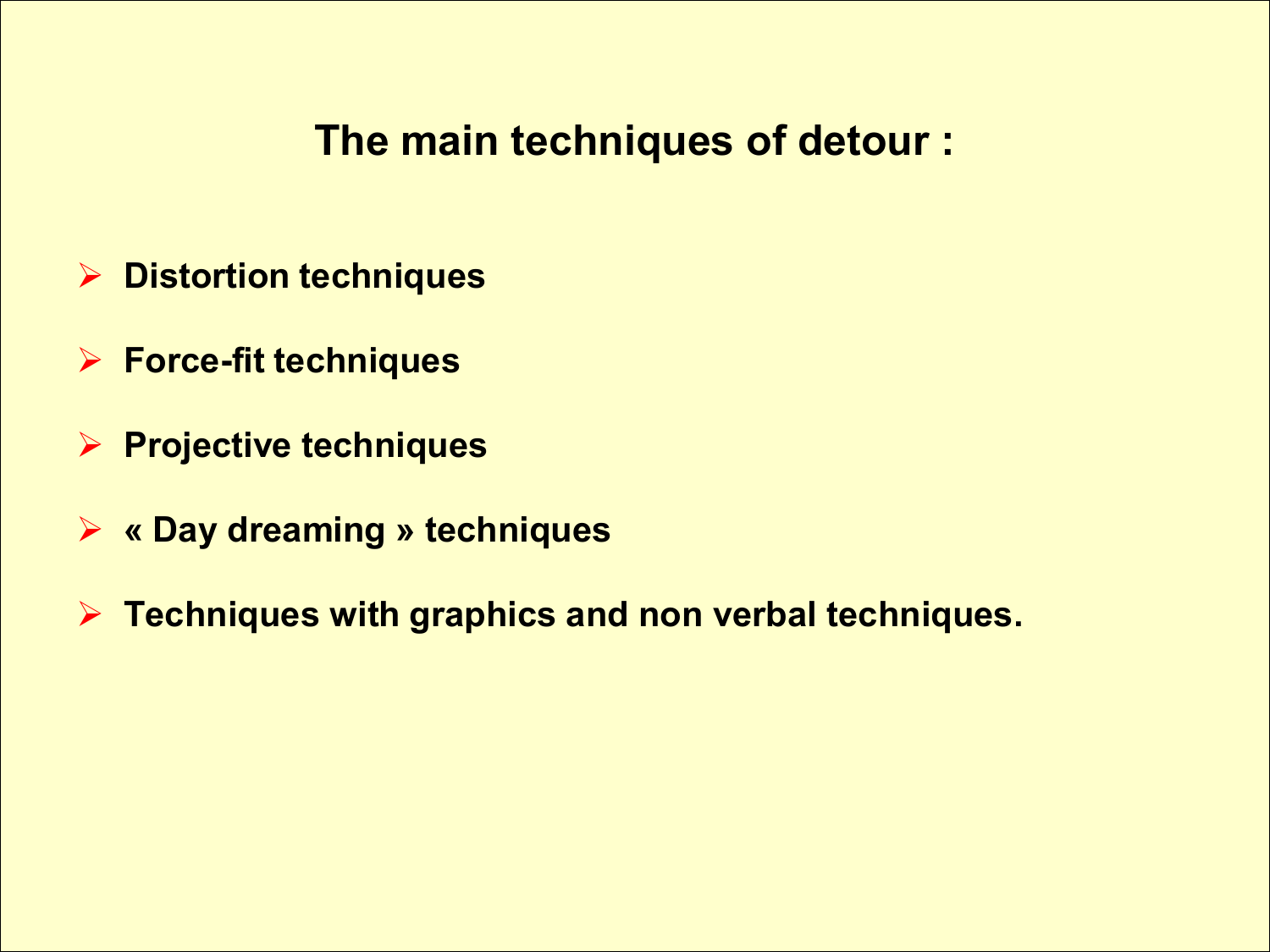# **1.1 Distortion techniques**

### **Aims :**

• **Systematical data distortion, dissociation of elements, organized divergence.**

### **How to carry it out :**

- **Stage 1 : Breaking the problem up** 
	- *The elements*
	- *Objectives functions,*
	- *The context,*
	- *Users*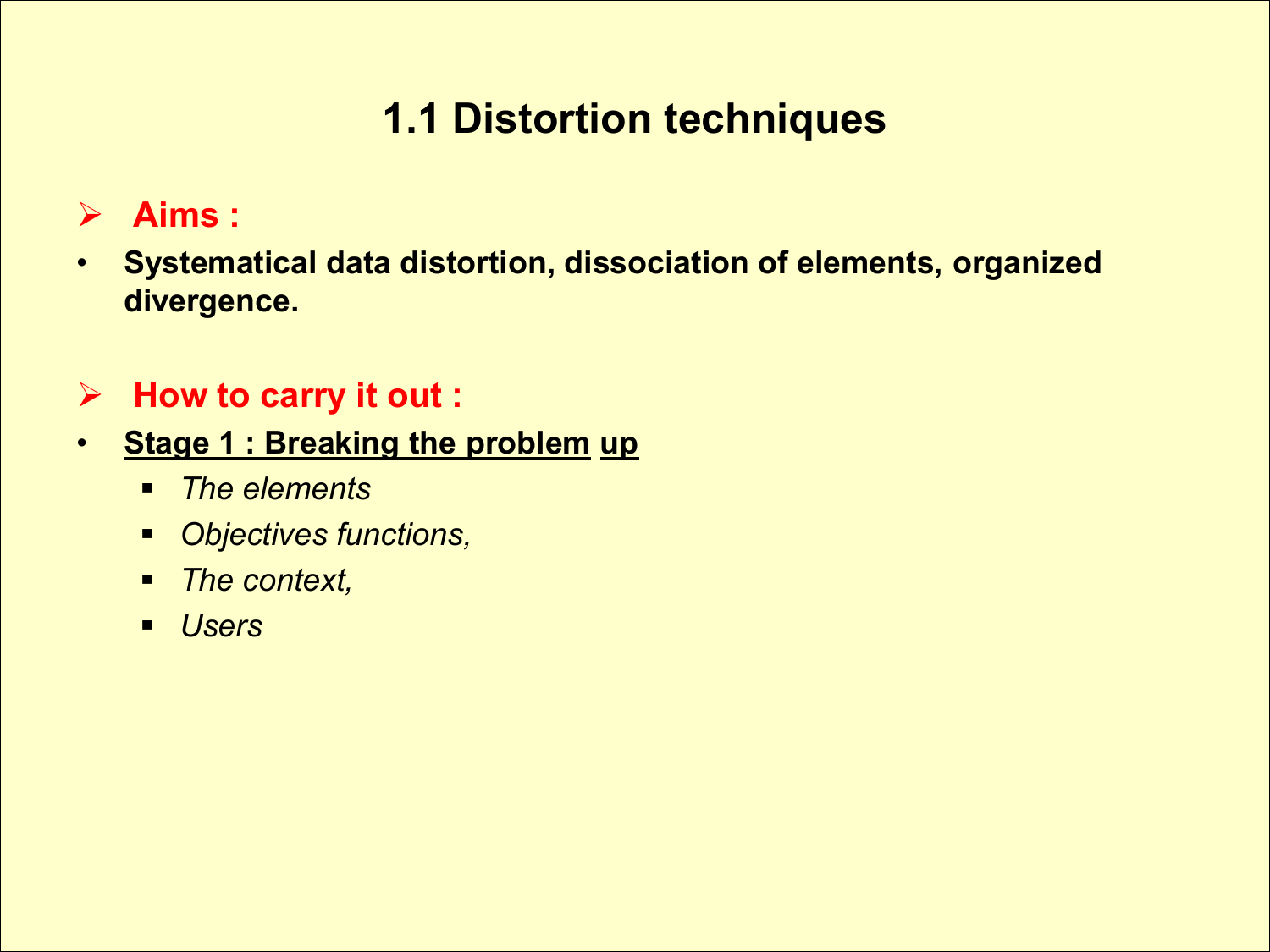#### • **Stage 2) : Break the problem down from different « angles of attack »**

Increase  $\blacklozenge$  Diminish  $\blacklozenge$  Combine  $\blacklozenge$  Change your way of dealing with the problem  $\blacklozenge$  Save up  $\blacklozenge$  Isolate a factor  $\blacklozenge$  Get rid of a factor  $\blacklozenge$  Reverse the problem  $\blacklozenge$  take the opposite into consideration  $\blacklozenge$  Reconsider  $\blacklozenge$  Get rid of the problem  $\blacklozenge$  Look for contradictions  $\blacklozenge$  Swarm the problem up with verbs ◆ Go back up to the abstract ◆ Go back down to the concrete ◆ Change your way of looking at things  $\blacklozenge$  Play with the problem  $\blacklozenge$  etc...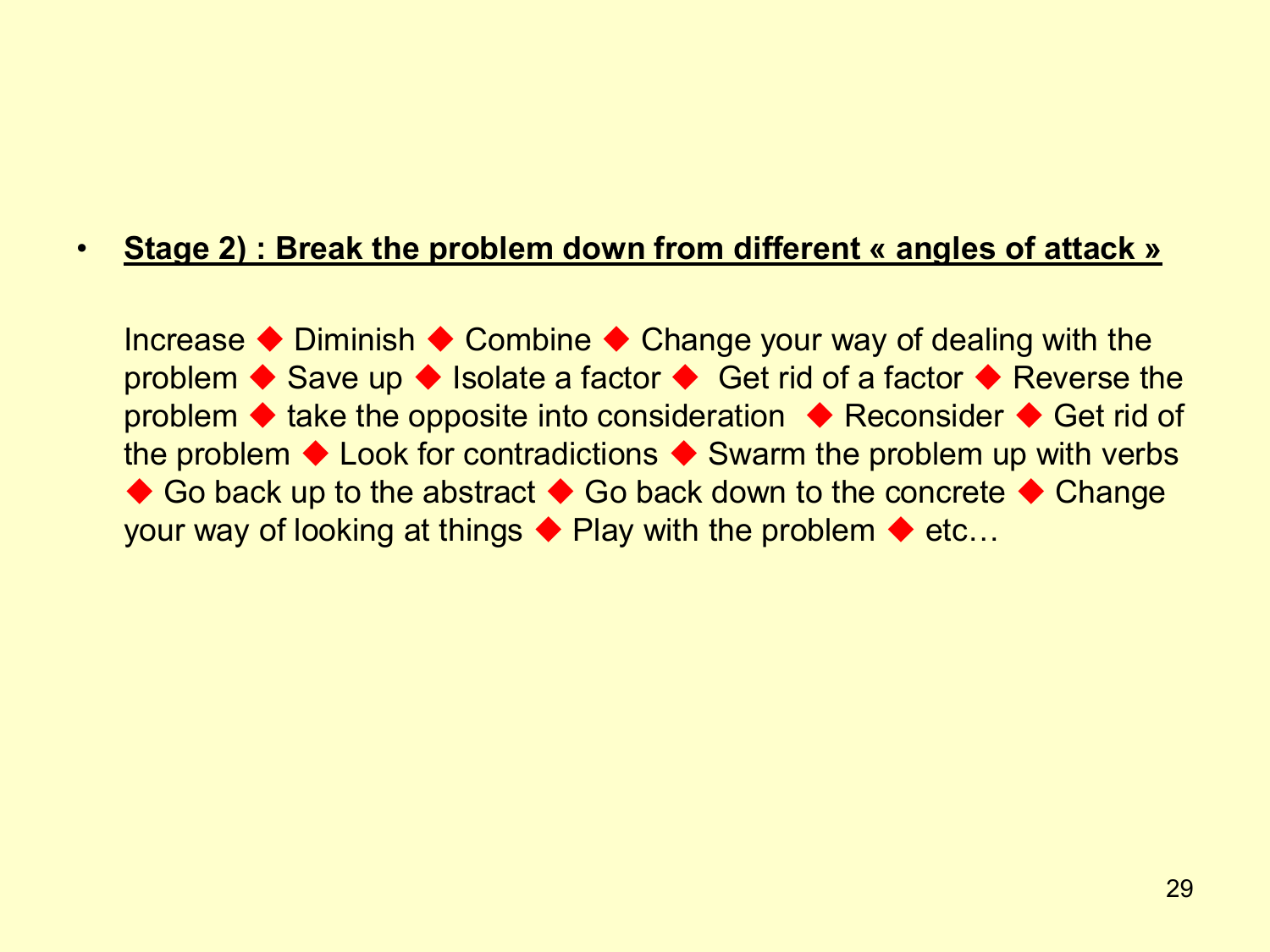# **1.2 Force-fit techniques**

**The aim :**

**produces a shock, a confrontation, between two worlds of reference.**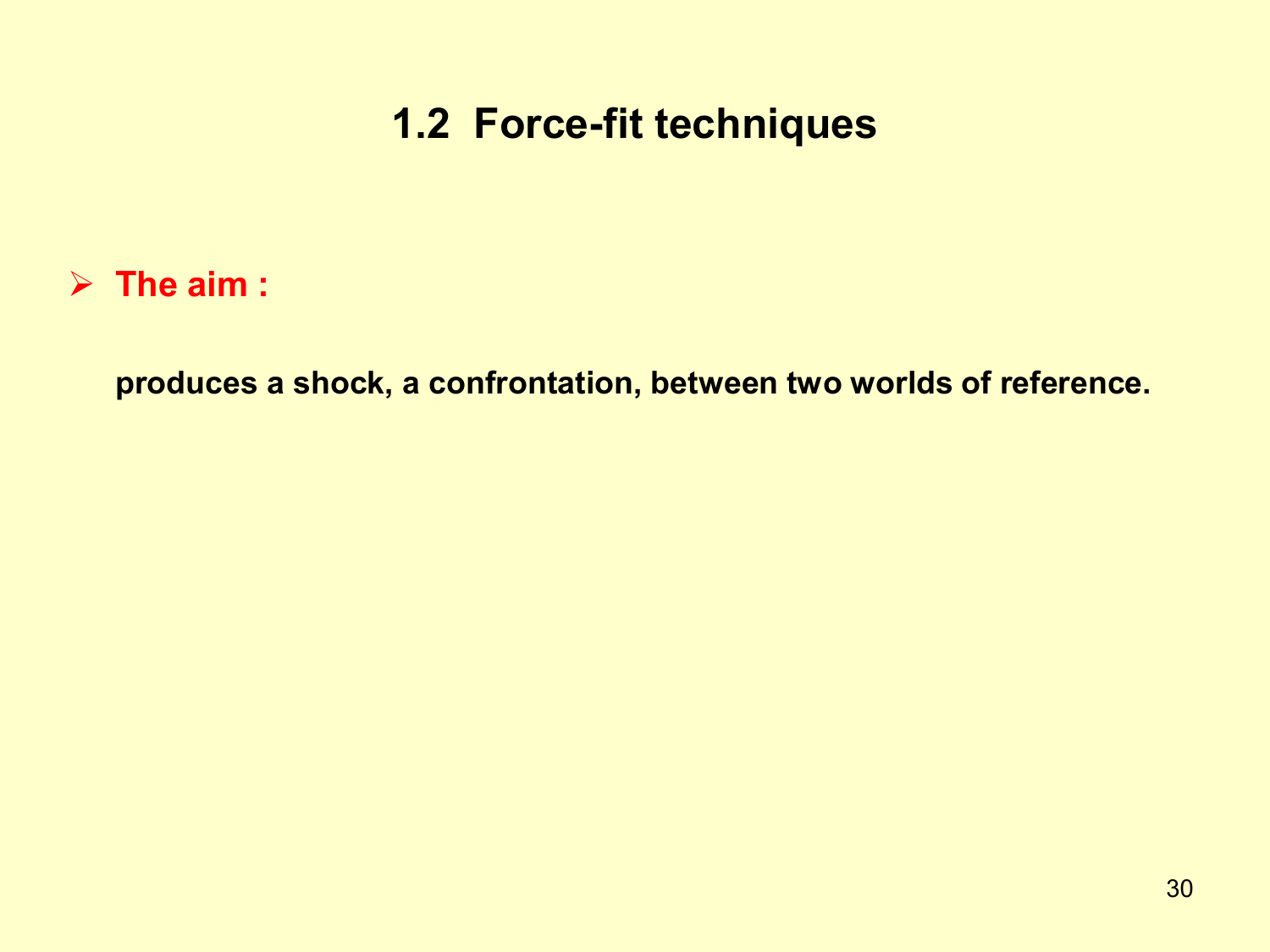# **How to carry it out :**

*A) Draw a double entry matrix (for example)*

- **With the elements and the functions**
- *Between two families of objects that are not correlated*
- **From key words**

*B) Force-fit with associations that are remote from the departure point.* 

**The idea tree**

**Random force-fit associations**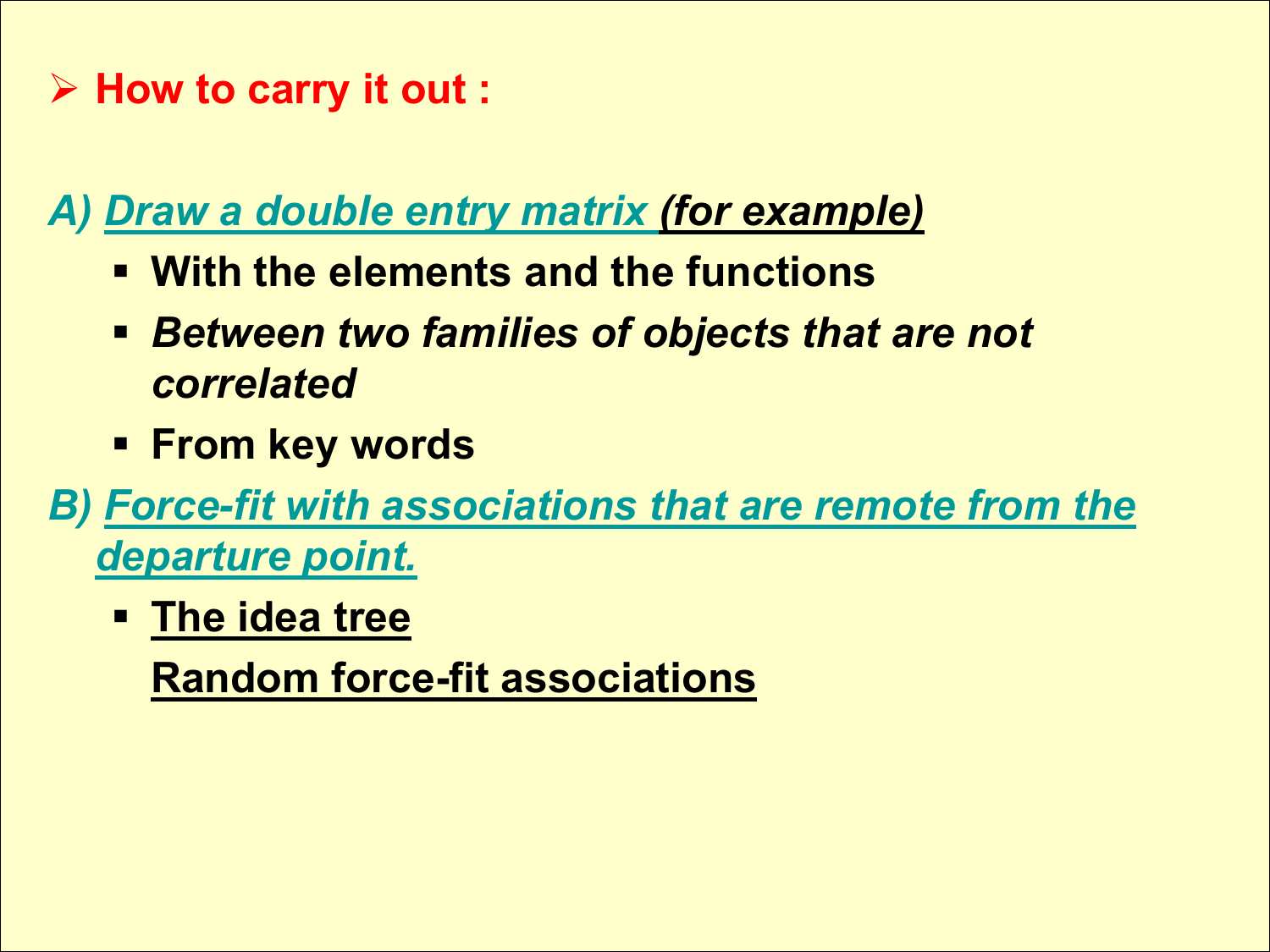# **1.3 Projective Techniques**

# **Aim :**

**To project yourself inside the problem by identifying** yourself to one element of the problem or by projecting the problem on an image.

# **How to do it :**

- **EXTENCOUGH identification**
- **Project with the aid of visual material:** 
	- **drawings,**
	- **Various figurative or non figurative elements,**
	- **Abstract photographies.**

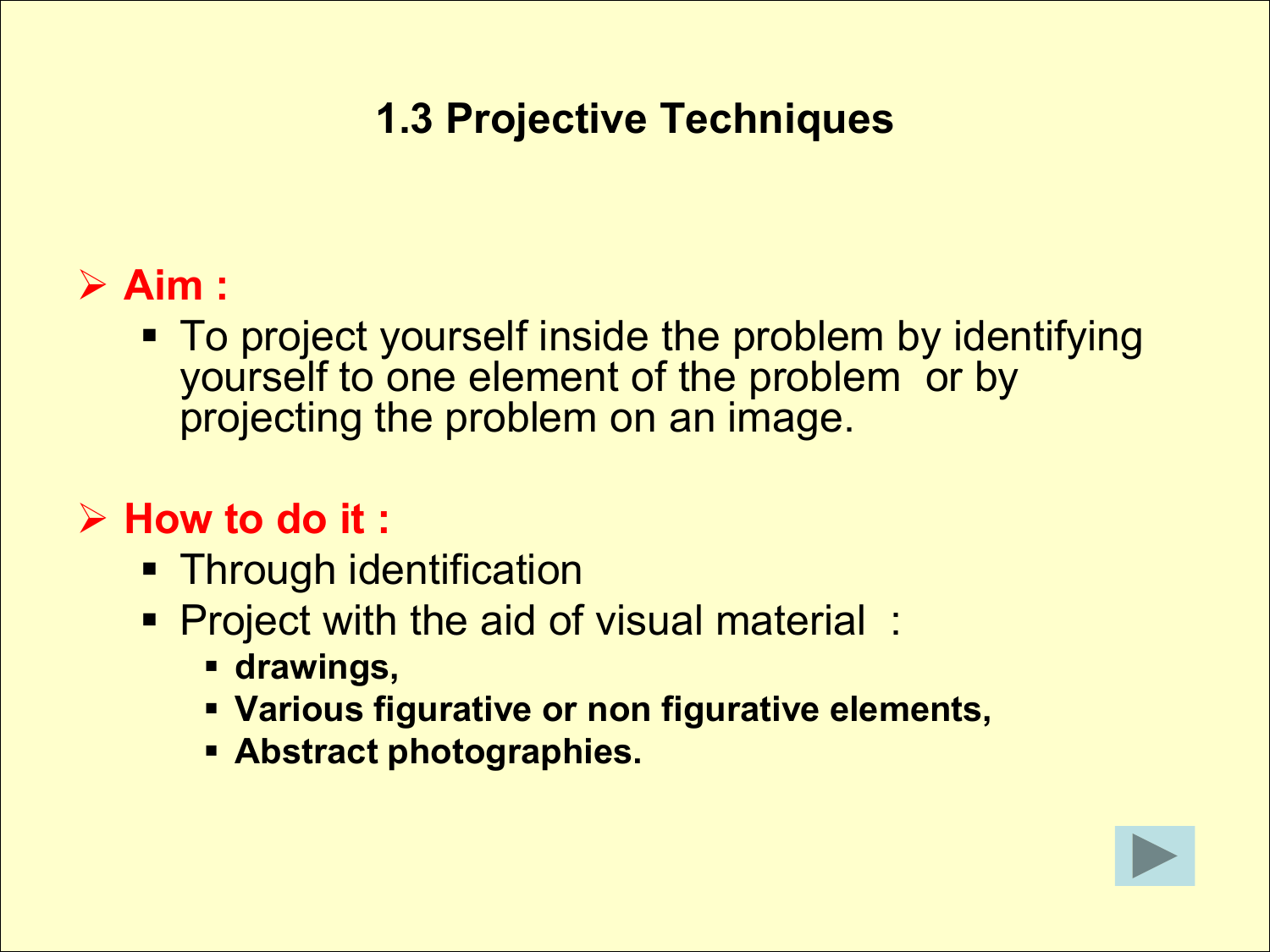# **1.4 Day dreaming techniques**

# **Aim :**

 Day dreaming is a privileged form of creativity for a person that is really immersed in the problem.

# **How to carry it out :**

- Collective day dreaming : a collective sharing of the imaginary.
- **The individual dreaming, with group support.**
- **Dreaming in writing.**
- <span id="page-32-0"></span>• The scenario method.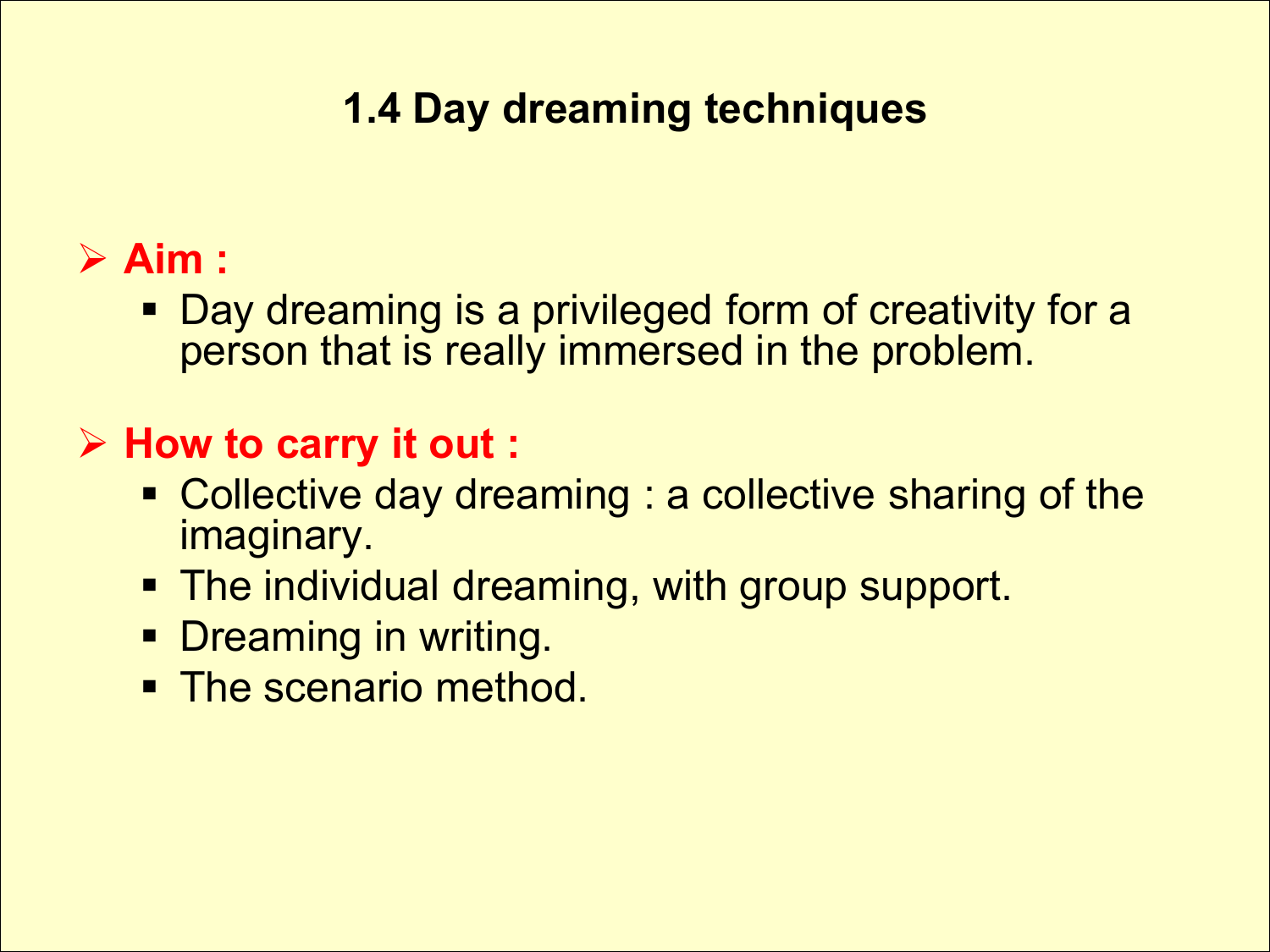# **1.5 Techniques with graphics**

**The aim :**

Short circuit language, direct expression from the imaginary.

### **How to carry it out :**

- The use of drawing and and of all forms of graphical expressions like :
	- **Individual drawing, individual drawing that you pass around.**
	- Collective drawing
	- **A drawing from analogies.**
	- **Collages**
	- **Moulding, sculptures, painted masks**
	- **Modeling clay or plasticine is recommended for all shape** studies.
	- Photography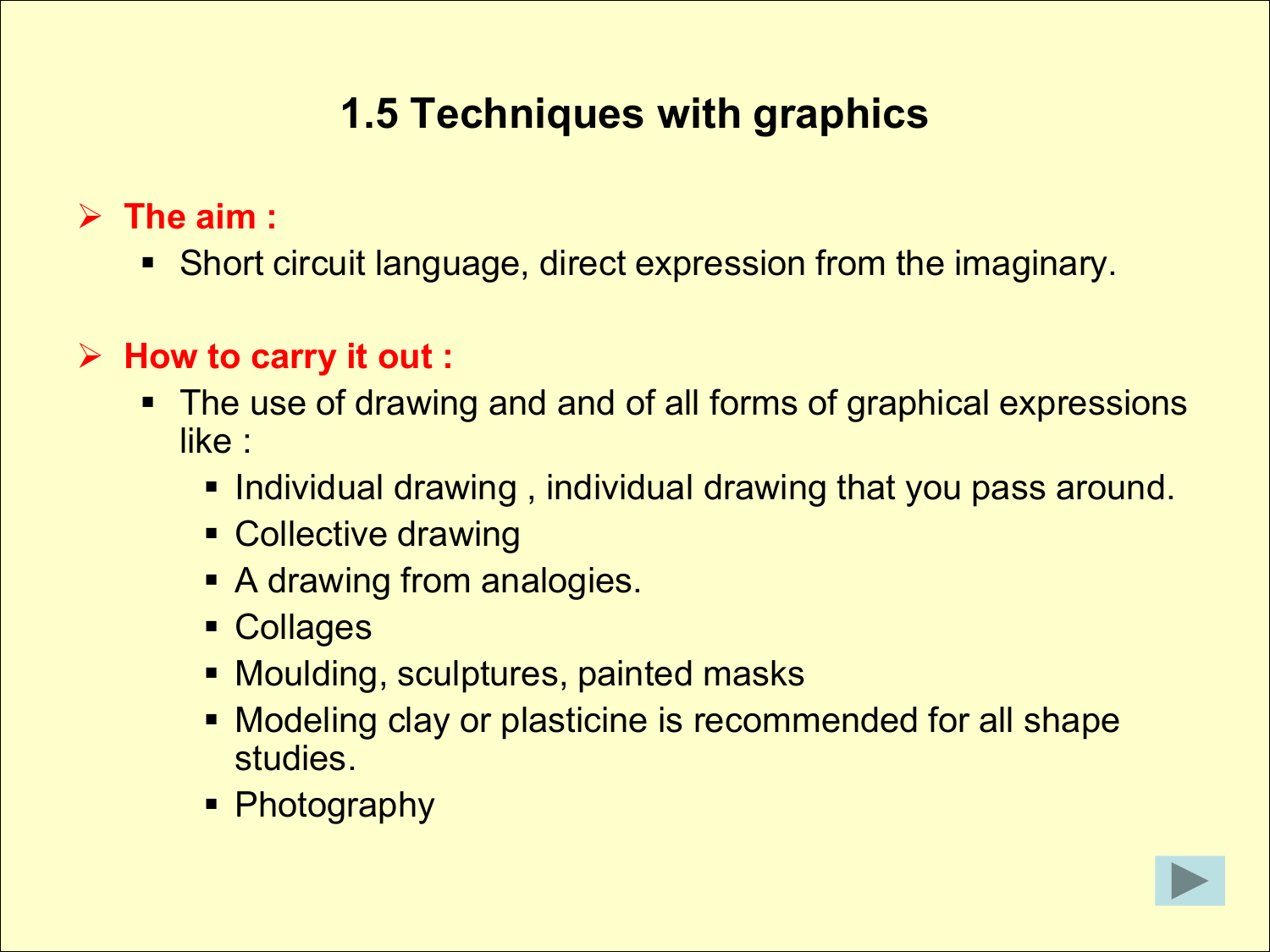## **Evaluating techniques of detour.**

### **Strong points :**

- **Emphasizing dissociation between the phases of** divergence and convergence allows to move « further away » and gives more time for converging.
- They can solve complex problems, (contradictions), marketing or technical ones.
- <span id="page-34-0"></span>**They train participants, and give creative reflexes.**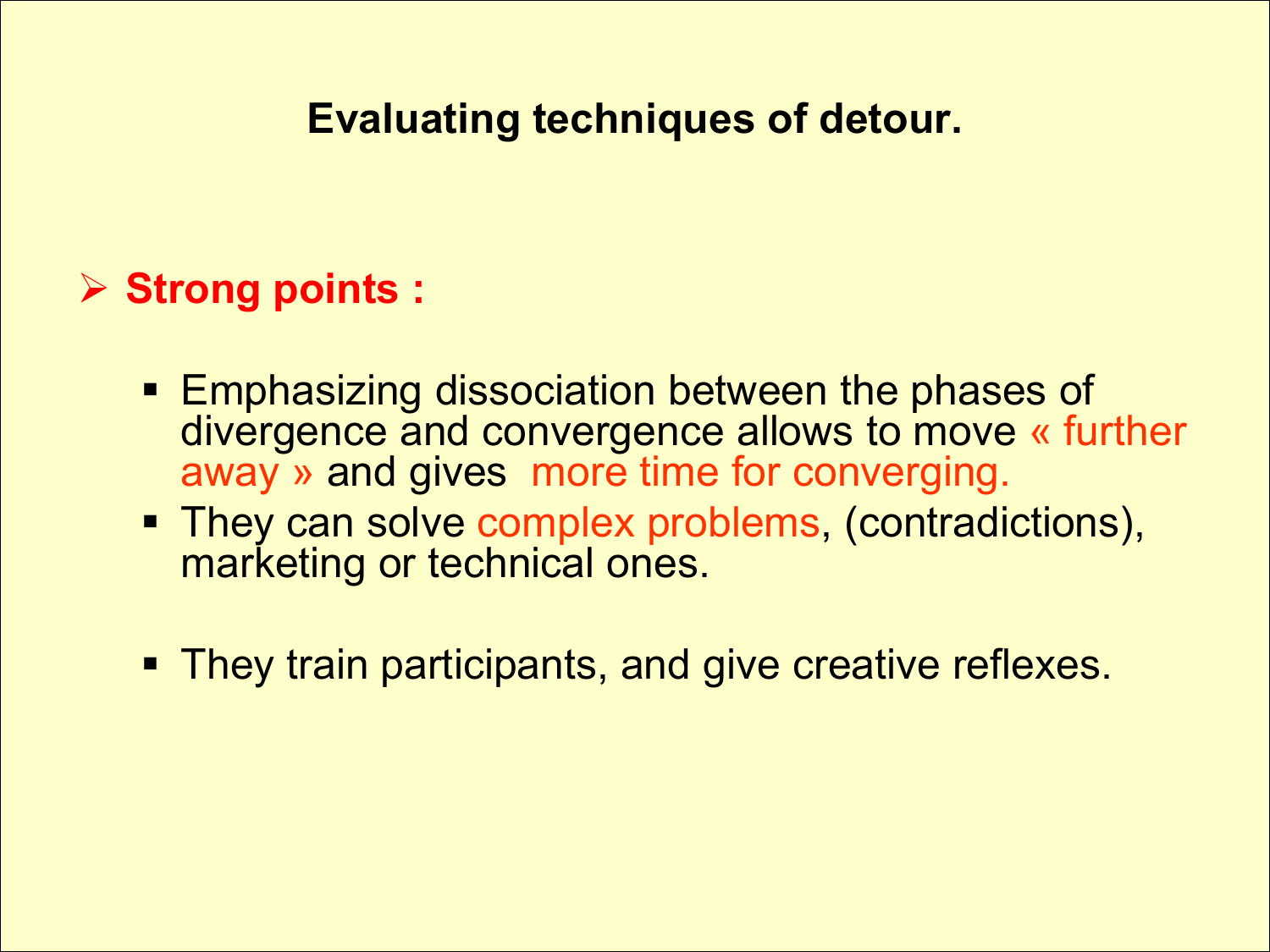#### **Weak points :**

- **These techniques are less quantitative than qualitative**
- **You have to go through a training phase which is longer and** you need to rely on people that have already have a lot of practice.
- **They imply that you have longer sessions, less improvised.**
- You need to be demanding with your moderating ability to avoid losing yourself into the imaginary;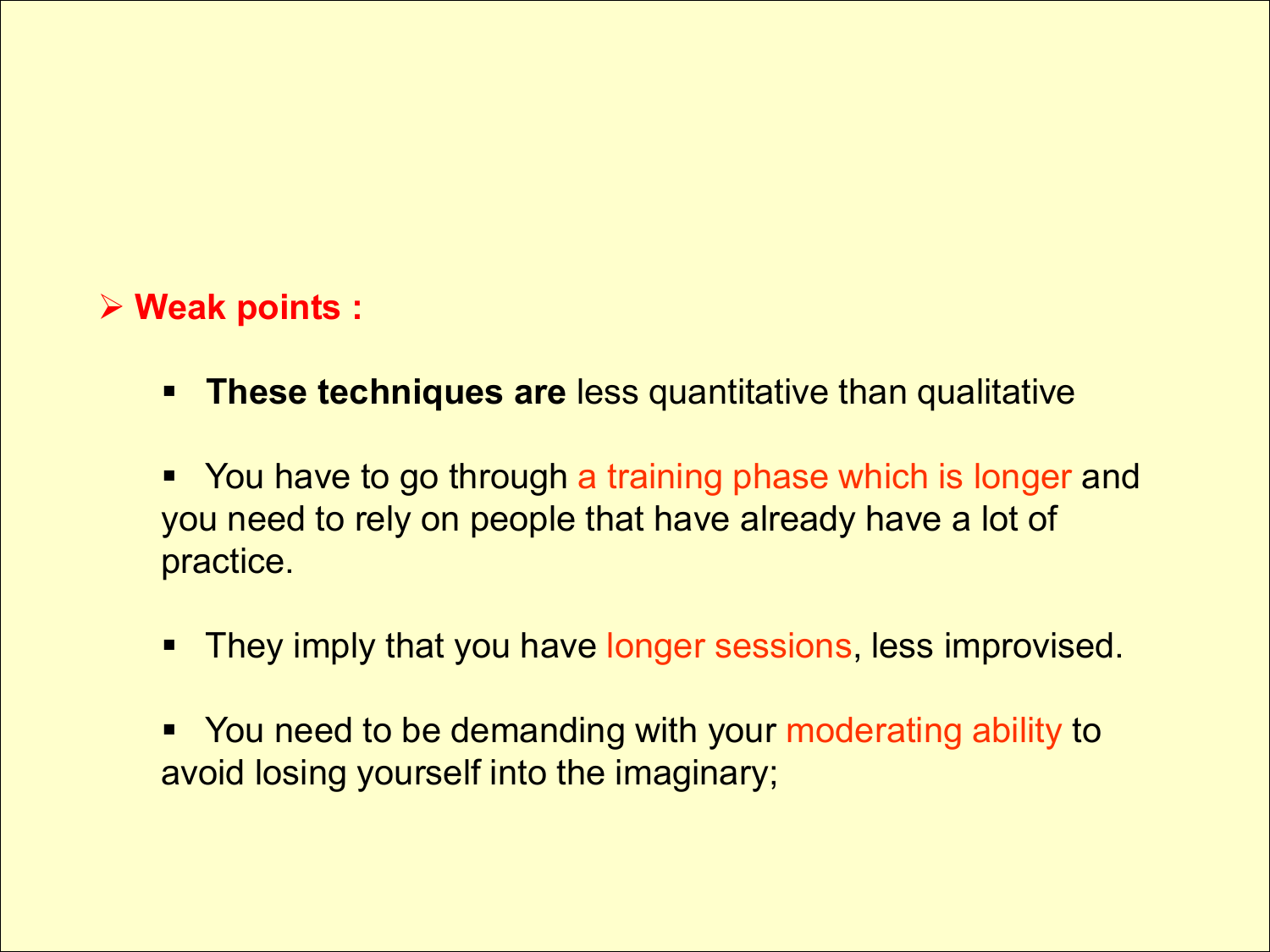2) The techniques of analogies family

IMAGINARY

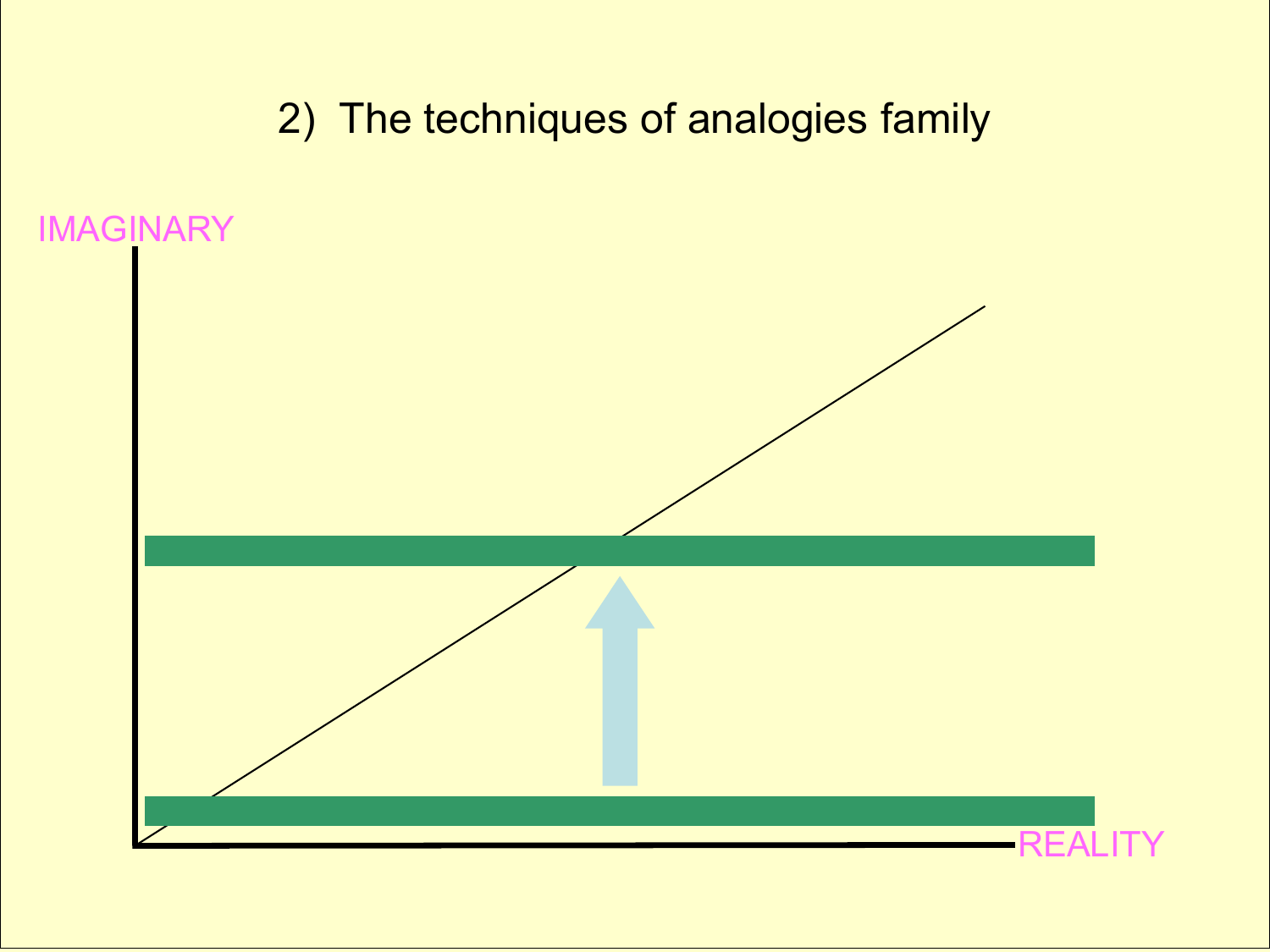# **Techniques of analogies**

#### **Aim :**

 You transfer the problem to another field of reference, nature for example (synectics). The « it's like… » principle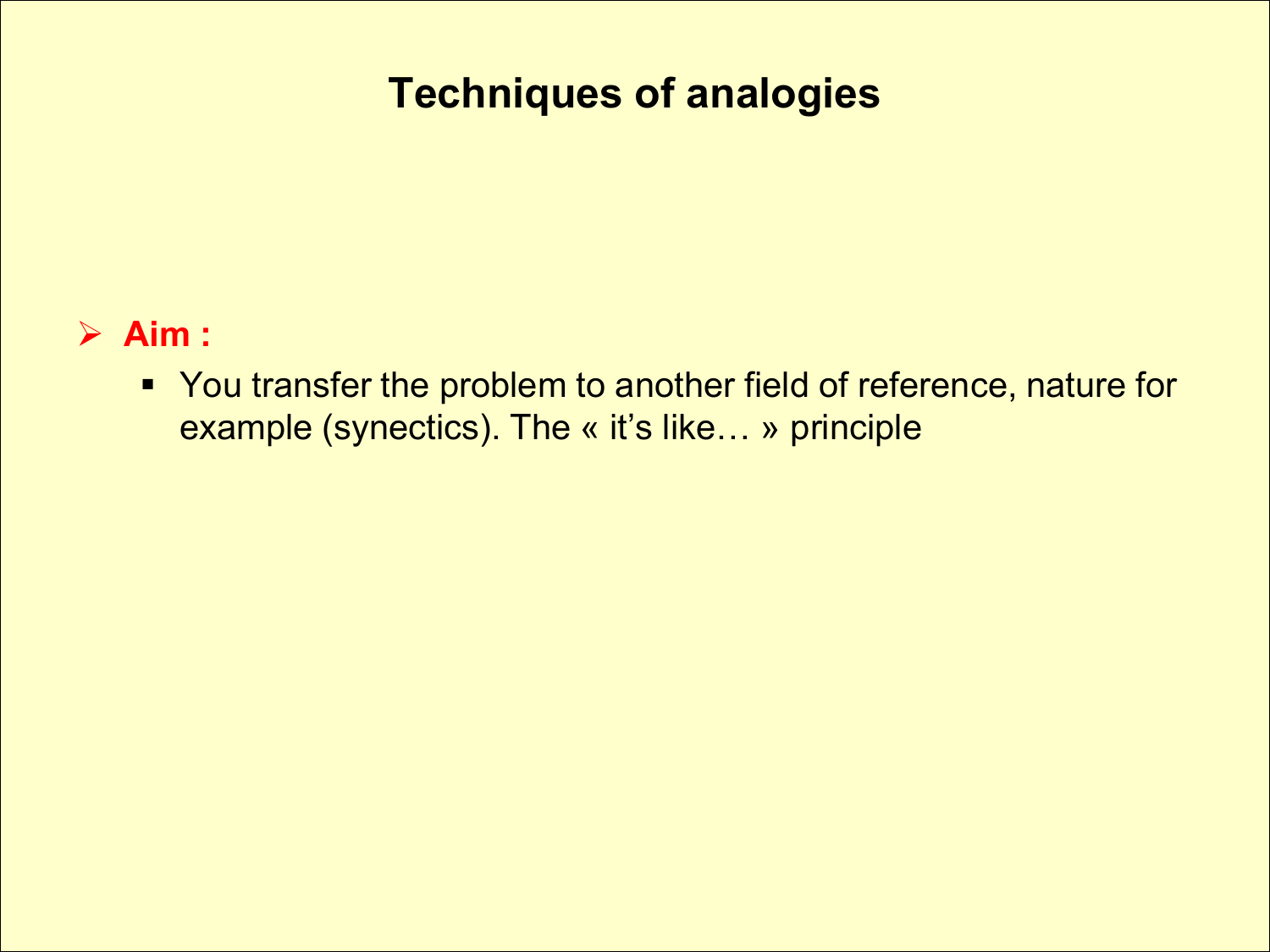### **How to carry it out :**

- **2 types of analogies :**
	- logical, rational analogies
	- intuitive, subjective analogies :
		- *Symbolic analogies, or metaphorical, parables*
		- *Graphical analogies, using the body.*
- Softwares do exists, (« creative animals ») that facilitate group analogies.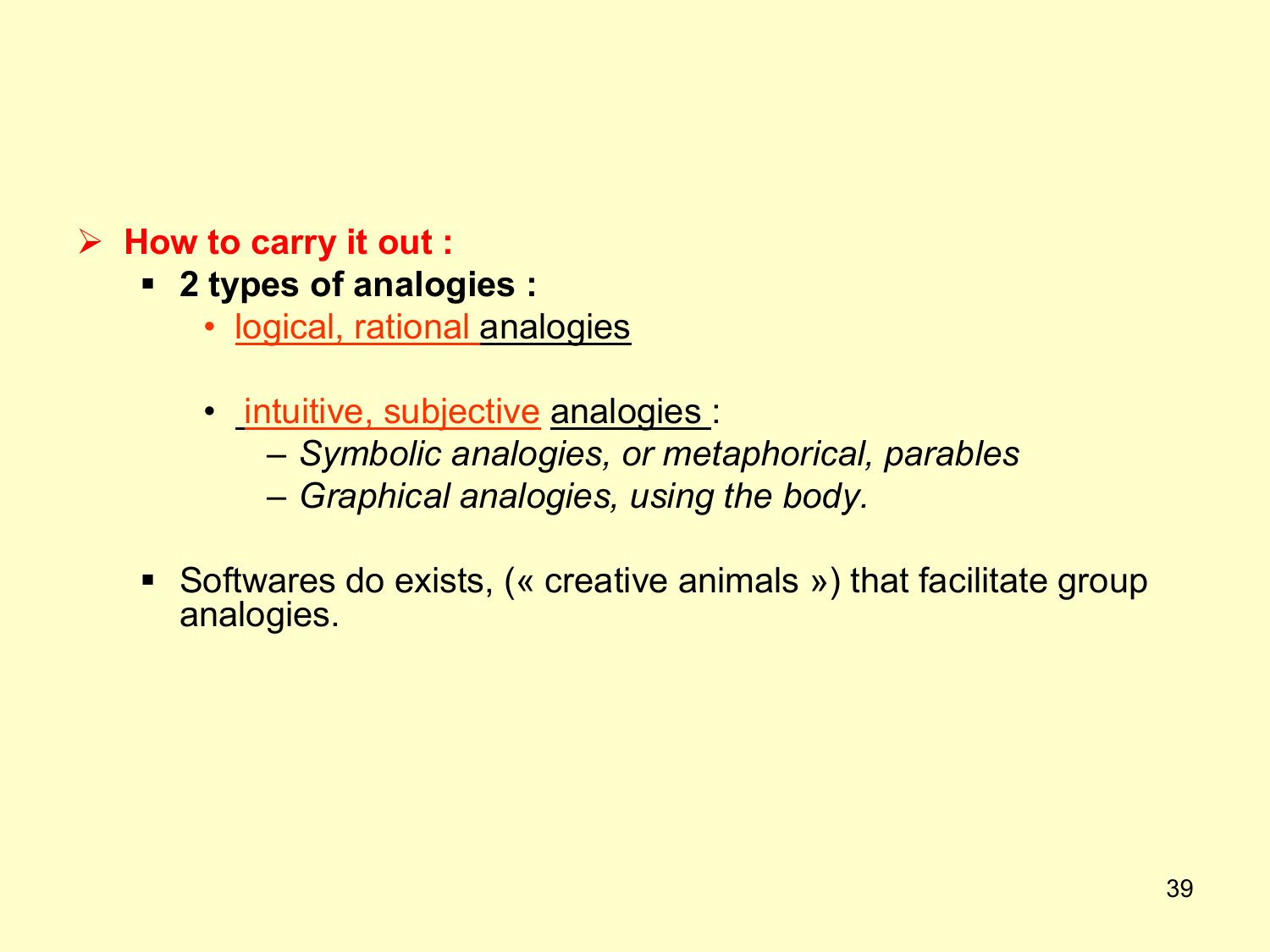# **Evaluation of the technique of analogies**

### **Strong points :**

- **It's one of the key methods of creativity**
- **It let's you take a detour without risking losing yourself into the** irrational.
- **It allows you to rely on a solid structure of reference, realistic,** that works (in another field ) .

### **Weak points :**

- **For analogies that are related to nature, you need to rely on** scientists to get good results. (scientists that are open to creativity methods)
- Or work with a multidisciplinary group where everyone comes with their own stock of analogies
- **For intuitive, symbolical analogies, you have to rely on a** projective technique.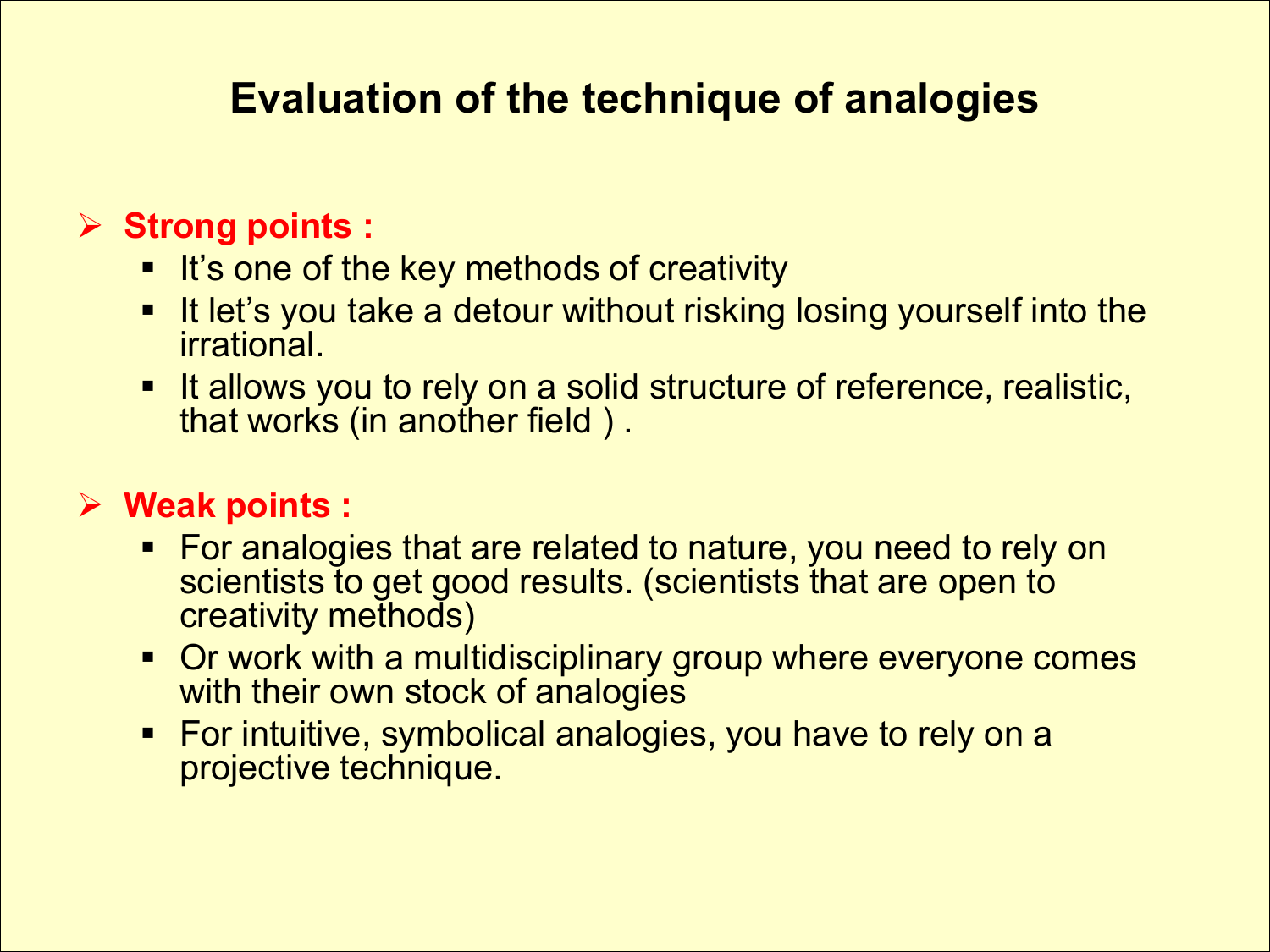# Brainstorming :

« Fire away intensively » at the target *It is in fact, a type of language that is common to all techniques*



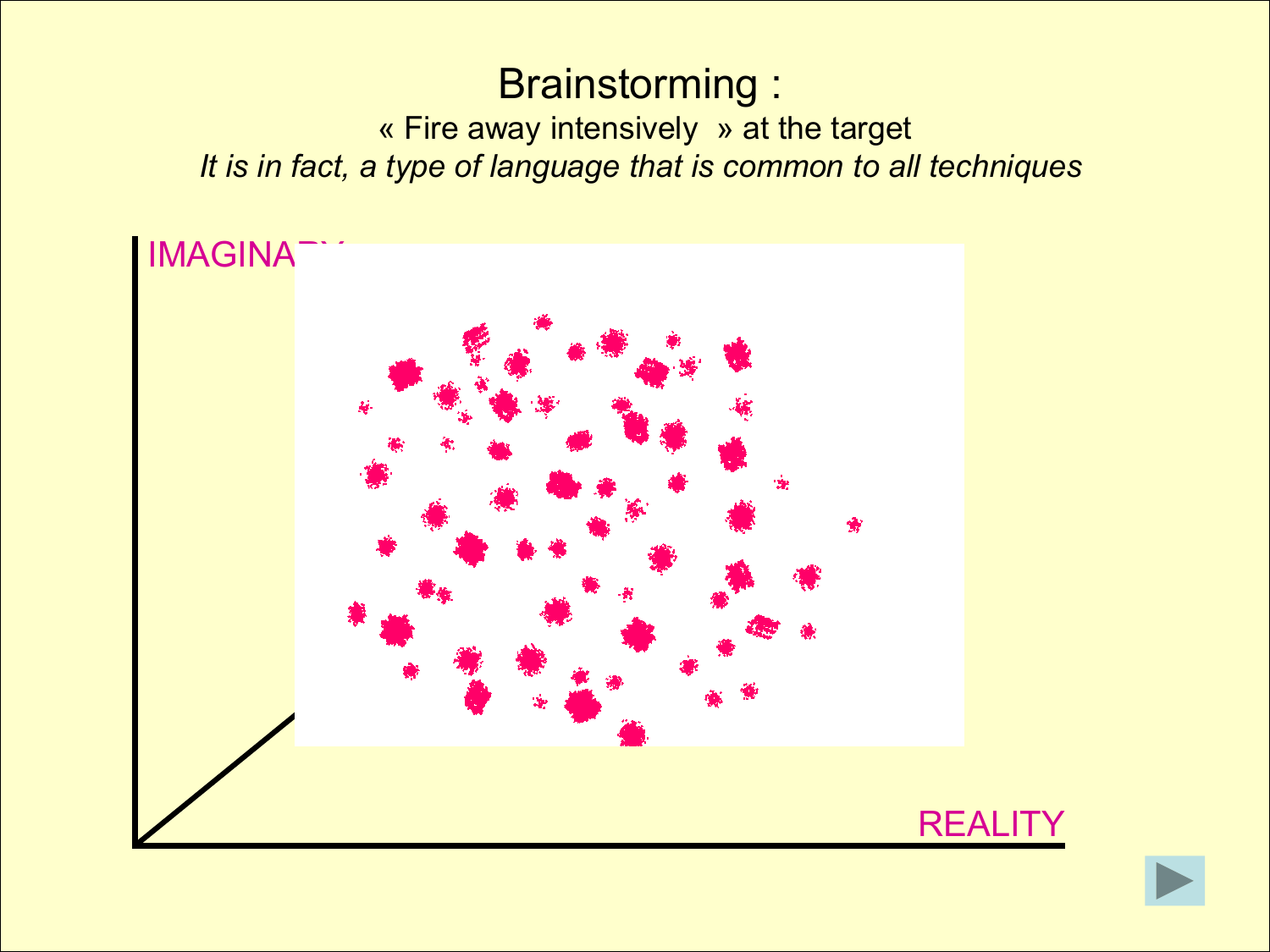# **3) The brainstorming**

#### **The aim : 4 ground rules**

1) Suspend judgment, do not criticize *(no critics, no approvals, verbal or non verbal ones, positive support)*

2) The wildest form of imagination is welcome *(but not compulsory, no derision, commonalities and the unexpected)*

3) Look for quantity *(machine gun stream, can help you make different piles)*

4) Associate ideas on one another

*(bounce back, steal ideas from each other, no solo, make a pack)*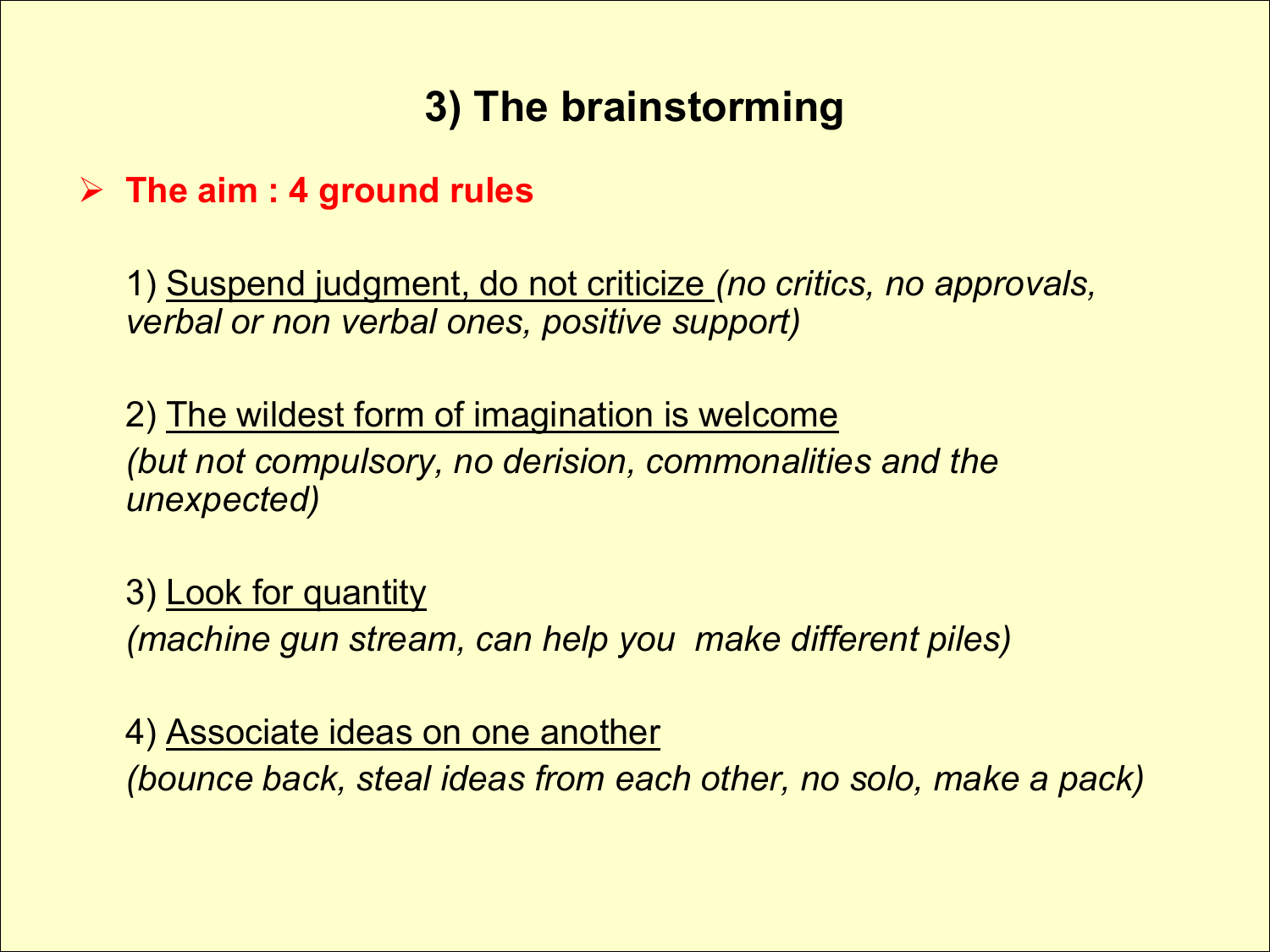#### **How to do it :**

- A small group (6 to 10, possibly more, possibly less)
- **A long training is not necessary**
- **Short sessions**
- **E** Quantitative production of ideas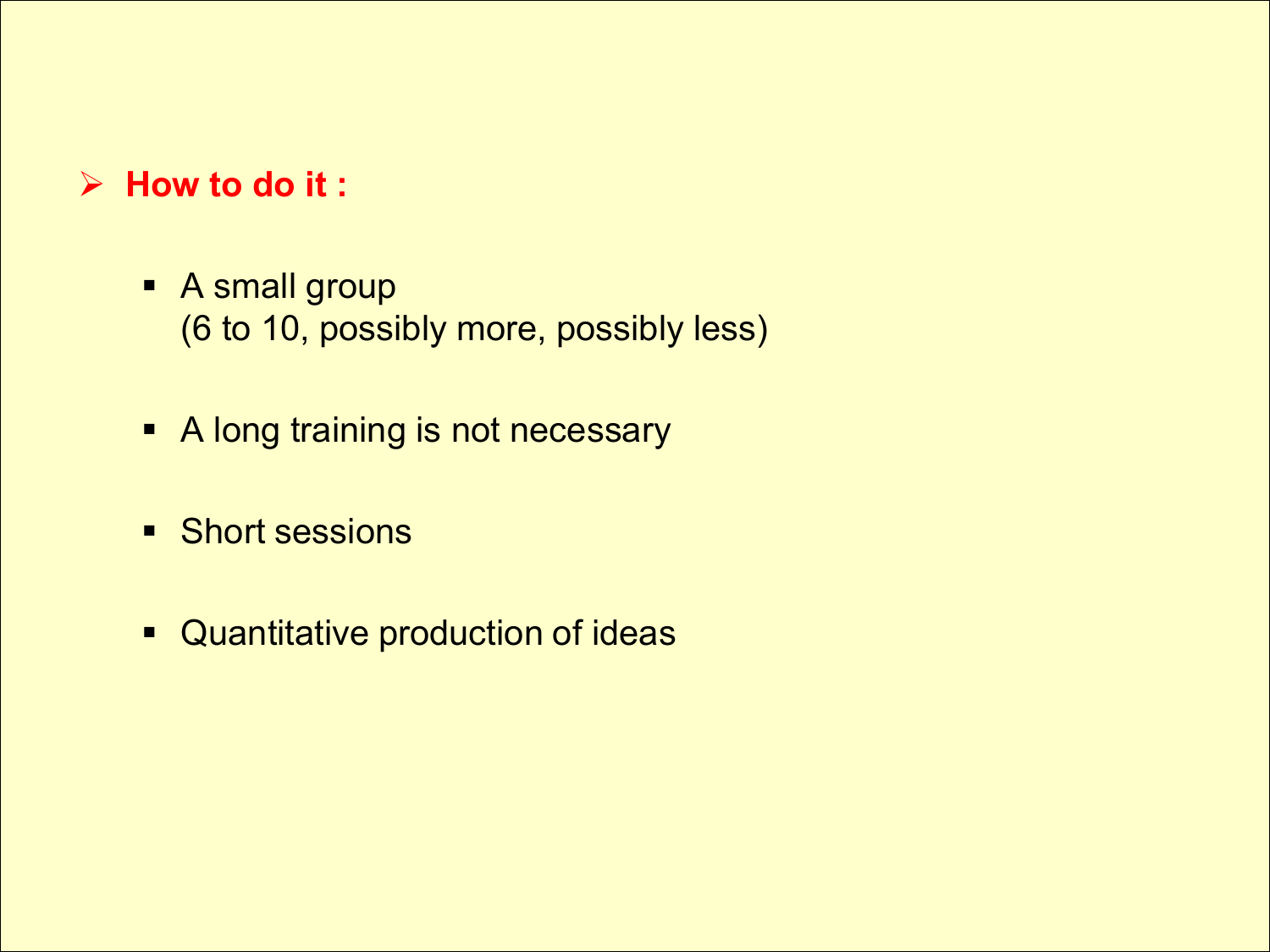# **Evaluating brainstorming**

# **Positive points :**

- **Handy, simple, well known, quick**
- In a lot of cases, and for certain problems: « it works »

# **Negatives :**

- Caricaturized , distorted, ridiculed
- Does not apply (to all techniques)
- Does not solve a « contradiction »
- <span id="page-43-0"></span>**Produces ideas directly and does not break the** detour down.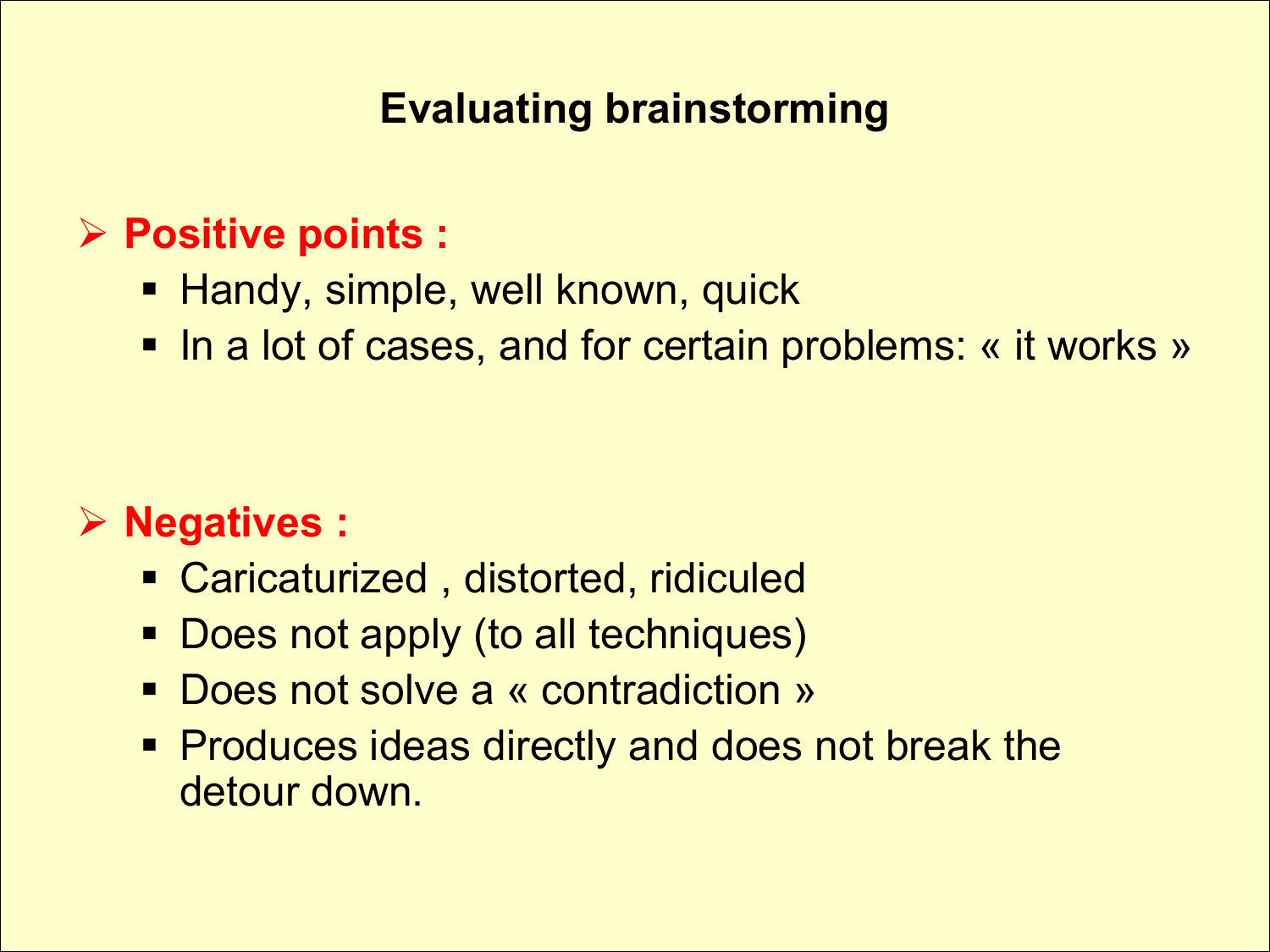# **Which technique of detour can you choose from ?**

| <b>TECHNIQUES</b>                                      | <b>TYPES OF PROBLEMS</b>                                                                                                                                                           | <b>GROUP TYPES</b>                                                                                                                                                                                                                     |
|--------------------------------------------------------|------------------------------------------------------------------------------------------------------------------------------------------------------------------------------------|----------------------------------------------------------------------------------------------------------------------------------------------------------------------------------------------------------------------------------------|
| <b>Brainstorming</b>                                   | When you need a « 100 ideas<br>for ». More for marketing,<br>advertising, social.                                                                                                  | You don't necessarily need a<br>trained group but you need a<br>facilitator to have people<br>respect rules.                                                                                                                           |
| <b>Distortion &amp;</b><br>force-fitting<br>techniques | Improving a product, improving<br>simple functionalities, (reducing<br>weight, cost reduction, new<br>applications, etc), innovation<br>through transformation,<br>and improvement | A group that has gone through a<br>minimum of training, that is used<br>to working together, a minimum<br>time frame, (two half-day<br>sessions or one day),<br>a trained moderator;<br><b>Familiar with an innovation</b><br>process. |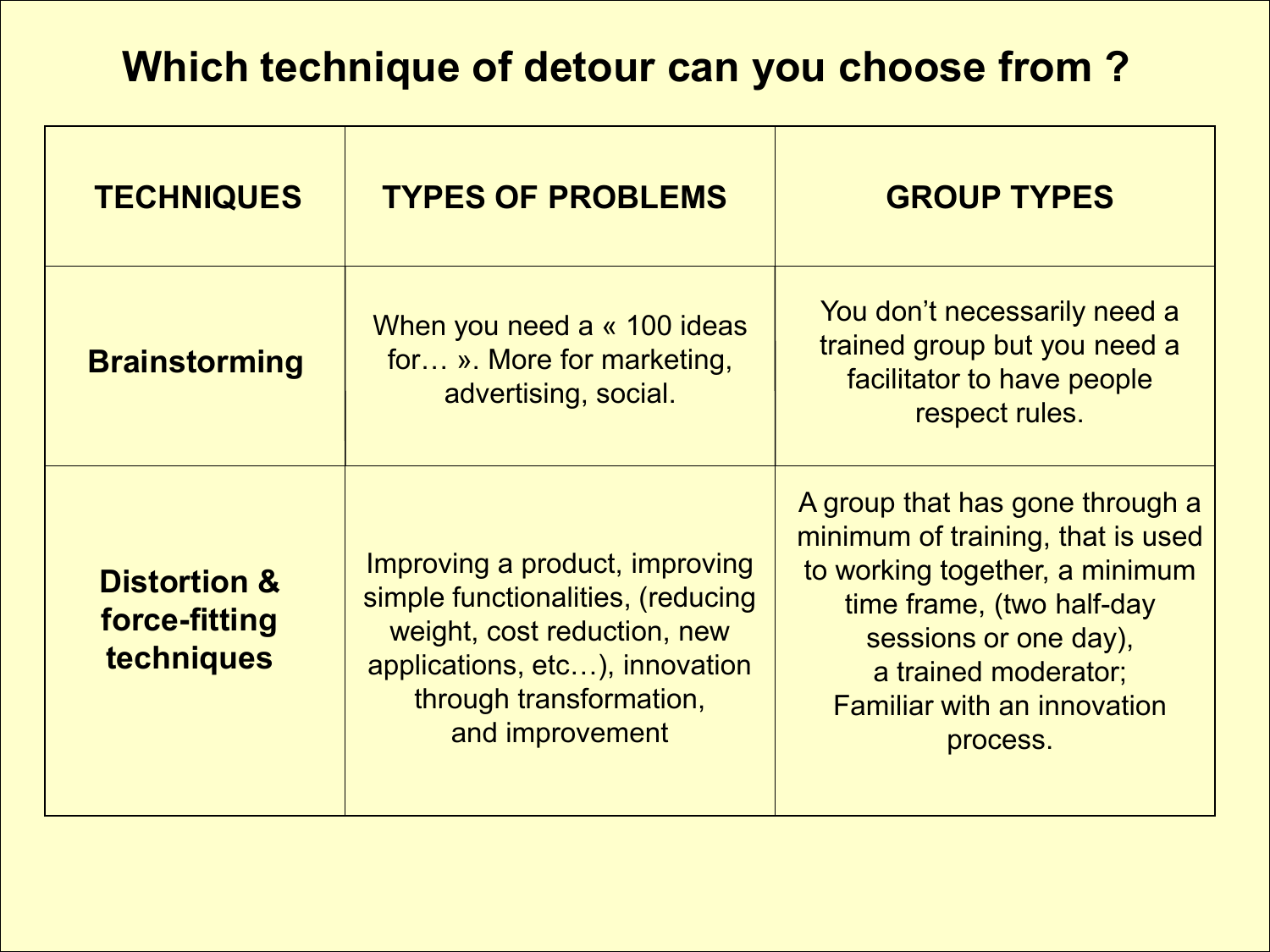# **Which technique can you choose from?**

| <b>TECHNIQUES</b>                                                   | <b>TYPES OF PROBLEMS</b>                                                                                                               | <b>GROUP TYPES</b>                                                                                                                                                                                                                                                |
|---------------------------------------------------------------------|----------------------------------------------------------------------------------------------------------------------------------------|-------------------------------------------------------------------------------------------------------------------------------------------------------------------------------------------------------------------------------------------------------------------|
| <b>Projective</b><br>techniques,<br>day-dreaming,<br>using graphics | Creation of concepts, of a new<br>product, break down innovation,<br>from medium to long term,<br>visioning, « unsolvable »<br>problem | A group that has been well<br>trained, that is used to<br>working together, working on<br>sessions that are spread out<br>in time, with a moderator<br>familiar with a research<br>process.                                                                       |
| <b>Techniques</b><br>using<br>analogies                             | Can be used for all subjects,<br>but especially adapted to<br>technical problems, to solve a<br>contradiction.                         | Are part of all creativity<br>sessions but, for some of<br>them, are well adapted to a<br>group working on a long term<br>basis in a small creative<br>module, in collaboration with<br>experts and a trained<br>facilitator familiar with a<br>research process. |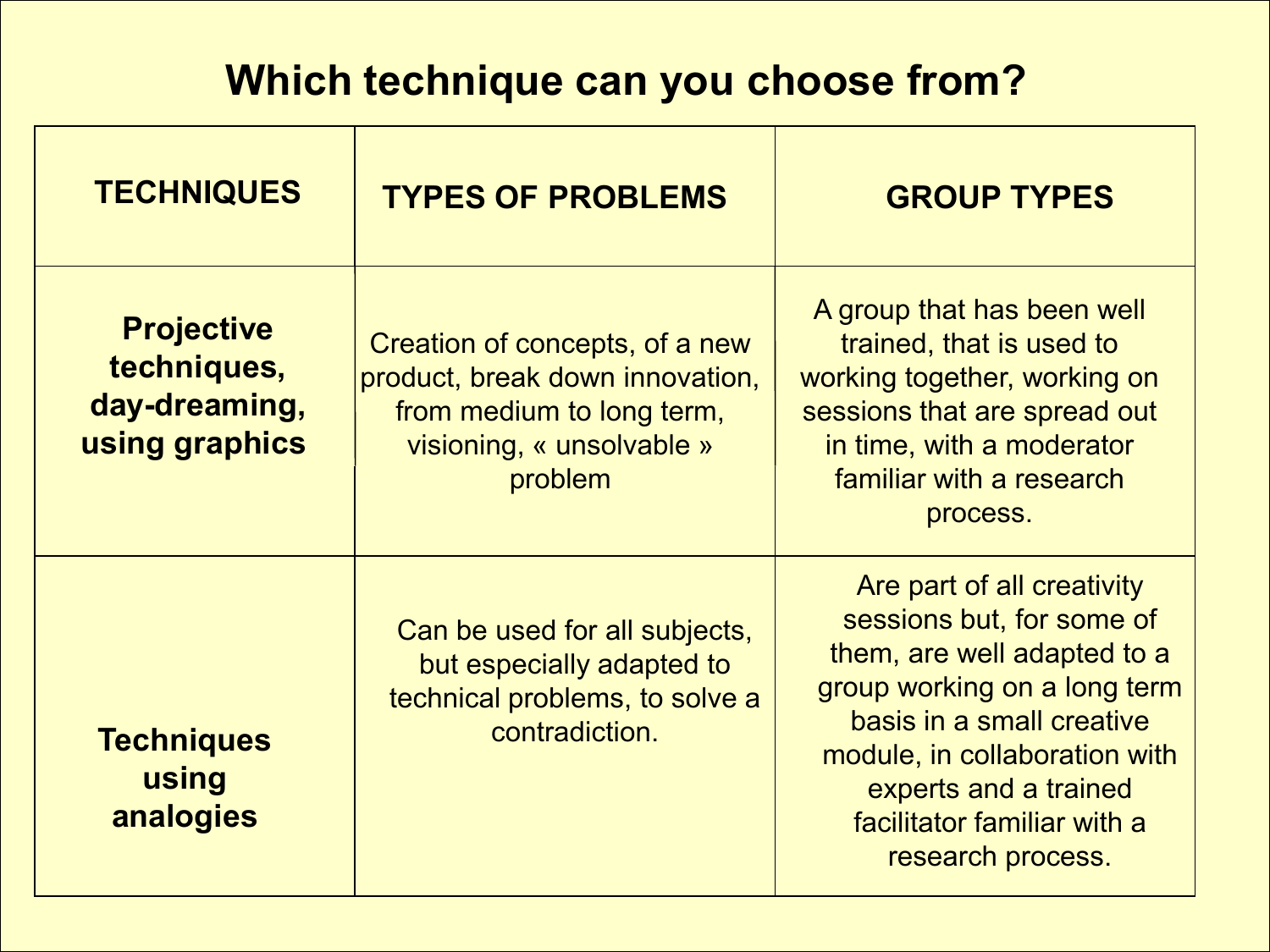

**Let's now talk about techniques, that in order to find realistic ideas, need to take a route, which will gradually move away from logic, without taking a detour into the irrational, (hence without using a group's dynamic).**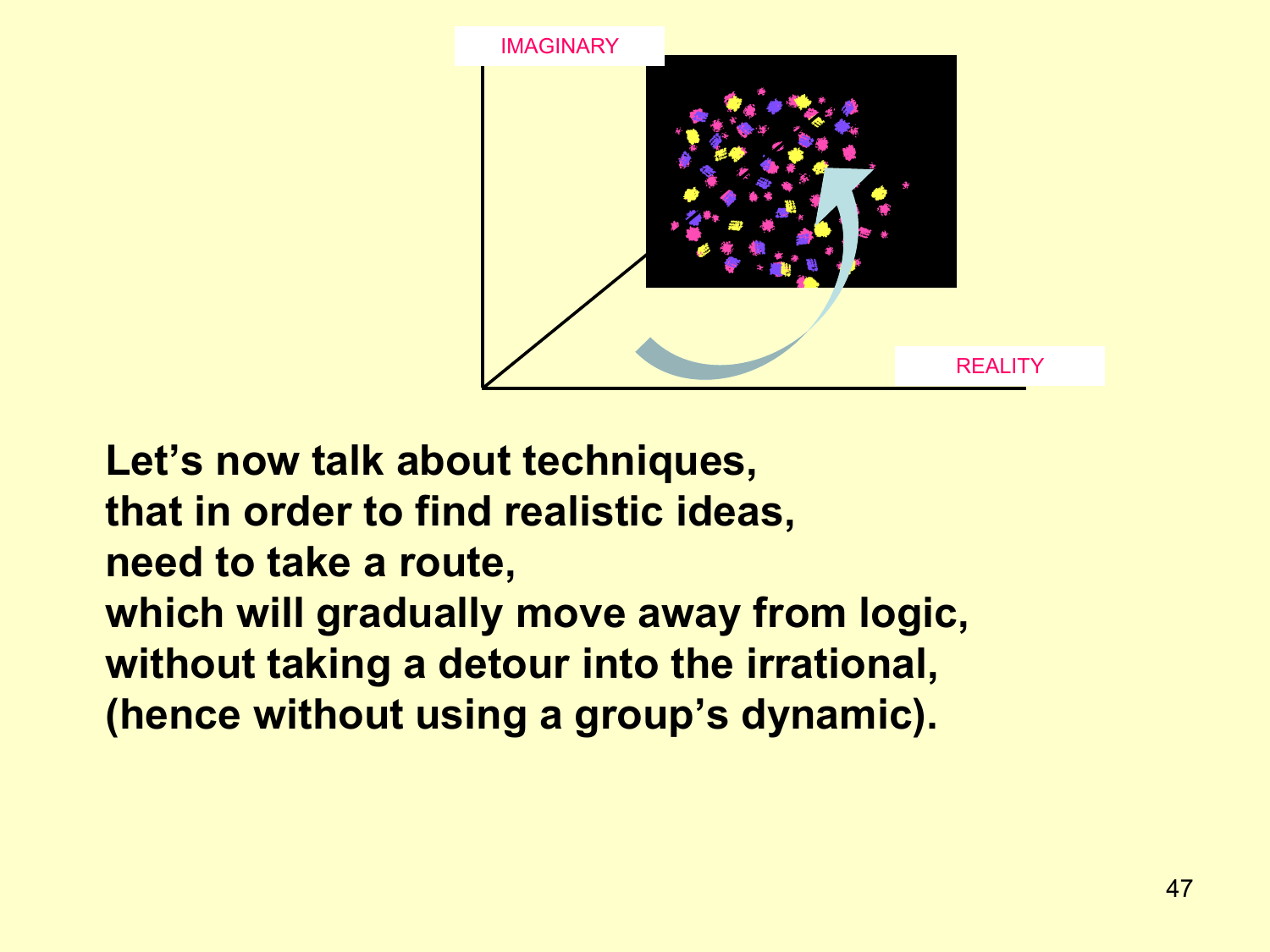# **The rational discovery matrix**

- $\triangleright$  You co-relate elements and functionalities for example, or needs and products, etc.
- $\triangleright$  And also at the intersection of lines where you find empty spaces.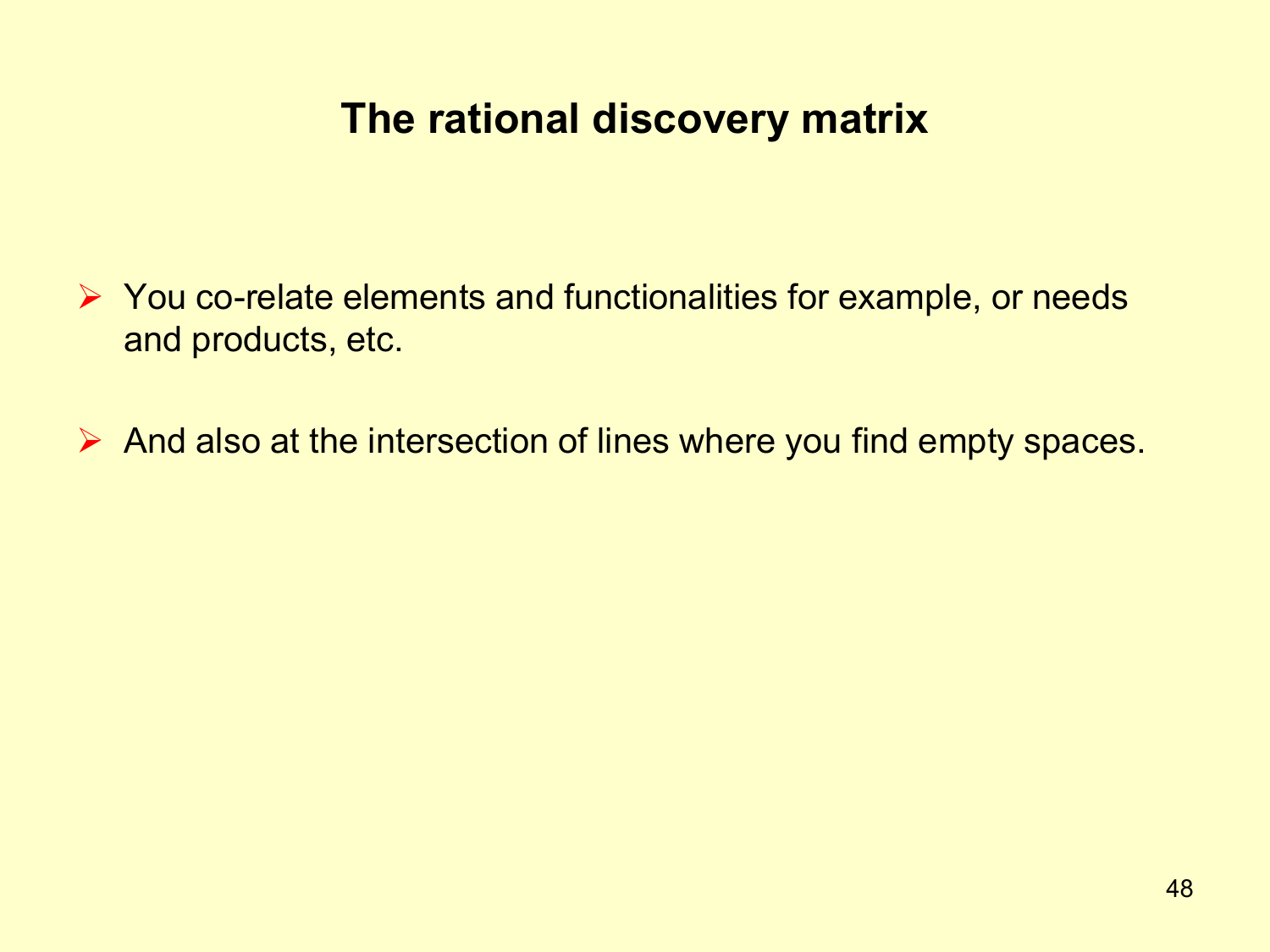# « Lateral thinking » (De Bono)

- **A methodical process that breaks logic down by introducing « provocations »** by using random word input
- **Moving away from established codes** (the « po » code)
- **Rejection of creativity groups** and the use of the imaginary
- **Giving credit to individual creativity**
- **An educational method to generate creative attitudes thanks to the** «six thinking hats »method

**In brief : a method that can be used in a professional context, sitting around a table, without taking your tie off, which makes it a very popular method.**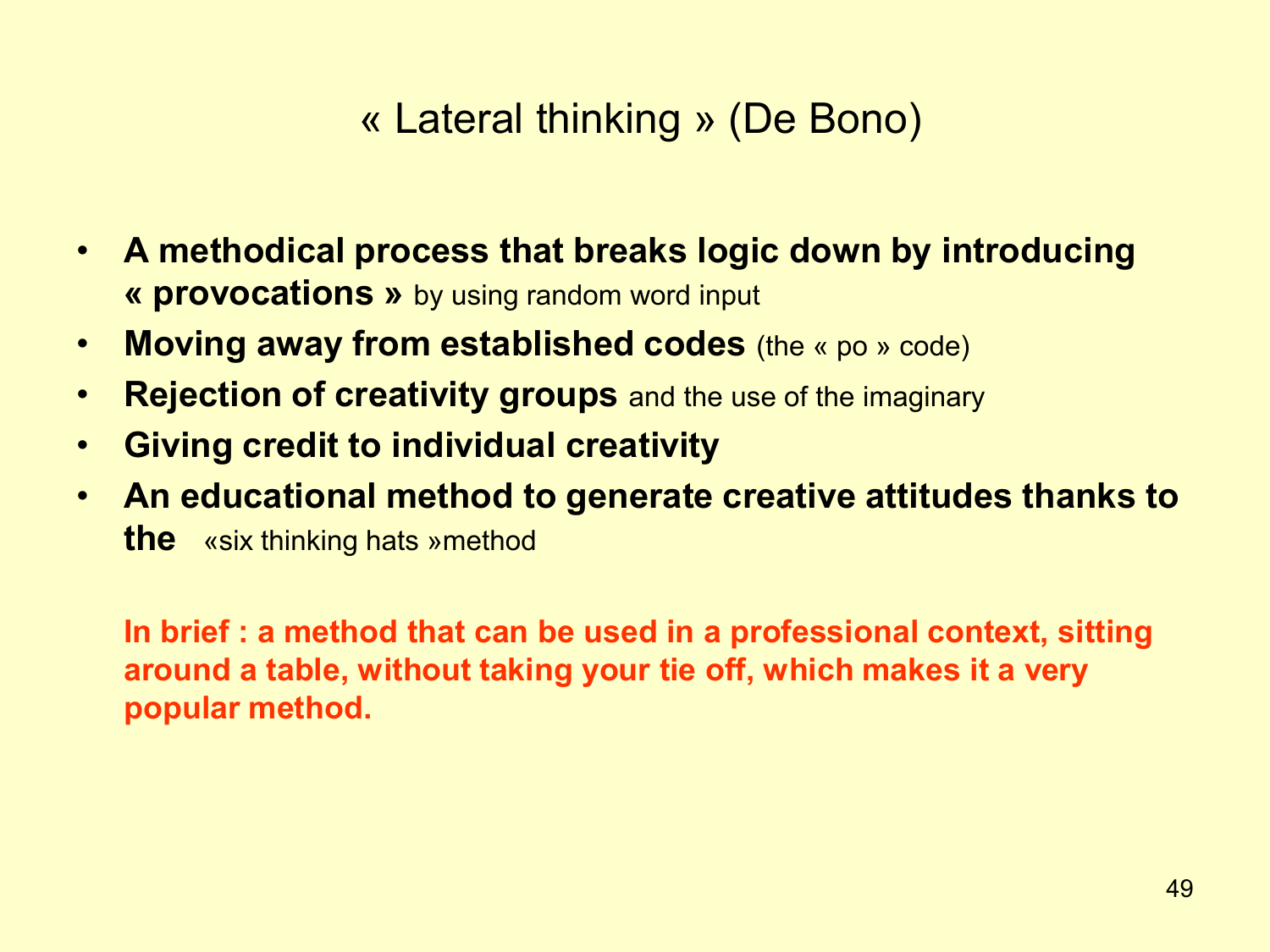# **Ideas collection techniques («participative innovation »)**

- **Sources :**
	- The Kaizen method( japanese method used to collect suggestions)
	- **F** Think tanks
	- the« idea tool box » « historical »
	- **The intranet**

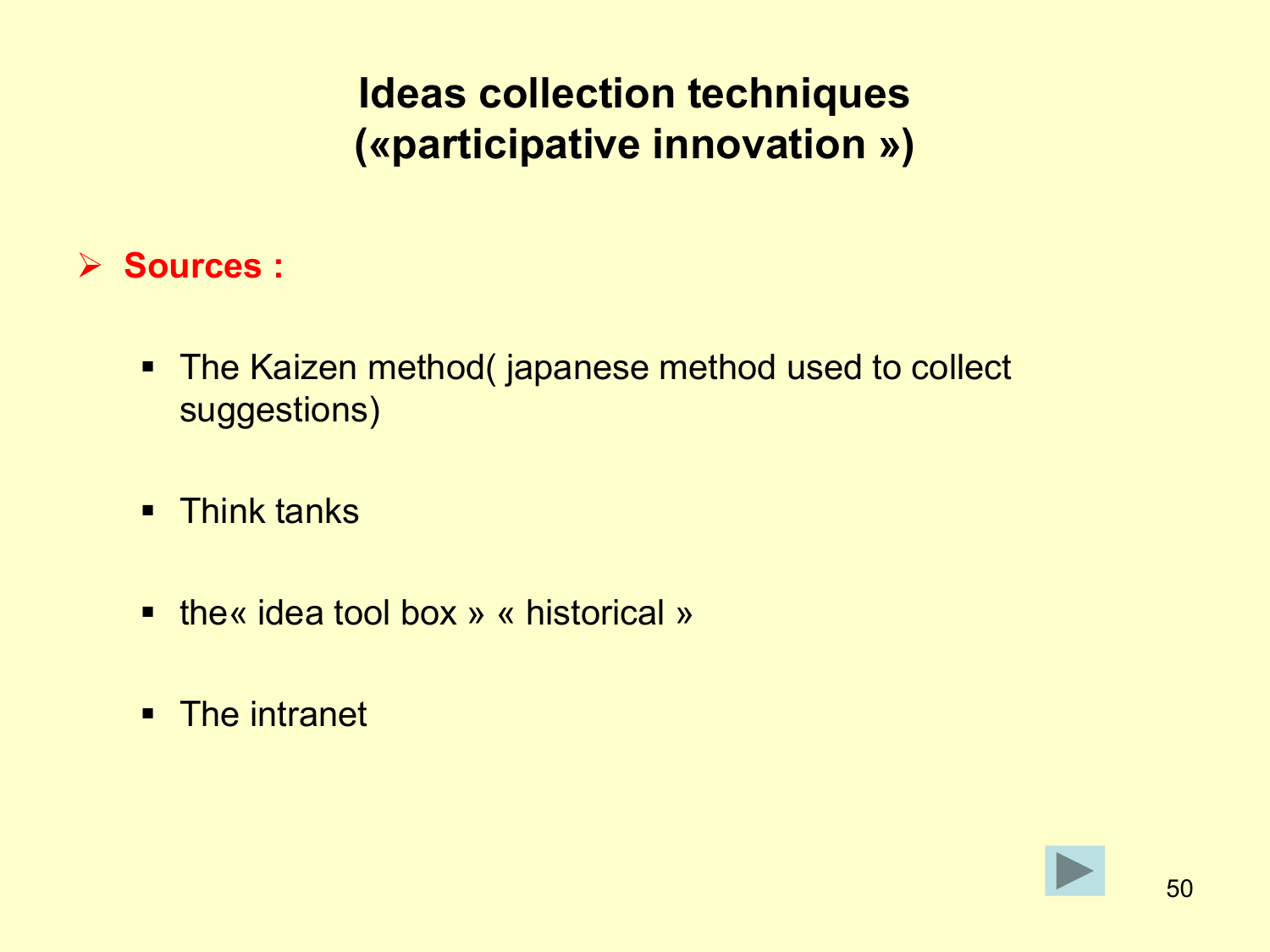# **Idea collecting is an organised process**

- $\triangleright$  Generating ideas is :
	- encouraged, formalized, taped, estimated, given an added value, distributed.
- $\triangleright$  You have someone moderate the process (moderators, events, trophy awards, etc.…)
- $\triangleright$  Idea collecting is centralized (special service) or very decentralized.
- $\triangleright$  The intranet, main tool : tracks, compiles, issues the information
	- In connection with idea portals (forums, training, etc....)
- Most often a « push-pull » process (spontaneous ideas and calling for ideas).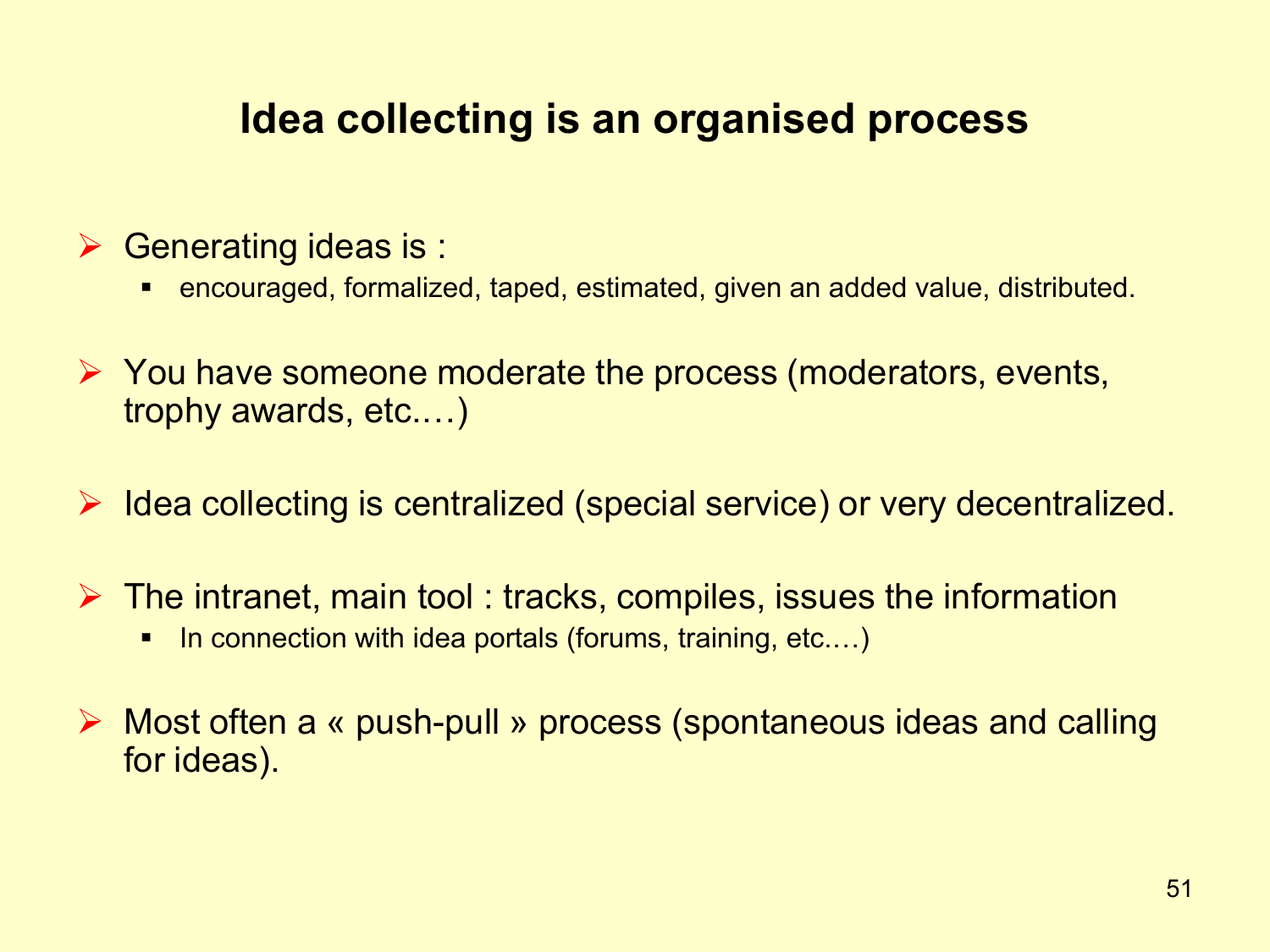# **Examples**

- **SNCF (french railroad network) :** national network of moderators and experts to evaluate problems.
- **Accor :** 30 000 contributors; 16 000 ideas; 5 500 missions carried out
- **Société générale** : 12 internal facilitators, innovation trophies
- **Alsthom :** 400 ideas; 80 outlines, 40 projects carried out
- **Norsys** (PME) : 400 coherent ideas; 20 undertakings

 Other examples : **Renault; Snecma, La Poste, Décathlon, La Redoute, France Telecom, Hutchinson, Thomson ;** etc…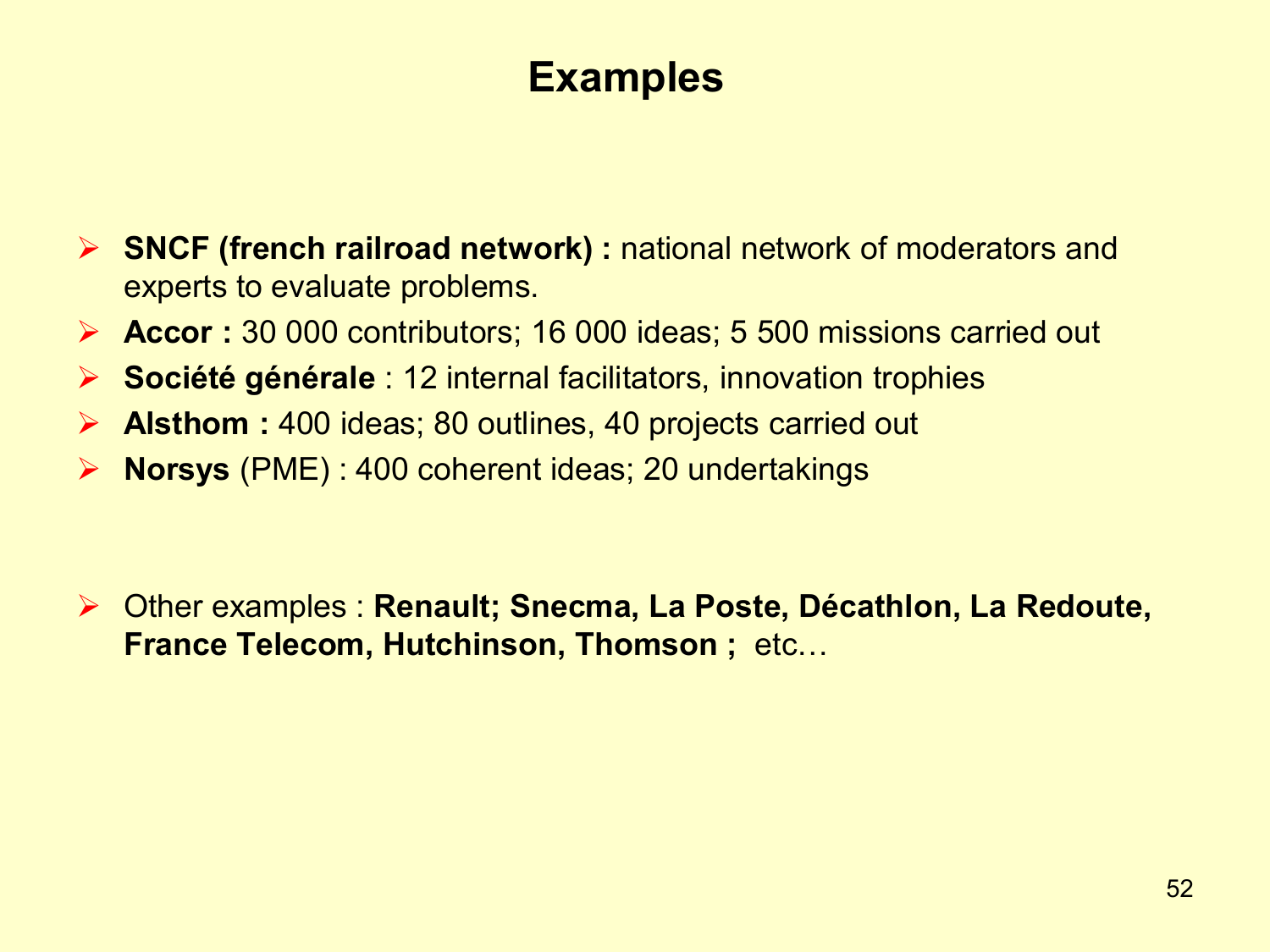# **The Triz theory**

 $\triangleright$  Is based on the analysis of the mechanisms of invention.  $\triangleright$  Notices that inventors have relatively similar patterns of thinking : the 40 principles

Grounding :

- The contradiction principle: no compromising
- **Ideality, seek ideal solutions: no small improvements**
- **▶ Based on :** 
	- **Analysis of functions**
	- **Economy of resources**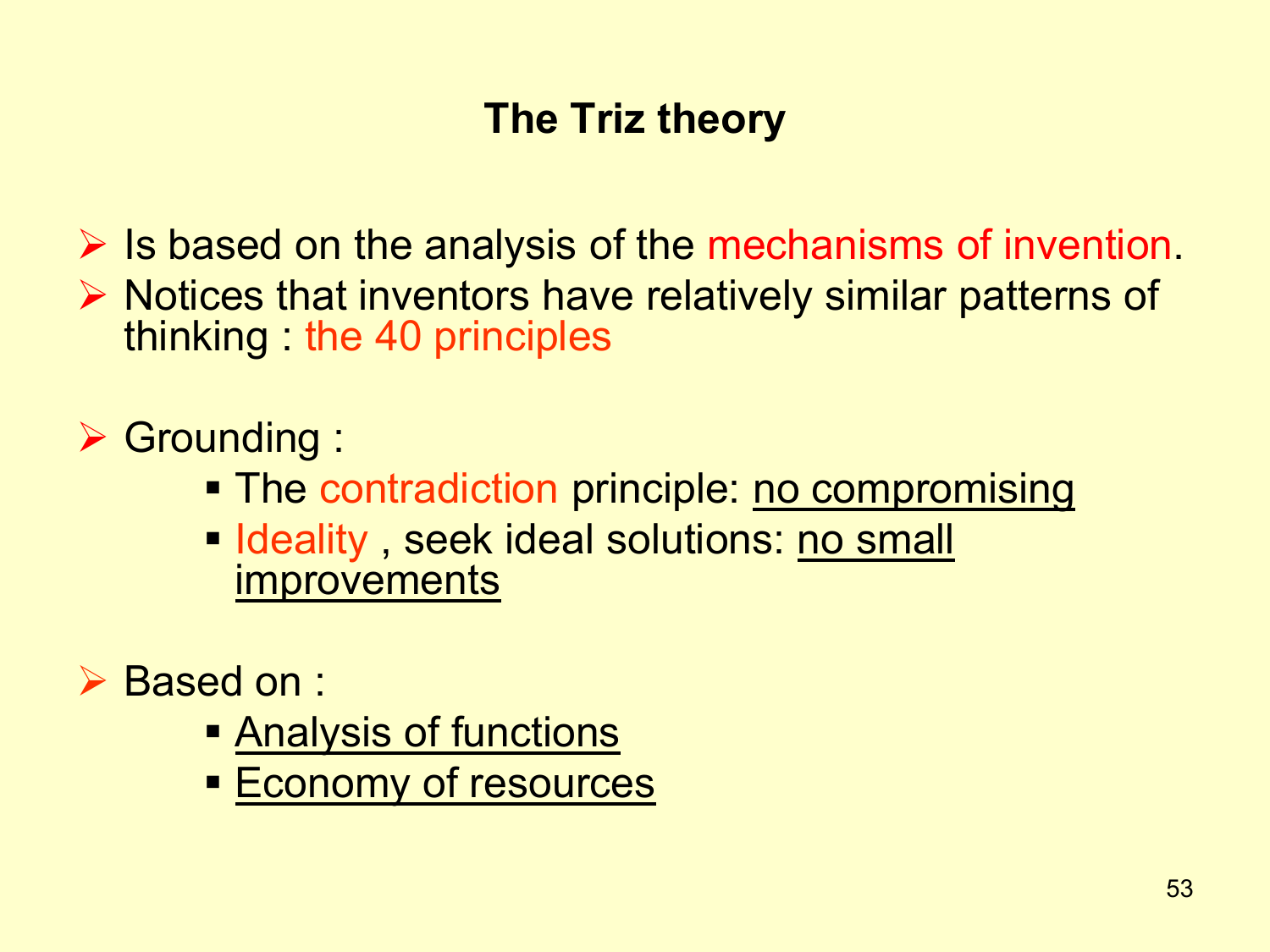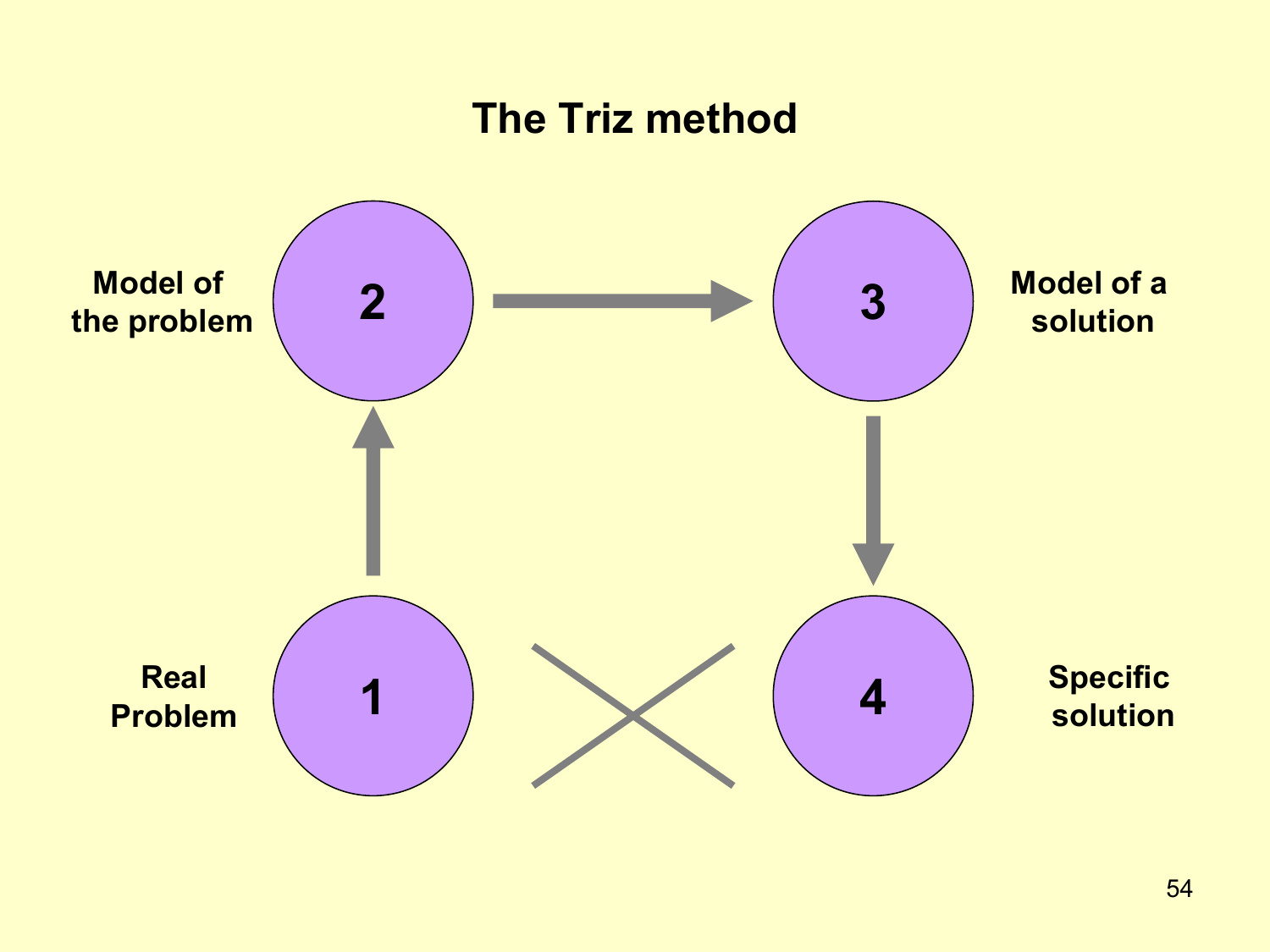### **Le link between Triz and creativity techniques 2 3 Model of Model of a solution**

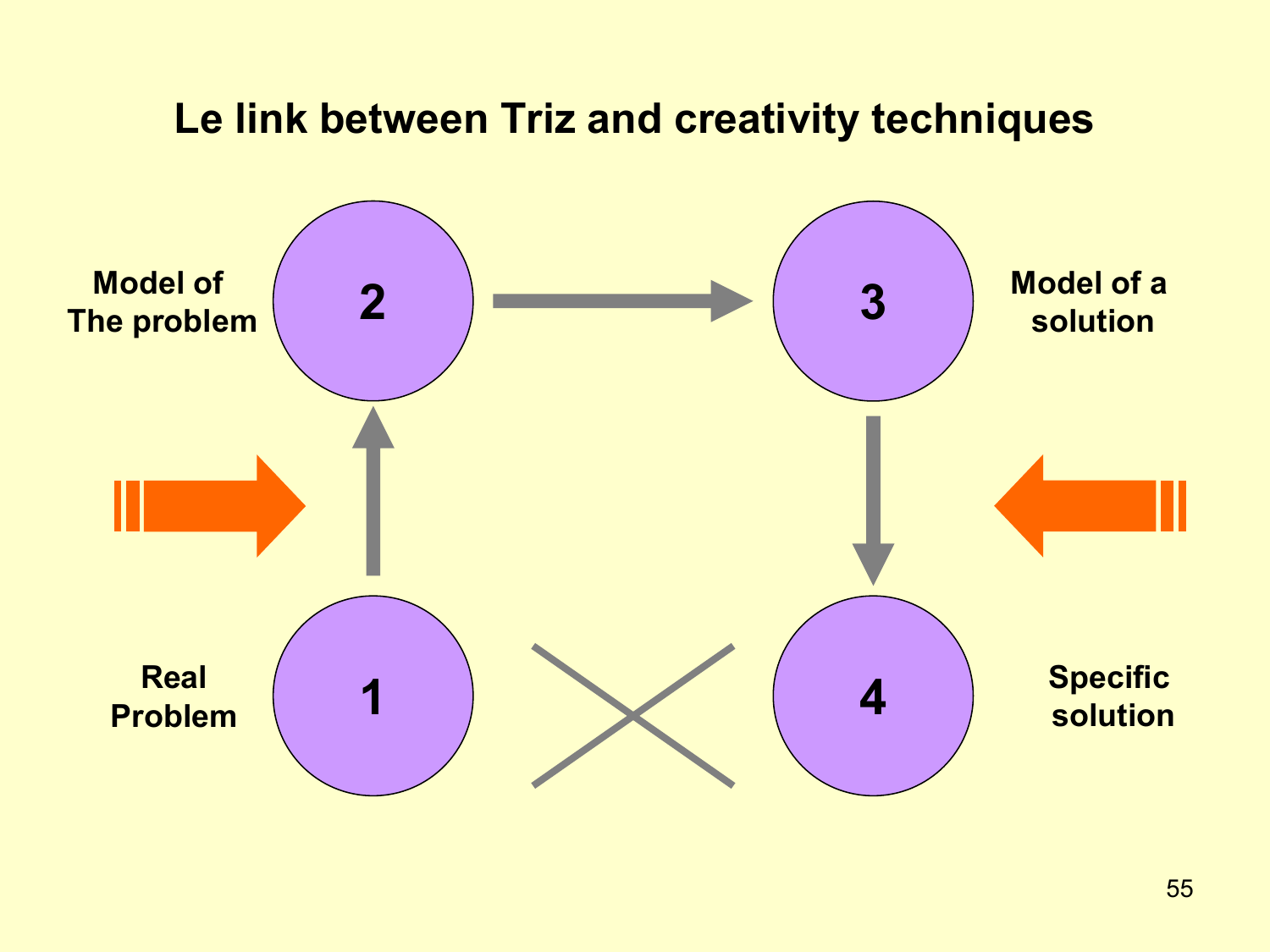## **The link between Triz and creativity techniques**

#### **A) Between stage 1 and stage 2,**

■ To conceptualize the problem, to take time to reconsider it, training Triz teams to creativity techniques could be useful.

#### **B) Between stage 3 and stage 4,**

■ To go from « a solution model » to a specific solution : it's a typical creative process (close to the process of « crossing »). The idea is not only to « brainstorm around things » but to use a battery of creative tools in a group.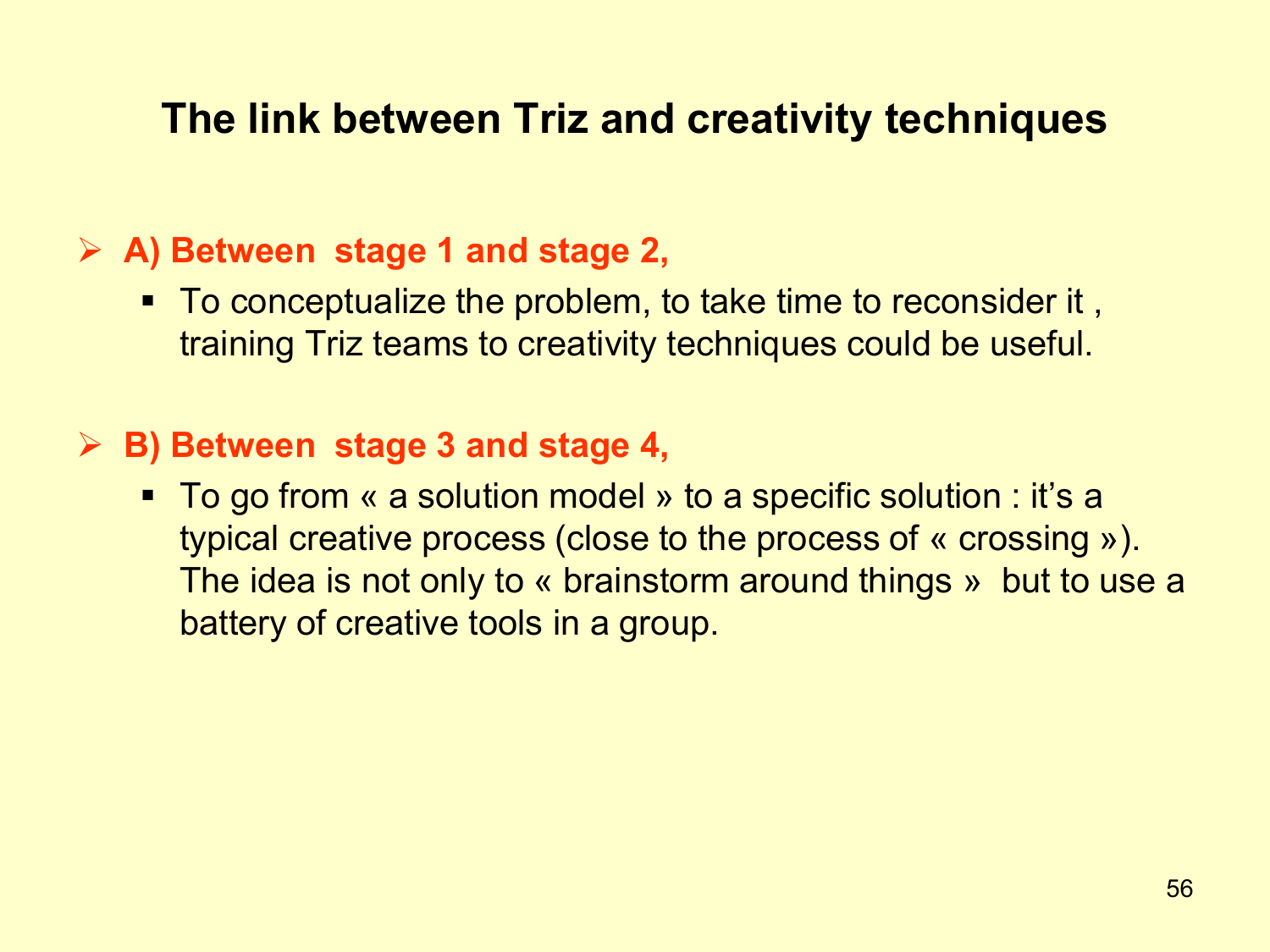# **In brief :**

 $\triangleright$  Triz and creativity techniques : Two approaches that you can « pair up » to « knit » a global invention process.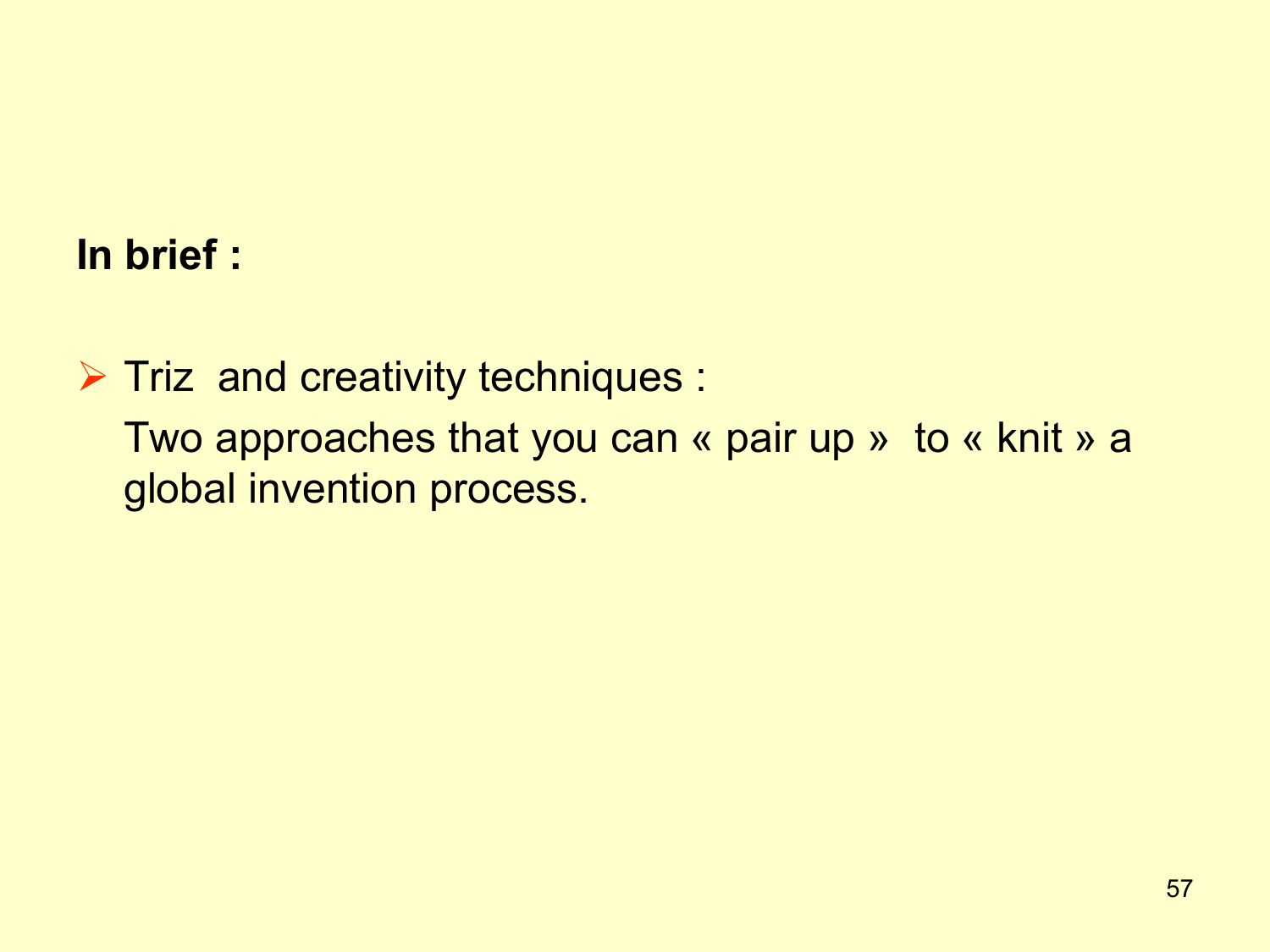Idea generation is only a phase inside an innovation process.